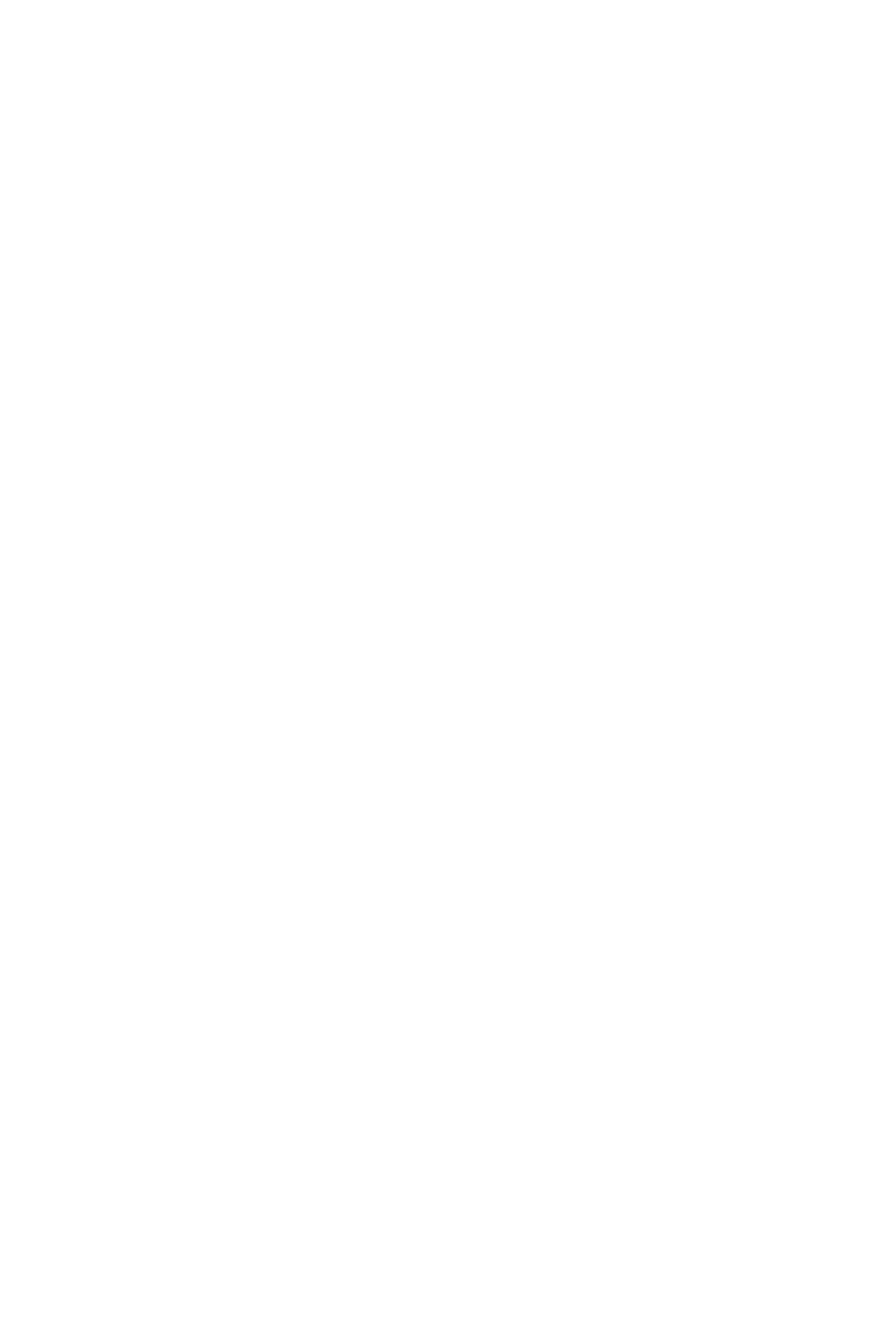# **From Risk to Opportunity:**  A Framework for Sustainable Finance

DIRK SCHOENMAKER

*From Risk to Opportunity: A Framework for Sustainable Finance* presents the switch from traditional finance to sustainable finance. While financial institutions have started to avoid unsustainable companies from a risk perspective (Sustainable Finance 1.0 and 2.0), the frontrunners are now increasingly investing in sustainable companies and projects to create long-term value for the wider community (Sustainable Finance 3.0). Major obstacles to sustainable finance are short-termism and insufficient private efforts. To overcome these obstacles, the book develops guidelines for governing sustainable finance.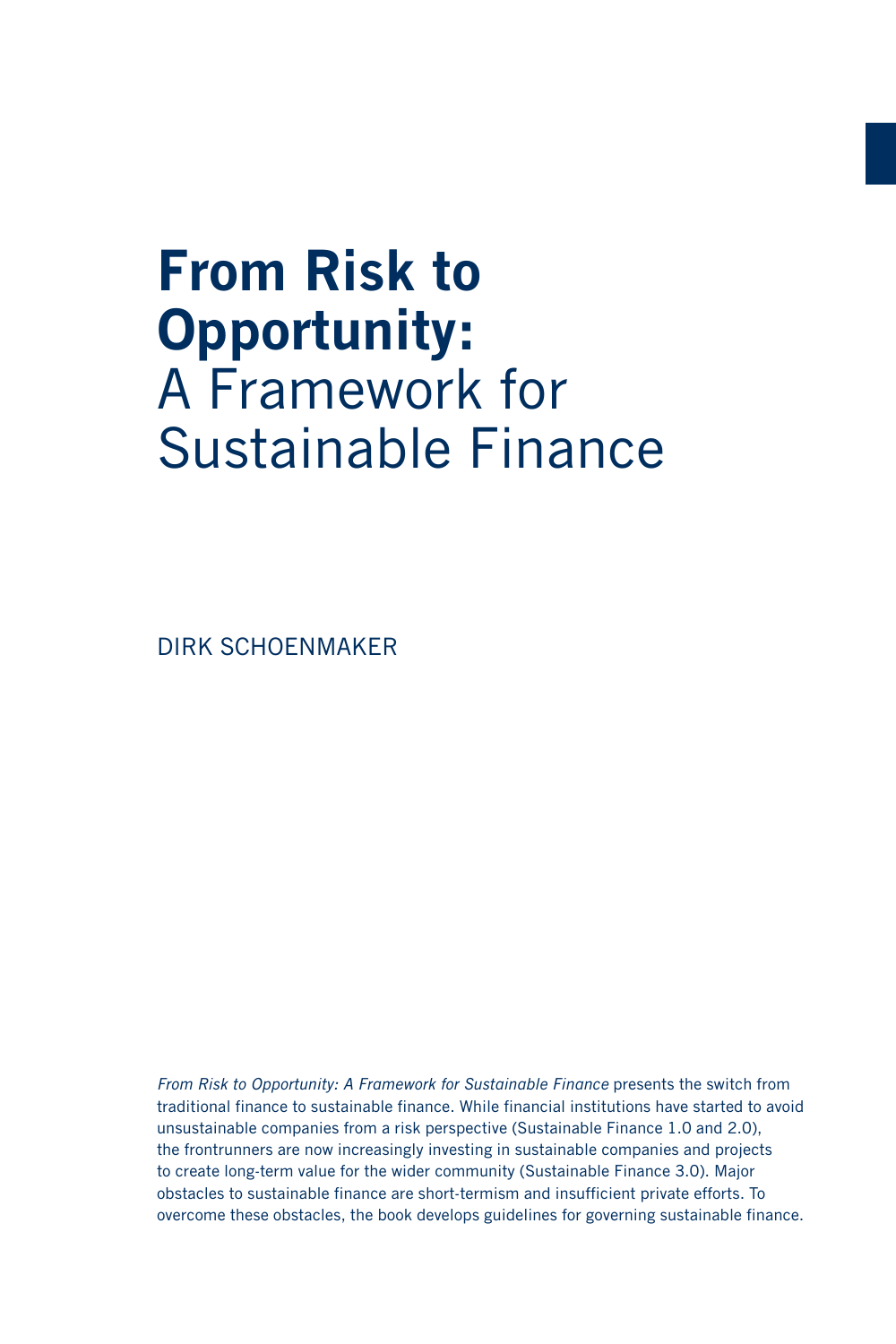RSM Series on Positive Change

Volume 1: Ferwerda, W.H. (2015), *4 returns, 3 zones, 20 years: A Holistic Framework for Ecological Restoration by People and Business for Next Generations*. Volume 2: Schoenmaker, D. (2017), *From Risk to Opportunity: A Framework for Sustainable Finance*.

#### © 2017 Dirk Schoenmaker

| Author            | Dirk Schoenmaker, Professor of Banking and Finance, Rotterdam School |
|-------------------|----------------------------------------------------------------------|
|                   | of Management, Erasmus University.                                   |
|                   | WWW.RSM.NL/PEOPLE/DIRK-SCHOENMAKER                                   |
| Publisher         | Rotterdam School of Management, Erasmus University WWW.RSM.NL        |
| Design & Printing | PanArt communicatie en mediadesign                                   |

**Suggested citation:** Schoenmaker, D. (2017), *From Risk to Opportunity: A Framework for Sustainable Finance*, Rotterdam School of Management, Erasmus University, Rotterdam.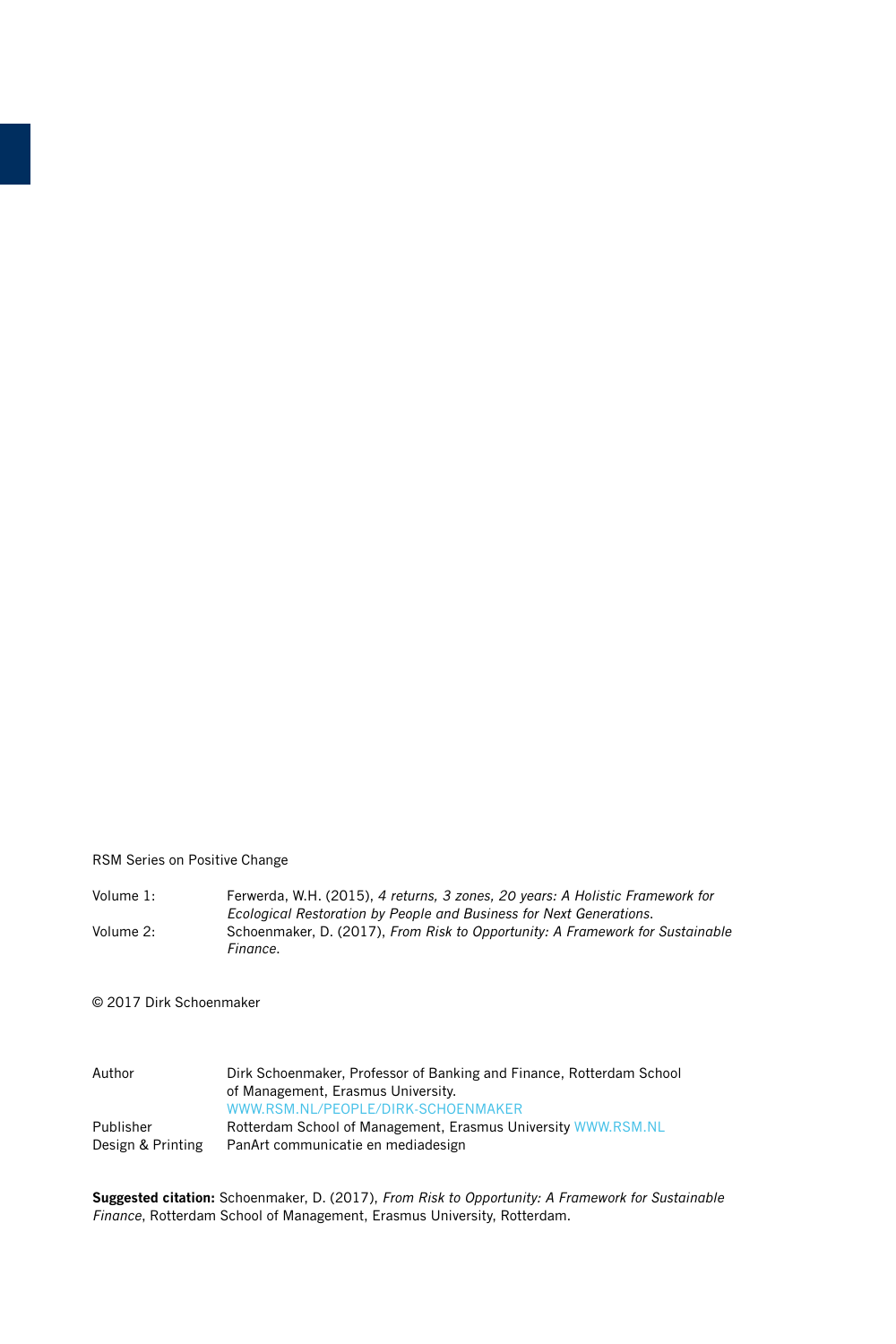## TABLE OF CONTENTS

| $\mathbf{1}$  |  |
|---------------|--|
| $\mathcal{P}$ |  |
| 3             |  |
| 4             |  |
| 5             |  |
|               |  |
|               |  |
|               |  |
|               |  |
|               |  |
|               |  |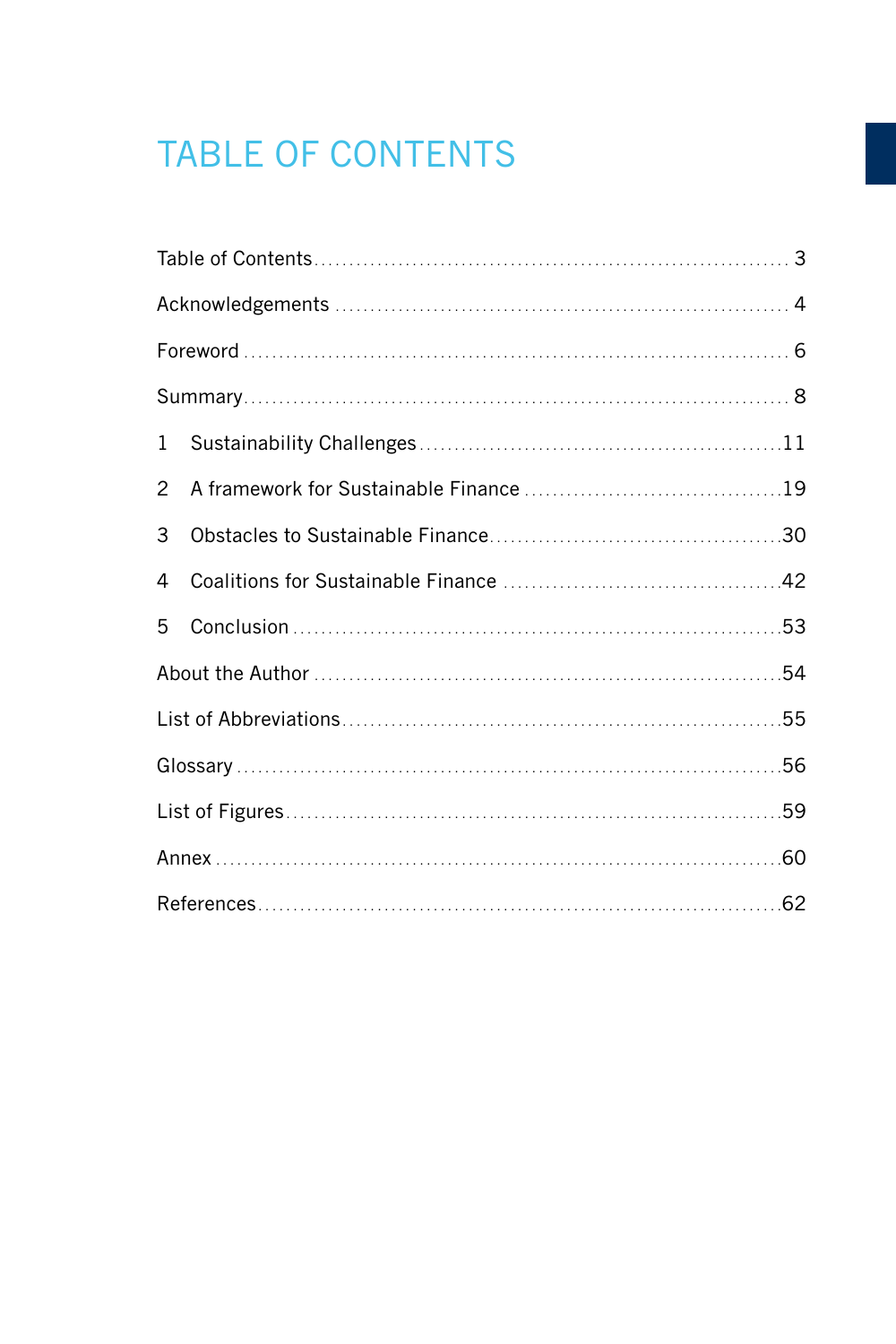## <span id="page-5-0"></span>ACKNOWLEDGEMENTS

This book is the result of a journey to combine the fields of finance and sustainability that started in Botswana in 2014. I am grateful to all my colleagues from the finance, sustainability, investor and policy communities, who took the time and made the effort to help sharpening this new framework of sustainable finance. During the development of this framework, it has become clear to me that the key driver for sustainable development is integrated thinking. Integrated thinking requires, first and foremost, a mindset that is open to integrate the social foundations of humankind and the planetary boundaries of the Earth in one's own field of expertise. This book promotes integrated thinking in finance by combining financial, social and environmental returns.

Although I am certainly missing names, the people listed below were instrumental throughout this process. My direct colleagues, Dr Steve Kennedy of the Department of Business-Society Management and Prof. Mathijs van Dijk and Dr Mathijs Cosemans of the Department of Finance at Rotterdam School of Management, Erasmus University (RSM) deserve a special thanks for making the time available to provide me with new insights and to critically read earlier drafts of this book. I am also grateful to my students in the MSc Finance & Investments Advanced Programme. Their questions and comments during the lectures on an earlier version of this book improved the framing of the framework. I would also like to thank Enrico Nano for excellent research assistance on coalitions for sustainable finance. **Dirk Schoenmaker**

The author would like to thank **Reinier de Adelhart Toorop** (True Price), **Huub Arendse** (formerly Achmea), **Johan Bontje** (Foundation for Natural Leadership), **Daniel Baltzer** (RSM), **Peter Blom** (Triodos Bank), **Patrick Bolton** (Columbia University), **Else Bos** (PGGM), **Mathijs Cosemans** (RSM), **Jaap van Dam** (PGGM), **Maria Demertzis** (Bruegel), **Mathijs van Dijk** (RSM), **Frank Elderson** (De Nederlandsche Bank), **Linda van Goor** (consultant and formerly DG FISMA, European Commission and De Nederlandsche Bank), **Adrian de Groot Ruiz** (True Price), **Rogier Hanselaar** (RSM), **Han van der Hoorn** (PGGM and formerly International Monetary Fund), **Steve Kennedy** (RSM), **Eloy Lindeijer** (PGGM and Member of Bloomberg Task Force), **Jim Mackintosh** (Commonland), **Jaap van Manen** (Monitoring Committee Corporate Governance Code, De Nederlandsche Bank and University of Groningen), **Simon Moolenaar** (Commonland), **Herman Mulder** (True Price and formerly Duisenberg School of Finance and ABN AMRO bank), **Sanne Nagelhout** (Eljakim Information Technology and formerly De Ruijter Strategie), **Nick Robins** (United Nations Environment Programme and formerly HSBC), **Eva Rood** (RSM), **Paul de Ruijter** (De Ruijter Strategie and formerly Shell Global Planning), **Frederic Samama** (Amundi), **Michel Scholte** (True Price), **Willem Schramade** (NN Investment Partners and RSM), **Hans Schut** (Commonland), **Bernd Jan Sikken** (consultant and formerly Duisenberg School of Finance and World Economic Forum), **Hans Stegeman** (Triodos Bank and formerly Rabobank), **Thomas Steiner** (Triodos Bank),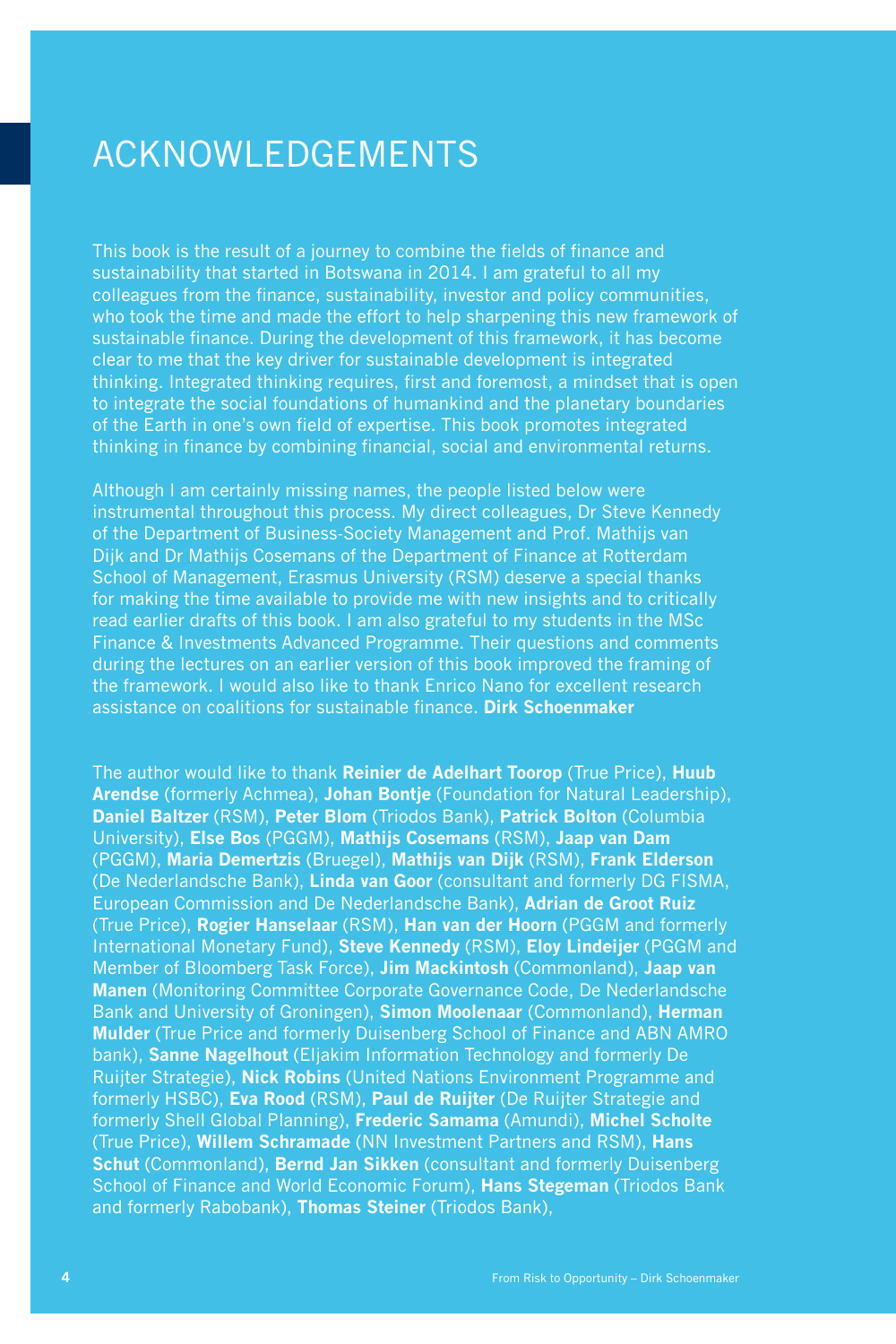**Simone Tagliapietra** (Bruegel), **Christian Thimann** (AXA, Chair High Level Expert Group on Sustainable Finance, European Commission and Member of Bloomberg Task Force), **Rens van Tilburg** (Sustainable Finance Lab, University of Utrecht), **Nicolas Véron** (Bruegel and Peterson Institute for International Economics), **Herman Wijffels** (formerly Rabobank, World Bank and Sustainable Finance Lab, University of Utrecht), **Guntram Wolff** (Bruegel), **Georg Zachmann** (Bruegel) and **Simon Zadek** (United Nations Environment Programme) for stimulating discussions on sustainable finance.

The author has published a shorter version of this book as an essay titled *Investing for the Common Good: A Sustainable Finance Framework* at the Brussels-based think tank Bruegel.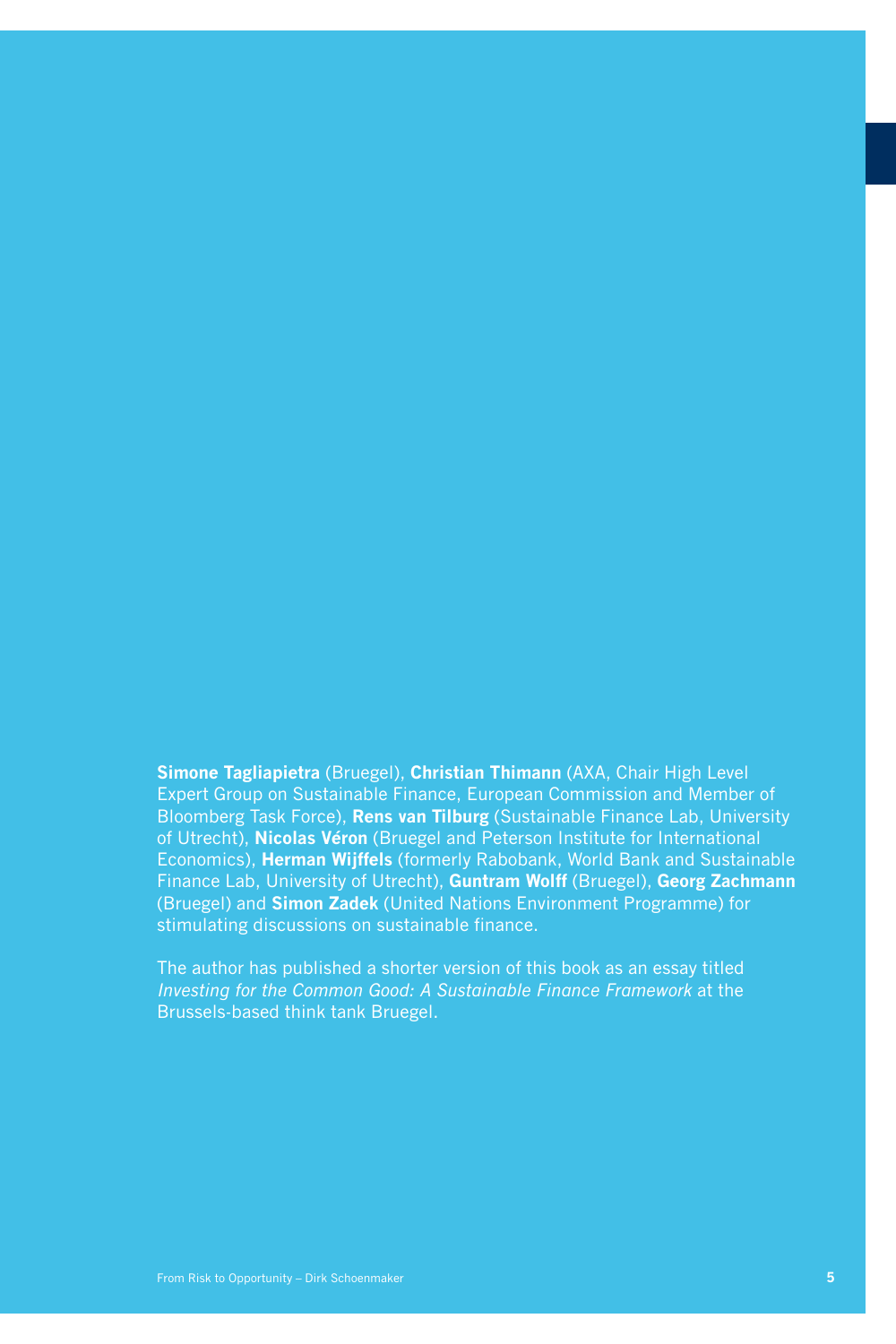## <span id="page-7-0"></span>FOREWORD

Rotterdam School of Management, Erasmus University (RSM) launched a new mission statement in the summer of 2017: RSM is a force for positive change in the world. Admittedly, it is a bold statement. But it is our conviction that business can and should play an instrumental role in addressing the big challenges the world is facing, in order to create prosperity for all. As a business school, RSM aims to educate a new generation of change agents with the knowledge, skills, values and attitudes to make a difference in the world, using as guidance the UN Sustainable Development Goals (SDGs).

The SDGs, agreed by world leaders in 2015, set out a framework through which the most urgent social, economic and environmental challenges can be addressed. They are neutral, non-political and provide an internationally recognised point of reference for us to ensure that what we do – through our research, our education programmes, and through our engagement with society – is relevant, meaningful, and has real impact.

With the RSM Series on Positive Change publications we aim to inform managers about trends that we see as critical for the future, and opportunities for business to contribute to positive change.

The first publication in this series by RSM Executive Fellow Willem Ferwerda, 4 Returns, 3 Zones, 20 Years: A Holistic Framework for Ecological Restoration by People and Business for Next Generations deals with the critical importance of healthy ecosystems and the opportunities for business to restore degraded landscapes in partnerships, while taking into account four returns: of financial capital, social capital, natural capital, and return of inspiration.

In this thought-provoking second publication of the series, Dirk Schoenmaker, Professor of Banking and Finance at RSM, explains how finance is a powerful force that can help to bring about positive change. He highlights a number of critical developments, insights and opportunities, and presents useful guidelines that will help to govern sustainable finance. It reviews the challenges and risks of the current financial system, which is held back by a short time horizon. The book highlights the opportunities that the transfer to sustainable finance practice will offer to the wider community through long-term value creation. We hope that reading it inspires and encourages you to share your thoughts, feedback and ideas with us on [positivechange@rsm.nl](http://positivechange@rsm.nl)



#### **Steef van de Velde**

Dean Rotterdam School of Management, Erasmus University

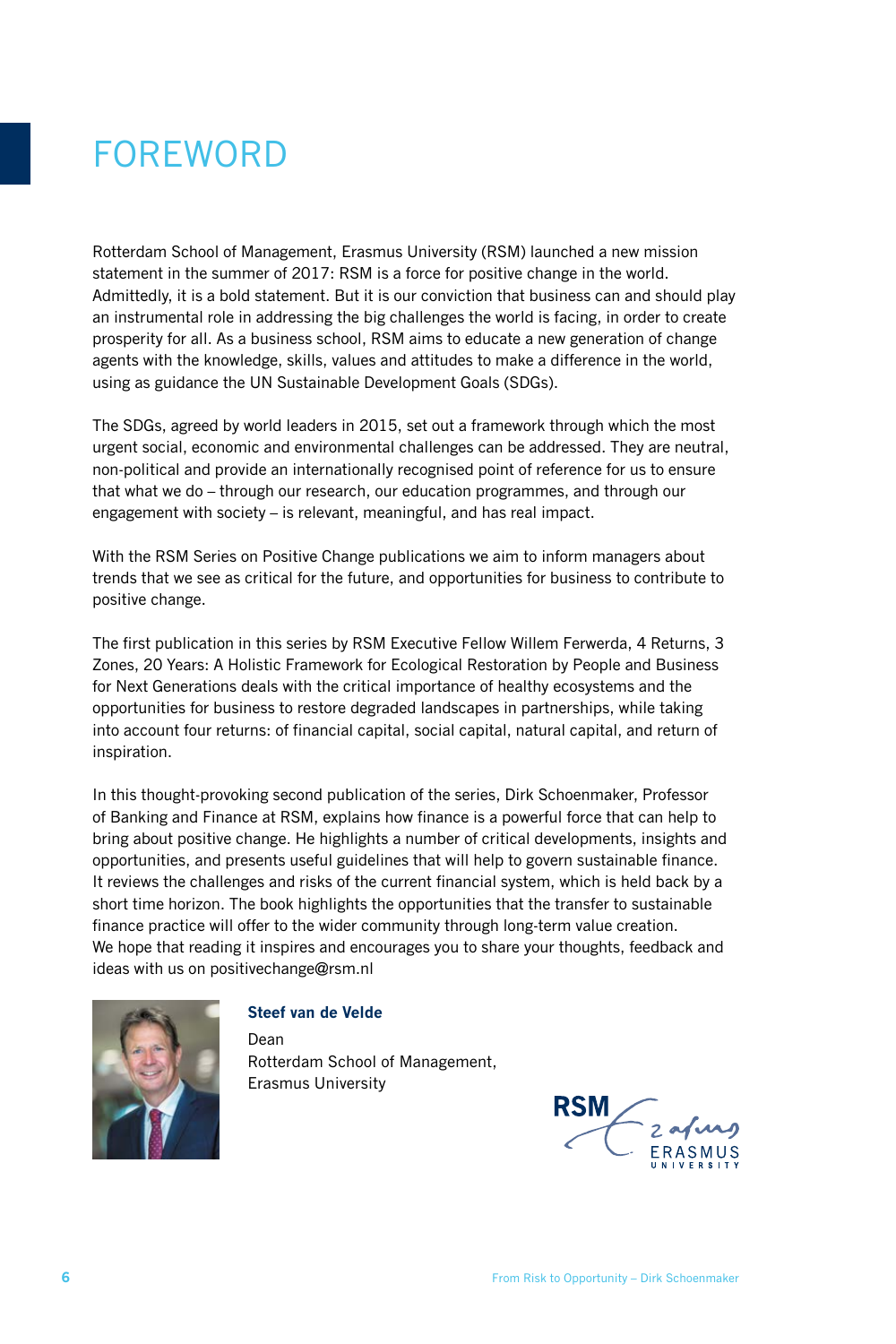From Risk to Opportunity – Dirk Schoenmaker **7**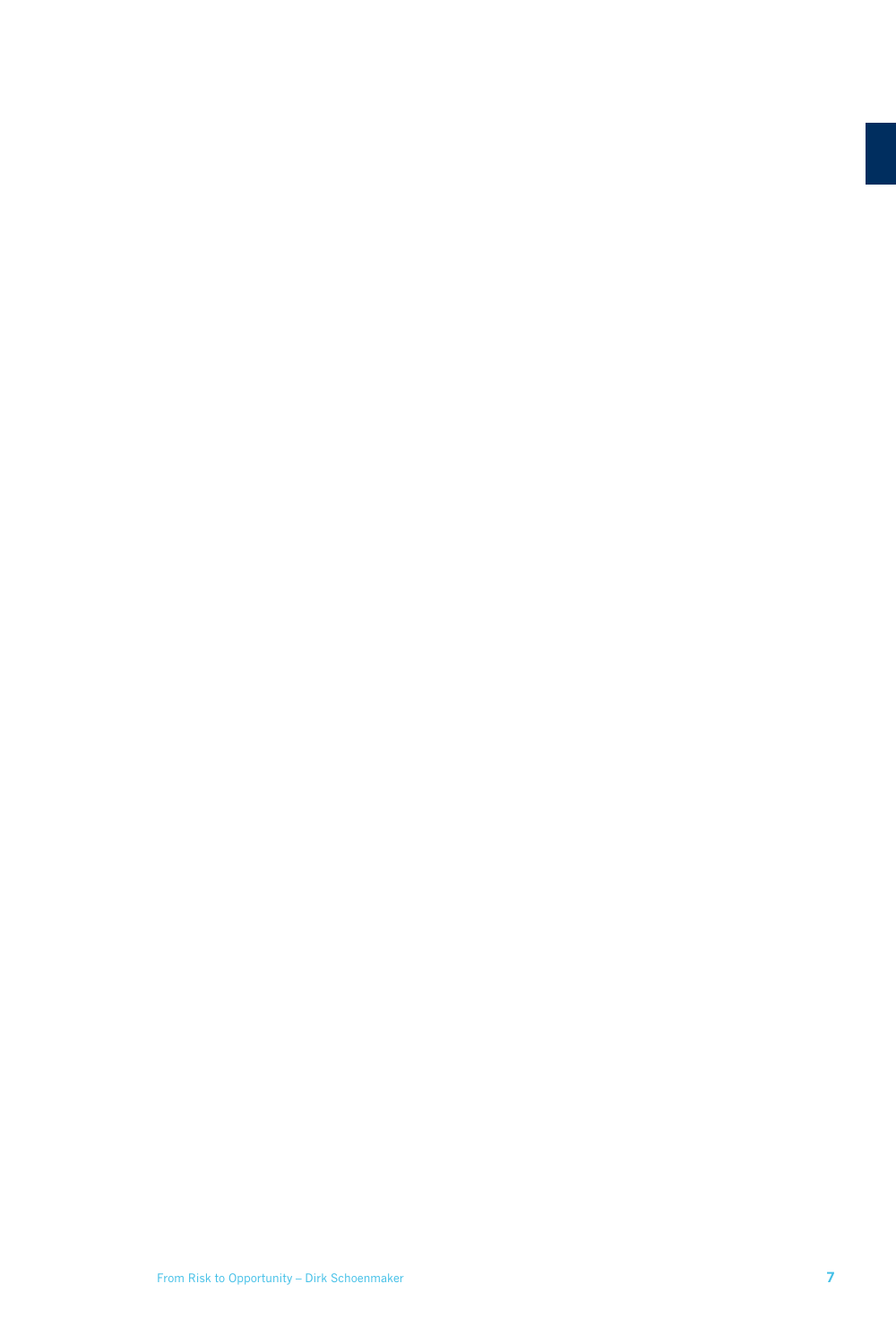## <span id="page-9-0"></span>**SUMMARY**

Traditional finance focuses on financial return and regards the financial sector as separate from the society of which it is part and the environment in which it is embedded. By contrast, sustainable finance considers financial, social and environmental returns in combination. We provide a new framework for sustainable finance highlighting the move from the narrow shareholder model to the broader stakeholder model.

This book starts by explaining the sustainability challenges that society is facing. On the environmental front, climate change, land degradation, biodiversity loss and depletion of natural resources are destabilising the Earth system, threatening the planet's future liveability. Next, poverty, hunger and lack of healthcare are signs that many people live below minimum social standards. *Sustainable development* means that current and future generations should have the resources they need, such as food, water, healthcare and energy, without stressing the Earth system. To guide the transformation towards a sustainable and inclusive economy, the United Nations has developed the 2030 Agenda for Sustainable Development, which will require behavioural change.

Why should finance contribute to sustainable development? The main task of the financial system is to allocate funding to its most productive use. Finance can play a leading role in allocating investment to sustainable companies and projects and thus accelerate the transition to a low-carbon, circular economy. *Sustainable finance* considers how finance (investing and lending) interacts with economic, social and environmental issues. In the allocation role, finance can assist in making strategic decisions on the trade-offs between sustainable goals. Moreover, investors can exert influence over the companies in which they invest. Long-term investors can thus steer companies towards sustainable business practices. Finally, finance is good at pricing risk for valuation purposes and can thus help to deal with the inherent uncertainty about environmental issues, such as the impact of carbon emissions on climate change. Finance and sustainability both look to the future.

The thinking about sustainable finance has gone through different stages over the last few decades (see Table 1). The focus is gradually shifting from short-term profit towards long-term value creation. This book analyses these stages and provides a new framework for sustainable finance. Financial and non-financial firms traditionally adopt the shareholder model, with profit maximisation as the main goal. A first step in sustainable finance (Sustainable Finance 1.0 in Table 1) is for financial institutions to avoid investing in companies involved in trades with very negative impacts on health (e.g. tobacco), international relations (e.g. cluster bombs) or the environment and wildlife/natural world (e.g. whale hunting). Some firms are starting to include social and environmental considerations in the stakeholder model (Sustainable Finance 2.0). We highlight the tension between the shareholder and stakeholder model. Should policymakers allow a shareholder-oriented firm to take over a stakeholder-oriented firm? Or do we need to protect firms that are more advanced in sustainability?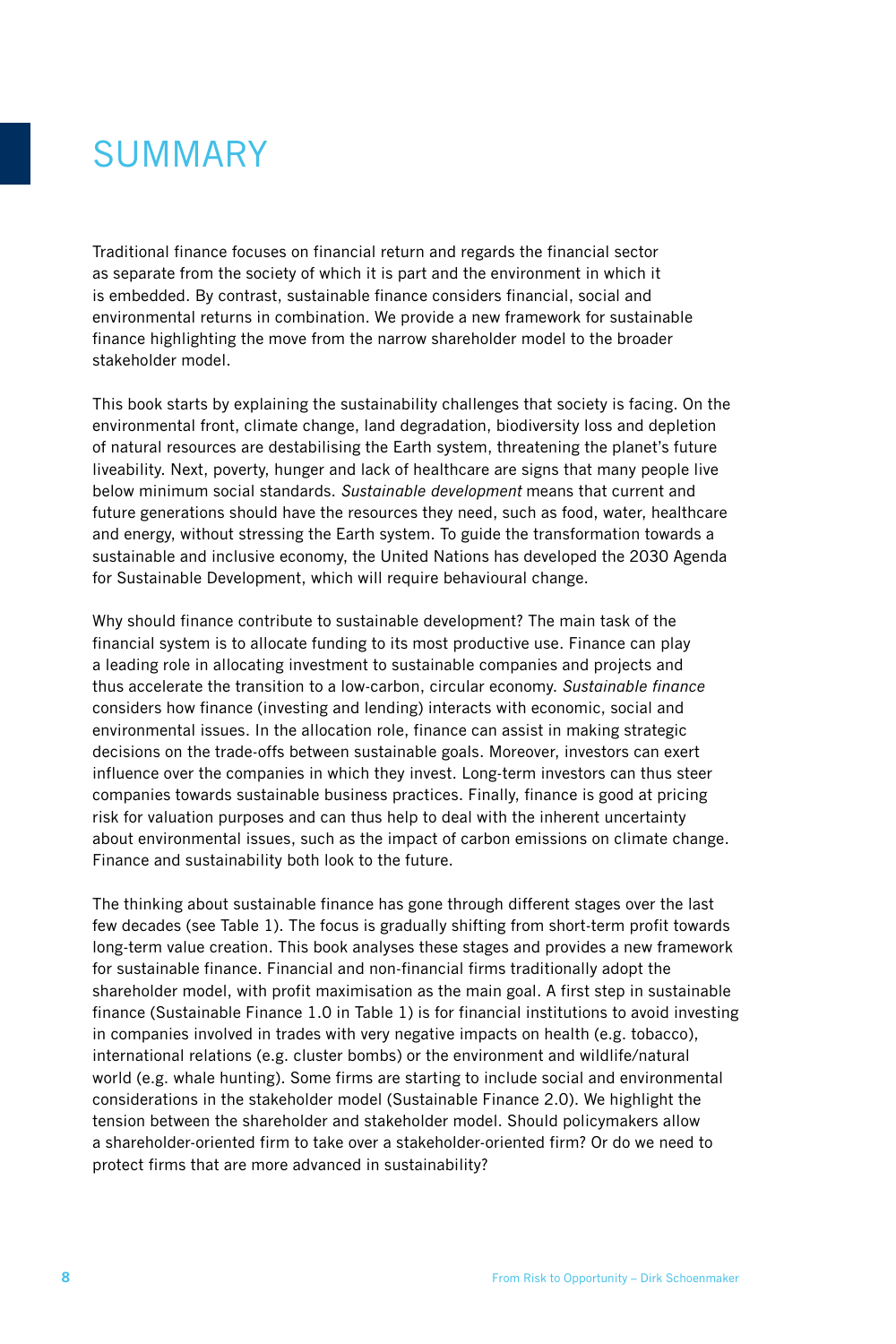Another key development is the move from risk to opportunity. While financial firms have started to avoid unsustainable companies from a risk perspective (Sustainable Finance 1.0 and 2.0), the frontrunners are now increasingly investing in sustainable companies and projects to create value for the wider community (Sustainable Finance 3.0).

| <b>Sustainable Finance</b><br>typology | Value created     | <b>Ranking of factors</b> | Horizon     |
|----------------------------------------|-------------------|---------------------------|-------------|
| Sustainable Finance 1.0                | Shareholder value | $F > S$ and $F$           | Short term  |
| Sustainable Finance 2.0                | Stakeholder value | $T = F + S + F$           | Medium term |
| Sustainable Finance 3.0                | Common good value | S and $F > F$             | Long term   |

#### **TABLE 1.** *Framework for Sustainable Finance*

*Note: F = financial value; S = social impact; E = environmental impact; T = total value. At Sustainable Finance 1.0, the maximisation of F is subject to minor S and E constraints.*

This book also looks at the obstacles to the adoption of sustainable finance, including short-termism and a failure to act collectively. Possible solutions to counter short-termism are a more long-term oriented corporate reporting structure (moving away from quarterly reporting), pay structure for executives (e.g. deferred rewards and clawback provisions), investment performance horizons (moving away from quarterly benchmarking) and incentives for long-term investors (e.g. loyalty shares). These loyalty shares for longterm investors are not only an incentive for a buy-and-hold strategy, but also a reward for engagement efforts with companies in which they invest. In this way, executives' and investors' horizons can become more aligned and focused on the longer term.

To address the shortfall in corporate efforts, governments should ultimately translate the aggregate long-term social and environmental preferences of their citizens into appropriate regulation and taxation (e.g. effective carbon taxes). Finance is about anticipating such policies and incorporating expectations into today's valuations for investment decisions.

Finally, this book outlines how long-term (institutional) investors can build effective coalitions to accelerate the transformation to sustainable development. While the early adopters of sustainability are primarily based in Europe, major players in North America and Asia have also joined the emerging coalitions for sustainable finance. Sustainable investing has thus become a global force. Throughout this book, we develop guidelines for sustainable finance, which are summarised in Box 1.

## **BOX 1 SUSTAINABLE FINANCE GUIDELINES**

Social and environmental externalities are by their nature not incorporated in the decisions taken by companies and investors. As most externalities play out in the medium to long term, the problem is aggravated by the short horizon that executives and investors work to. Moreover, the efficient markets hypothesis, which states that stock prices incorporate all relevant information and thus reflect the fundamental value of the firm, reinforces the focus on stock price as a central performance measure for executive and investor performance.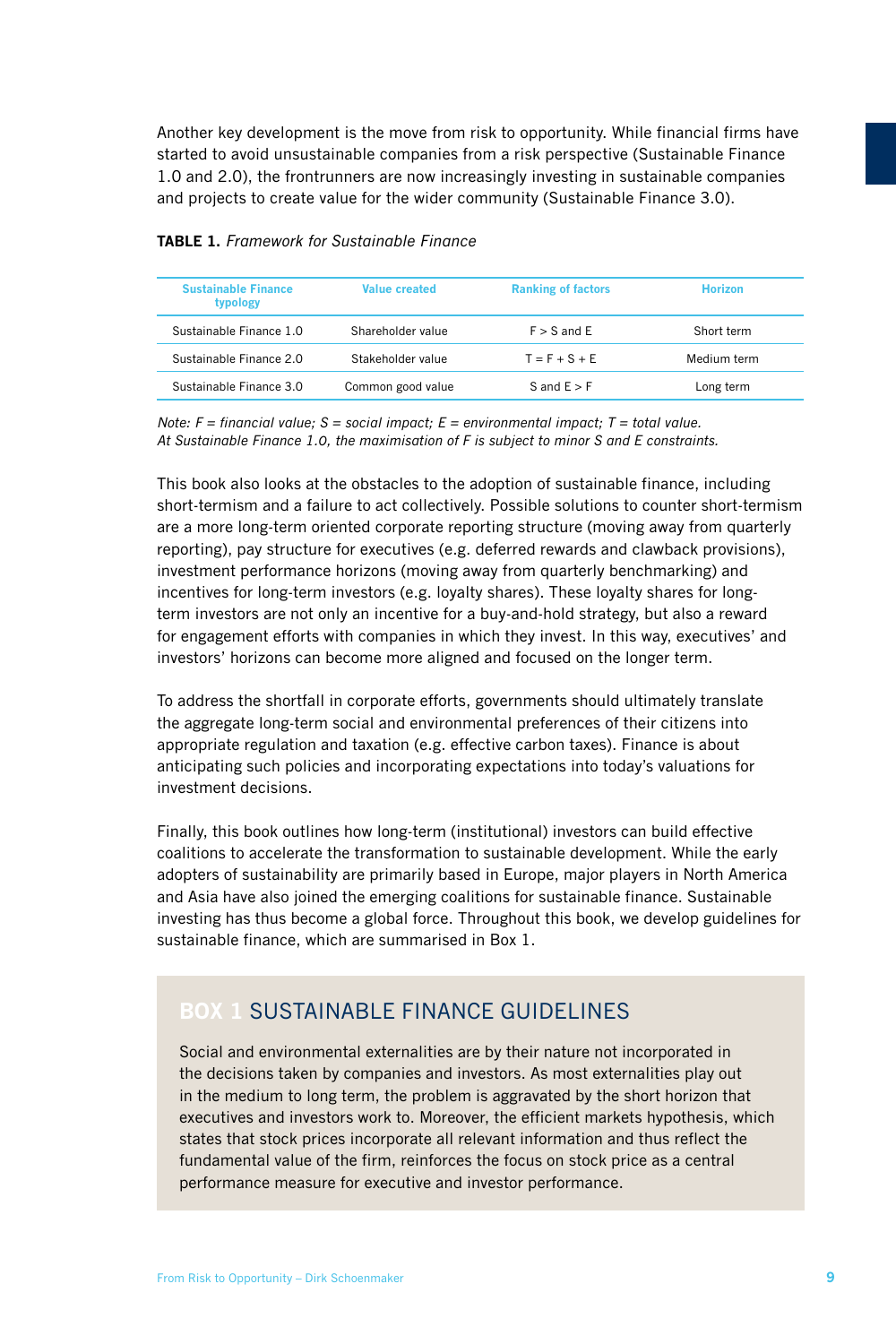We develop the following guidelines to govern sustainable finance:

#### Company perspective

- Move from shareholder to stakeholder value approach, whereby a company balances the interests of all its stakeholders: customers, employees, suppliers, shareholders and the community.
- More broadly, corporates should strive for long-term value creation for the common good (i.e. what is shared and beneficial for all or most members of a given community).

#### Lengthening executive and investors' horizons

- To counter short-termism, executive and investor horizons should be aligned to the long term.
- $\triangleright$  On the executive side, a more long-term oriented reporting structure (moving away from quarterly reporting) and pay structure for executives (e.g. deferred rewards and clawback provisions) would reduce short-termism.
- More generally, integrated reporting by companies facilitates social and environmental transparency and thus increases the accountability of executives.
- $\triangleright$  On the investment side, a more long-term investment performance horizon (moving away from quarterly benchmarking) and incentives for long-term investors (e.g. loyalty shares) would promote long-term investment.

#### Engagement

To become a force for long-term value creation, long-term (institutional) investors should build investor coalitions to co-operate when engaging with corporates on social and environmental issues.

#### Market efficiency and liquidity

- Raise awareness of alternative theories of market efficiency.
- The dominant view of liquidity (the degree to which an asset can be quickly bought or sold in the market without affecting its price) favours listed securities and is based on the efficient markets hypothesis.
- $\blacktriangleright$  An alternative view is the adaptive markets hypothesis, which implies that the degree of market efficiency depends on an evolutionary model of individuals adapting to a changing environment. That can explain why new risks, such as environmental risks, are not yet fully priced-in.

#### Supervisory treatment

- Reduce the supervisory bias towards favouring 'liquid' investments (which are listed) and allow for 'buy and hold' investments. An example is the introduction of sustainable retail investment funds, based on sustainability criteria (instead of transferability).
- $\blacktriangleright$  Financial institutions should be stress-tested to identify overexposure to and concentration in carbon-intensive assets. These carbon stress tests make use of various climate scenarios, including the adverse scenario of late adjustment resulting in a 'hard landing', and have a long horizon over which adverse events could occur.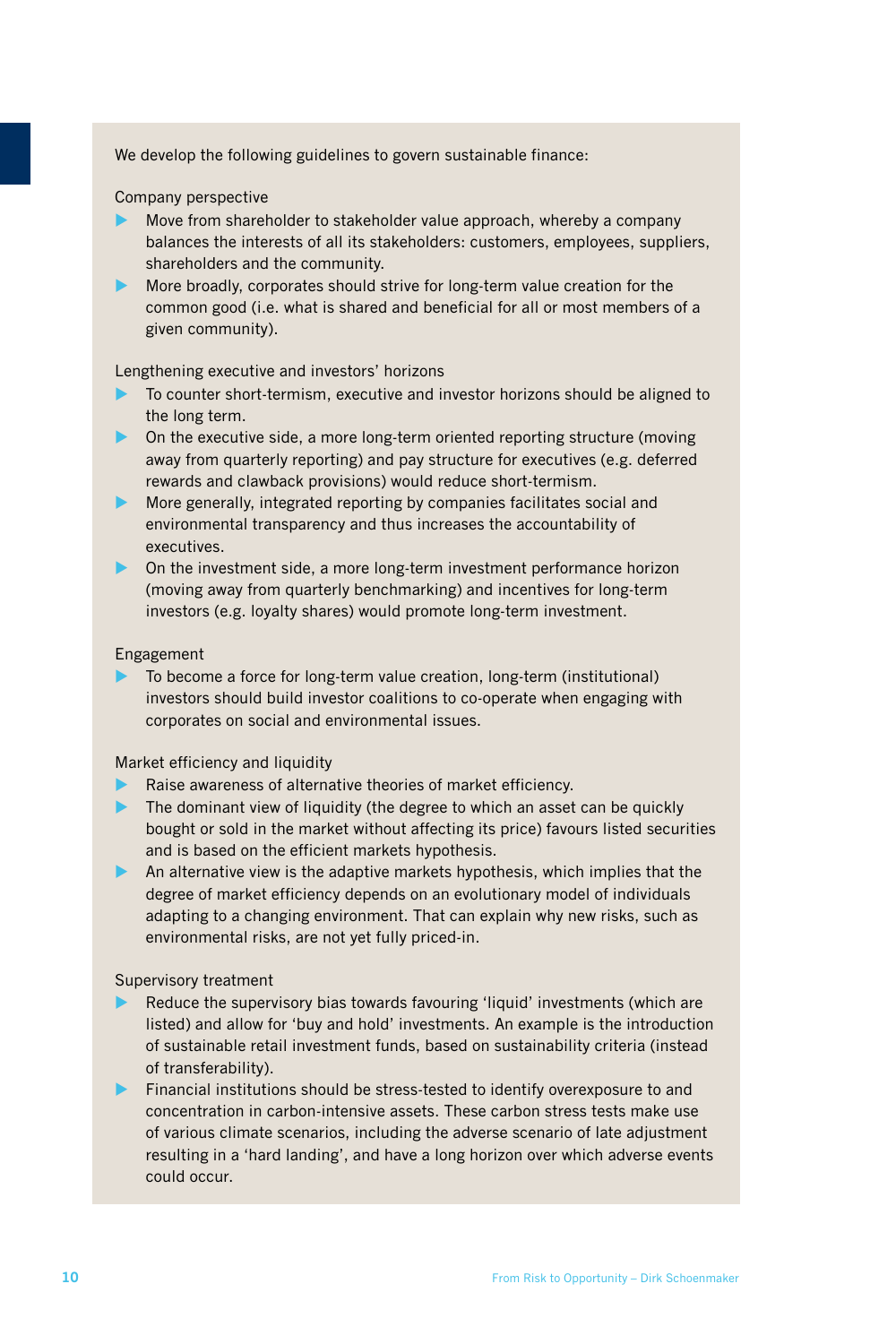## <span id="page-12-0"></span>1 SUSTAINABILITY CHALLENGES

The Industrial Revolution, and the development of production processes dependent on fossil fuels that it triggered, brought prosperity in the form of economic and population growth. At the same time, increasing civilisation and development away from a previously 'empty' world1 with *abundant natural resources* has intensified social and environmental challenges. Mass production in a competitive economic system has led to long working hours, underpayment and child labour, first in the developed world and later relocated to the developing world. Social regulations have been increasingly introduced to counter these practices and to promote decent work conditions and access to education and healthcare. Mass production and consumption is also putting the Earth system under stress through pollution and depletion of natural resources. Climate change is now the most pressing ecological concern.

There is broad acknowledgement of the need for a transition to a low-carbon, circular economy to overcome these environmental challenges. While an early transition - with substantial cuts in carbon emissions starting in 2020 - would allow for production and consumption patterns to be gradually adjusted, a late transition starting in 2030 is likely to cause sudden shocks and lead to the stranding of assets that have lost their productive value (ASC, 2016). Many natural resources companies are still in denial, irrationally counting on a late and gradual transition. To guide the transformation towards a sustainable and inclusive economy, the United Nations (2015) has developed the 2030 Agenda for Sustainable Development, which will require behavioural change.

### **A. ENVIRONMENTAL CHALLENGES**

There is increasing evidence that human activities are affecting the Earth system, threatening the planet's future liveability. The planetary boundaries framework of Steffen *et al* (2015) defines a safe operating space for humanity within the boundaries of nine productive ecological capacities of the planet. The framework is based on the intrinsic biophysical processes that regulate the stability of the Earth system on a planetary scale. The green zone in Figure 1 is the safe operating space, yellow represents the zone of uncertainty (increasing risk) and red indicates the zone of high risk.

Applying the *precautionary principle*, the *planetary boundary* itself lies at the intersection of the green and yellow zones. To illustrate how the framework works, we look at the control variable for climate change, the atmospheric concentration of greenhouse gases. The zone of uncertainty ranges from 350 to 450 parts per million (ppm) of carbon dioxide. We crossed the planetary boundary of 350 ppm in 1995, with a level of 399 ppm in 2015. The upper limit of 450 ppm is consistent with the goal (at a fair chance of 66 per cent) to limit global warming to 2° Celsius above the pre-industrial level and lies at the intersection of the yellow and red zones.

<sup>1</sup> In the empty world scenario, the economy is very small relative to the larger environmental ecosystem and the environment is thus not scarce. Continued growth of the physical economy into a non-growing ecosystem will eventually lead to the 'full world economy' (Daly and Farley, 2011).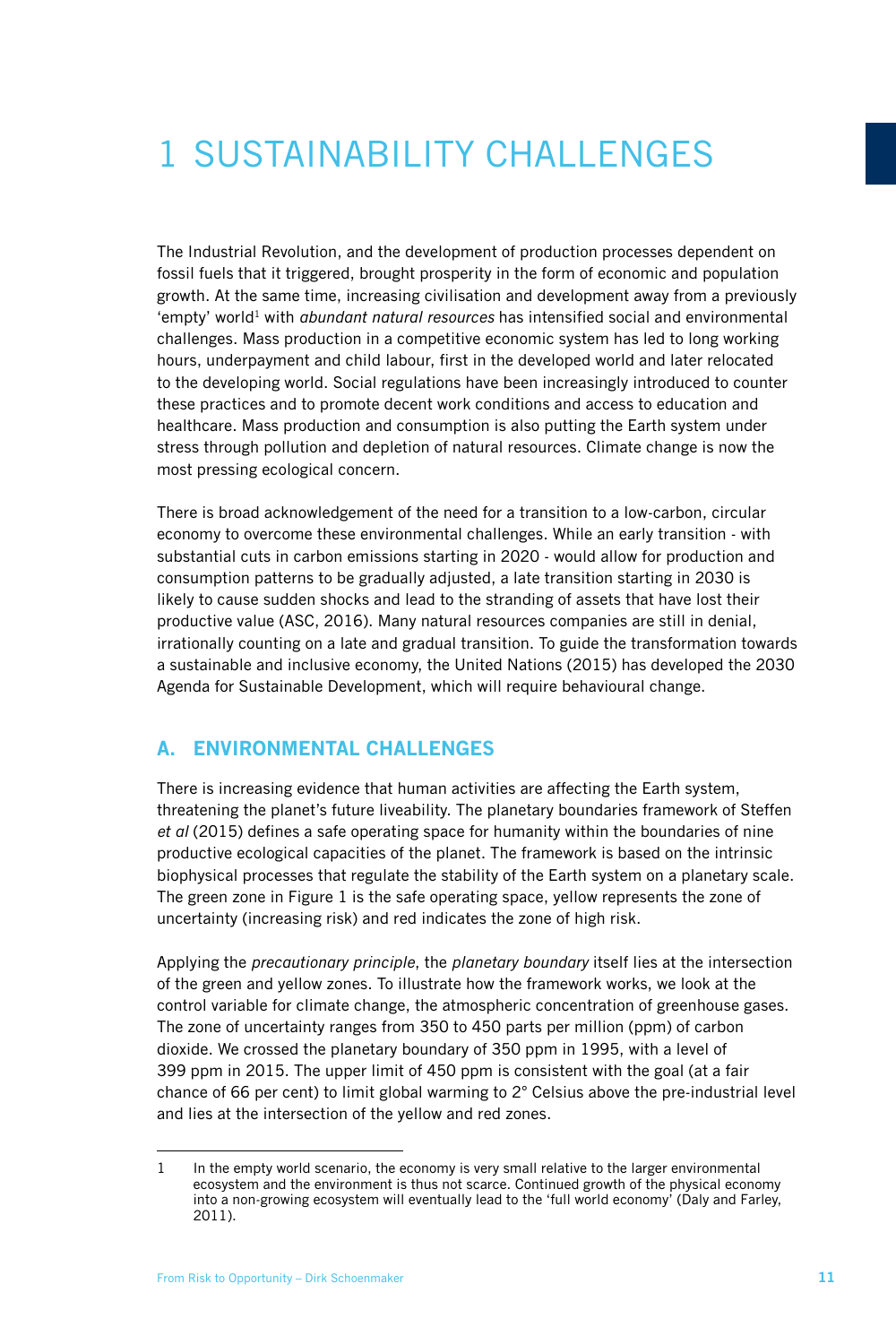#### **FIG. 1.** *The planetary boundaries*



*Source: Steffen et al (2015).*

The current *linear production and consumption system* is based on extraction of raw materials (take), processing into products (make), consumption (use) and disposal (waste). Traditional business models centred on a linear system assume the ongoing availability of unlimited and cheap natural resources. This is increasingly risky because non-renewable resources, such as fossil fuels, minerals and metals, are increasingly under pressure, while potentially renewable resources, such as forests, rivers and prairies, are declining in their extent and regenerative capacity.

With this linear economic system, we are crossing planetary boundaries beyond which human activities might destabilise the Earth system. In particular, the planetary boundaries of climate change, land-system change, biodiversity loss (terrestrial and marine) and biochemical flows (nitrogen and phosphorus, mainly because of intensive agricultural practices) have been crossed (see Figure 1). A timely transformation towards an economy based on sustainable production and consumption, including use of renewable energy and reuse of materials, can mitigate these risks to the stability of the Earth system.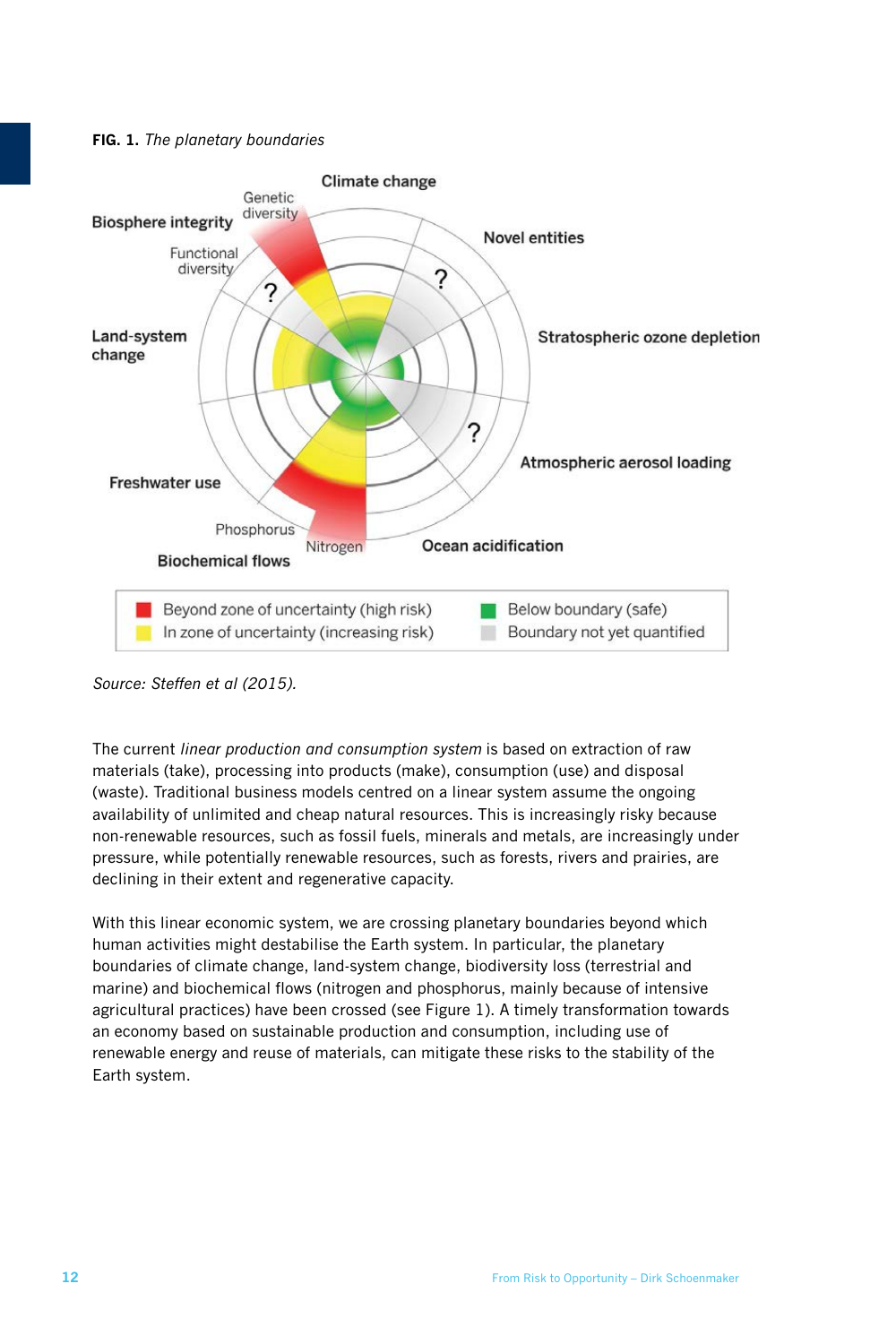### **B. SOCIAL FOUNDATIONS**

Human rights provide the essential social foundation for all people to lead lives of dignity and opportunity. Human rights norms assert the fundamental moral claim each person has to life's essentials, such as food, water, healthcare, education, freedom of expression, political participation and personal security. In the run-up to the 2012 Rio+20 Conference on Sustainable Development, the s*ocial foundations* were defined as the 11 top social priorities, grouped into three clusters, focused on enabling people to be: 1) well: through food security, adequate income, improved water and sanitation and healthcare; 2) productive: through education, decent work, modern energy services and resilience to shocks; and 3) empowered: through gender equality, social equity and having political voice (Raworth, 2012).

While these social foundations only set out the minimum of every human's claims, sustainable development envisions people and communities prospering beyond this, leading lives of creativity and fulfilment. Sustainable development combines the concept of planetary boundaries with the complementary concept of social foundations or boundaries. Sustainable development means that current and future generations have the resources needed, such as food, water, healthcare and energy, without stressing processes within the Earth system (Raworth, 2012).

But many peoples' living conditions are still below the social foundations of no hunger, no poverty (a minimum income of \$1.25 a day), access to education and access to clean cooking facilities. More broadly, political participation, which is the right of people to be involved in decisions that affect them, is a basic value of society. The UN's Universal Declaration of Human Rights states that *"recognition of the inherent dignity and of the equal and inalienable rights of all members of the human family is the foundation of freedom, justice and peace in the world"*. Human rights are an important social foundation. Next, decent work can lift communities out of poverty and underpins human security and social peace. The 2030 Agenda for Sustainable Development (United Nations, 2015; see section C) places decent work for all people at the heart of policies for sustainable and inclusive growth and development. Decent work has several aspects: a basic living income (which depends on a country's basic living basket), no discrimination (e.g. on the basis of gender, race or religion), no child labour, health and safety and freedom of association.

From a societal perspective, it is important for business to respect these social foundations and to ban underpayment, child labour and human right violations, which are still happening in developing countries. A case in point is the use of child labour in factories in developing countries producing consumer goods, like clothes and shoes, to be sold by multinational companies in developed countries. These factories often lack basic worker safety features (Box 3). Another example is the violations of the human rights of indigenous people, often in combination with land degradation and pollution, by extractive companies in the exploration and exploitation of fossil fuels, minerals and other raw materials.

To highlight the tension between unbridled economic growth and sustainable development, we provide two examples. Box 2 describes the Deepwater Horizon oil spill in the Gulf of Mexico. Box 3 shows the impact of the collapse of a factory building in Bangladesh. These examples have in common an underinvestment in safety to increase short-term profits.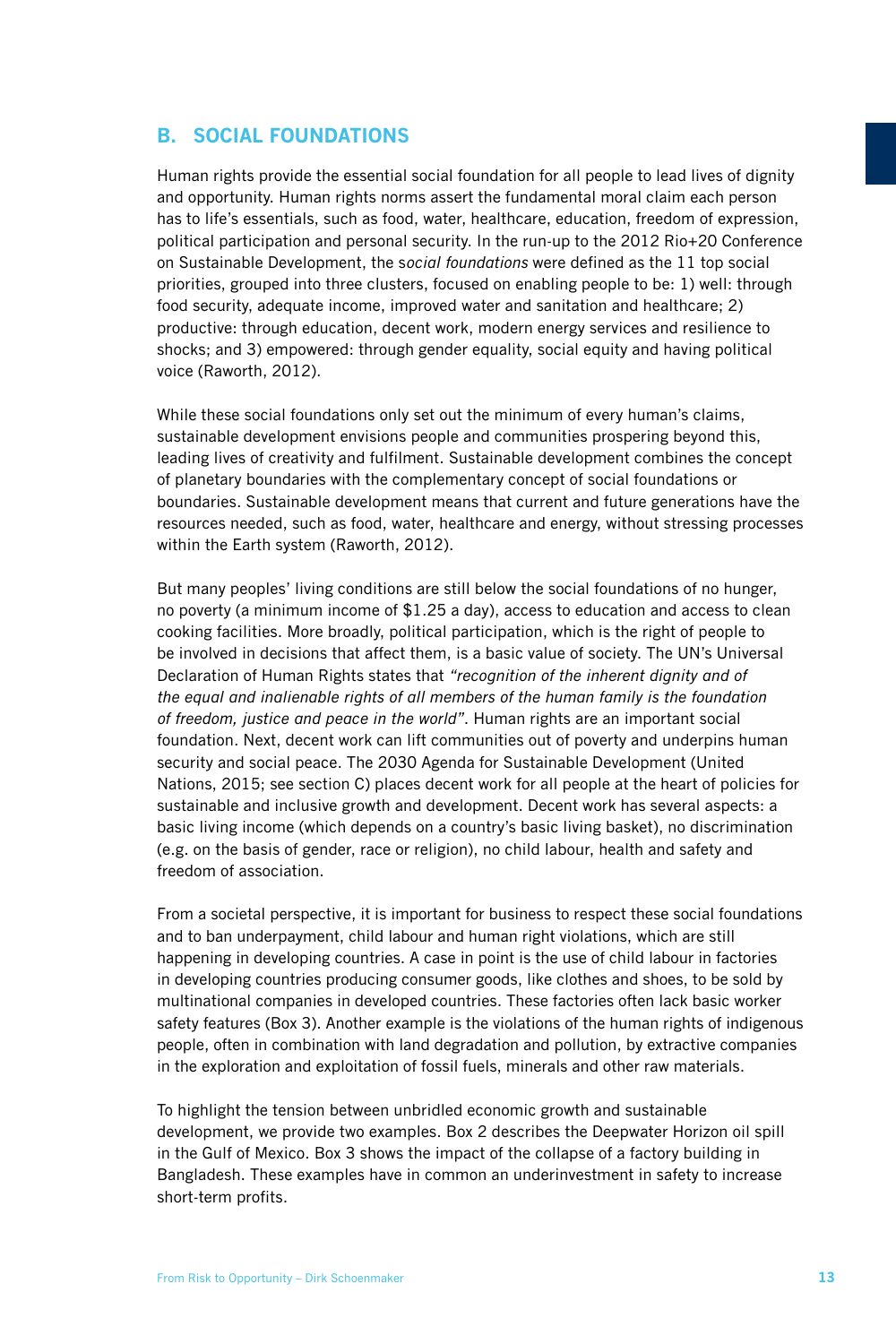## **BOX 2** THE DEEPWATER HORIZON OIL SPILL

Oil began to spill from the Deepwater Horizon drilling platform on 20 April 2010, in the British Petroleum-operated Macondo Prospect in the Gulf of Mexico. An explosion on the drilling rig killed 11 workers and led to the largest accidental marine oil spill in the history of the petroleum industry. The US Government estimated the total discharge at 4.9 million barrels. After several failed efforts to contain the flow, the well was declared sealed on 19 September 2010.

A massive response ensued to protect beaches, wetlands and estuaries from the spreading oil using skimmer ships, floating booms, controlled burns and oil dispersant. Oil clean-up crews worked on 55 miles of the Louisiana shoreline until 2013. Oil was found as far from the Deepwater Horizon site as the waters off the Florida Panhandle and Tampa Bay, where the oil and dispersant mixture was embedded in the sand. The months-long spill, along with adverse effects from the response and clean-up activities, caused extensive damage to marine and wildlife habitats and the fishing and tourism industries.

Numerous investigations explored the causes of the explosion and record-breaking spill. Notably, the US government's September 2011 report pointed to defective cement on the well, laying the fault mostly with BP, but also rig operator Transocean and contractor Halliburton. Earlier in 2011, a National Commission (2011) likewise blamed BP and its partners for a series of cost-cutting decisions and an inadequate safety system, but also concluded that the spill resulted from "systemic" root causes and that without *"significant reform in both industry practices and government policies, might well recur"*.

## **BOX 3 RANA PLAZA FACTORY COLLAPSE**

The Rana Plaza collapse was a disastrous structural failure of an eight-storey commercial building on 24 April 2013 in Bangladesh. The collapse of the building caused 1,129 deaths, while approximately 2,500 injured people were rescued alive from the building. It is considered the deadliest garment factory accident in history and the deadliest accidental structural failure in modern human history.

The building contained clothing factories, a bank, apartments, and several shops. The shops and the bank on the lower floors were immediately closed after cracks were discovered in the building. The building's owners ignored warnings to evacuate the building after cracks in the structure appeared the day before the collapse. Garment workers, earning  $\epsilon$  38 a month, were ordered to return the following day, and the building collapsed during the morning rush-hour.

The factories manufactured clothing for brands including Benetton, Bonmarché, the Children's Place, El Corte Inglés, Joe Fresh, Monsoon Accessorize, Mango, Matalan, Primark and Walmart.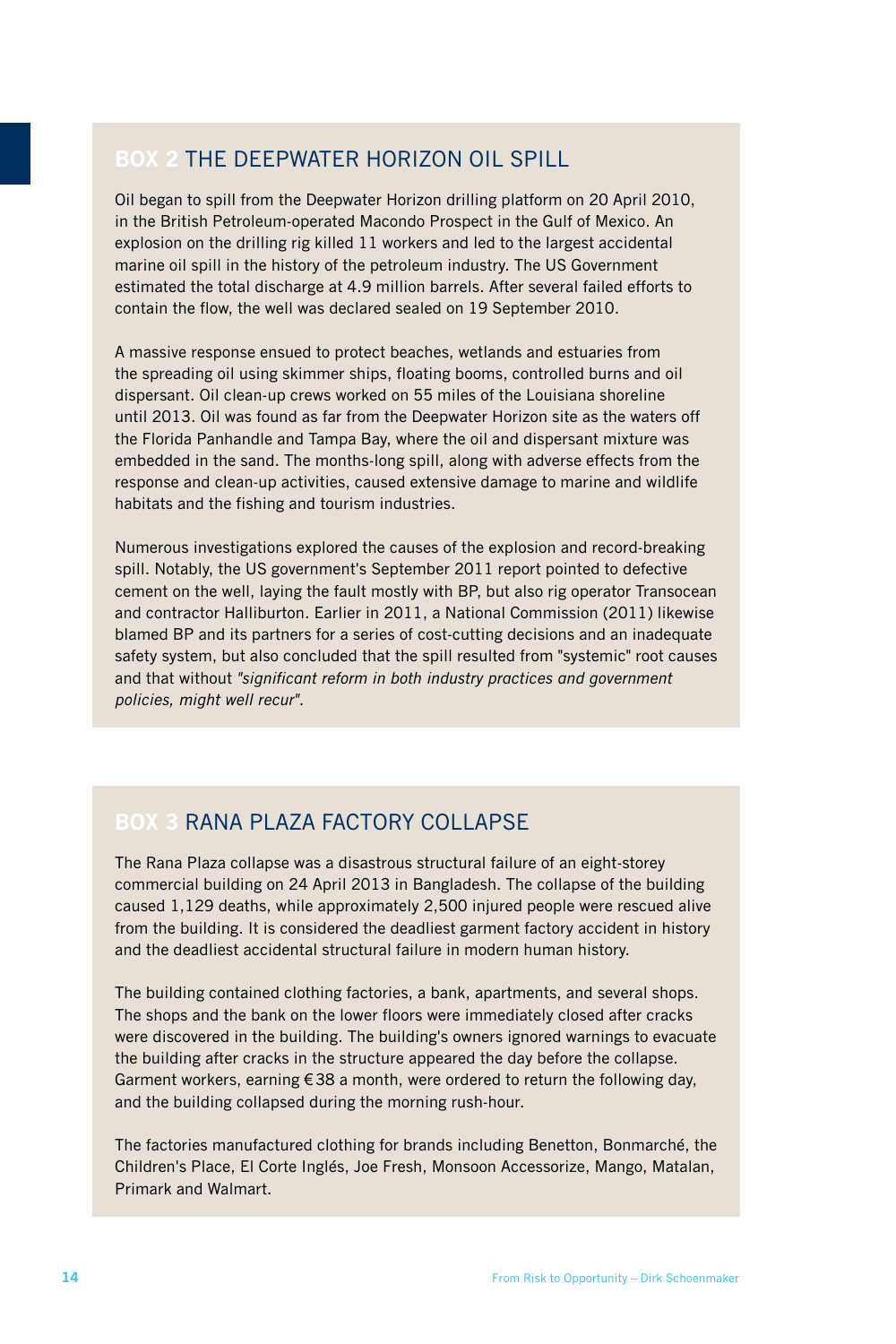### **C. SUSTAINABLE DEVELOPMENT**

To guide the transformation towards a sustainable and inclusive economy, the United Nations has developed the 2030 Agenda for Sustainable Development (UN, 2015). The 17 UN Sustainable Development Goals are intended to stimulate action over the 2015- 30 period in areas of critical importance for humanity and the planet (see Box 4 for an overview). To facilitate implementation, the 17 high-level goals are broken down into 169 targets (see https://sustainabledevelopment.un.org/topics/sustainabledevelopmentgoals). The UN Sustainable Development Goals address challenges at the levels of the economy, society and the environment (or biosphere).

Figure 2 illustrates the three levels and the ranking between them. A liveable planet is a precondition or foundation for humankind to thrive. Next, we need a cohesive and inclusive society to organise production and consumption in order to ensure enduring prosperity for all. In their seminal book *Why nations fail*, Acemoglu and Robinson (2012) show that political institutions that promote inclusiveness generate prosperity. Inclusiveness allows everyone to participate in economic opportunities. Next, there can be resource conflicts: unequal communities might disagree over how to share and finance public goods. These conflicts, in turn, break social ties and undermine the formation of trust and social cohesion (Barone and Mocetti, 2016).





*Source: Adapted from Rockström and Sukhdev (2015).*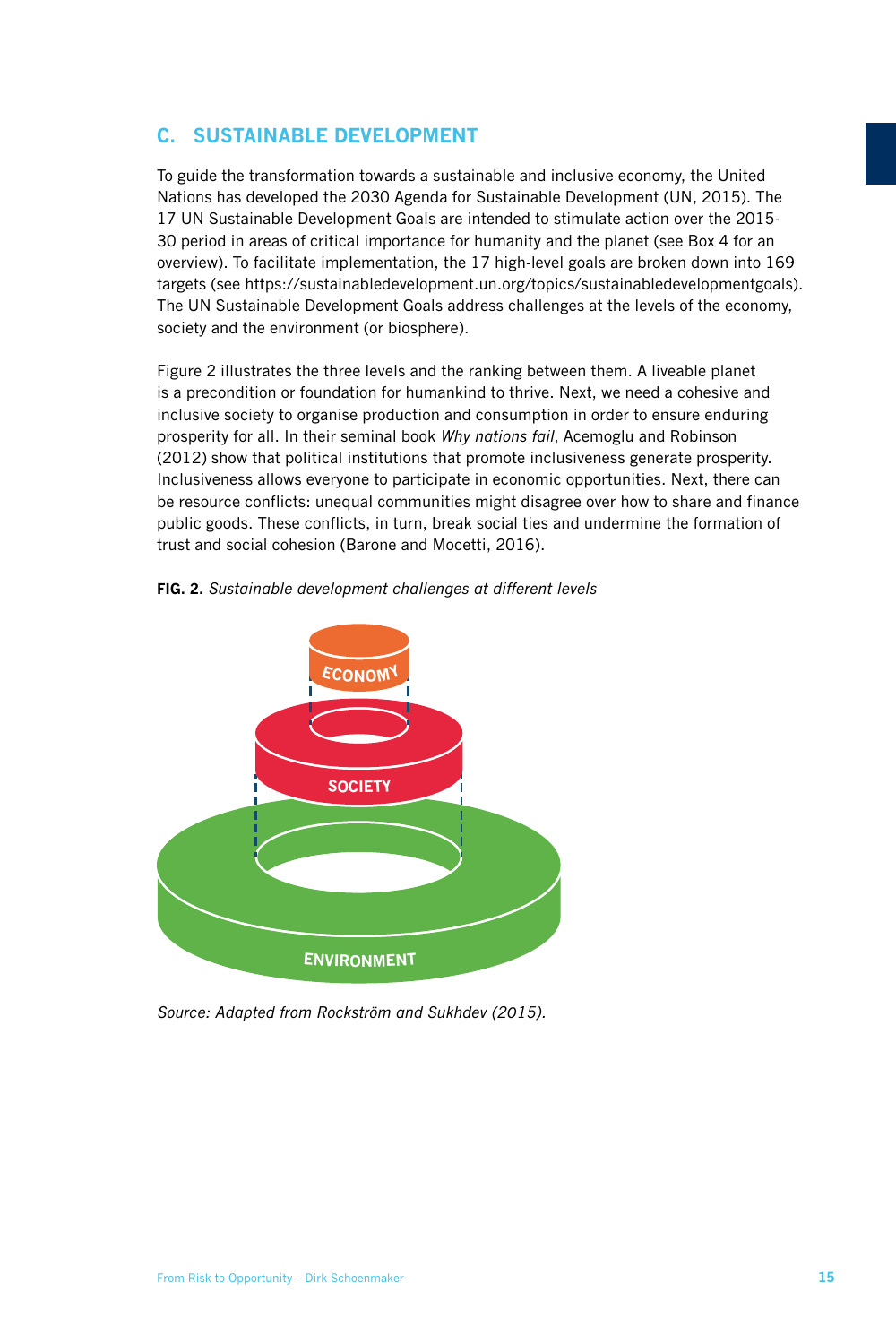## **BOX 4** UN SUSTAINABLE DEVELOPMENT GOALS

The United Nations has developed 17 Sustainable Development Goals (SDGs) as part of the 2030 Sustainable Development Agenda. Following Rockström and Sukhdev (2015), we classify the SDGs according to the levels of the economy, the society and the environment. Nevertheless, we stress that the SDGs are interrelated. A case in point is the move to sustainable consumption and production (economic goal 12) and sustainable cities (societal goal 11), which are instrumental to combat climate change (environmental goal 13).

#### **Economic goals**

- Goal 8. Promote sustained, inclusive and sustainable economic growth, full and productive employment and decent work for all
- Goal 9. Build resilient infrastructure, promote inclusive and sustainable industrialisation and foster innovation
- Goal 10. Reduce inequality within and among countries
- Goal 12. Ensure sustainable consumption and production patterns

#### **Societal goals**

- Goal 1. End poverty in all its forms everywhere
- Goal 2. End hunger, achieve food security and improved nutrition and promote sustainable agriculture
- Goal 3. Ensure healthy lives and promote well-being for all at all ages
- Goal 4. Ensure inclusive and equitable quality education and promote lifelong learning opportunities for all
- Goal 5. Achieve gender equality and empower all women and girls
- Goal 7. Ensure access to affordable, reliable, sustainable and modern energy for all
- Goal 11. Make cities and human settlements inclusive, safe, resilient and sustainable
- Goal 16. Promote peaceful and inclusive societies for sustainable development, provide access to justice for all and build effective, accountable and inclusive institutions at all levels

#### **Environmental goals**

- Goal 6. Ensure availability and sustainable management of water and sanitation for all
- Goal 13. Take urgent action to combat climate change and its impacts
- Goal 14. Conserve and sustainably use the oceans, seas and marine resources for sustainable development
- Goal 15. Protect, restore and promote sustainable use of terrestrial ecosystems, sustainably manage forests, combat desertification, and halt and reverse land degradation and halt biodiversity loss

#### **Overall goal**

Goal 17. Strengthen the means of implementation and revitalise the Global Partnership for Sustainable Development

*Source: UN (2015).*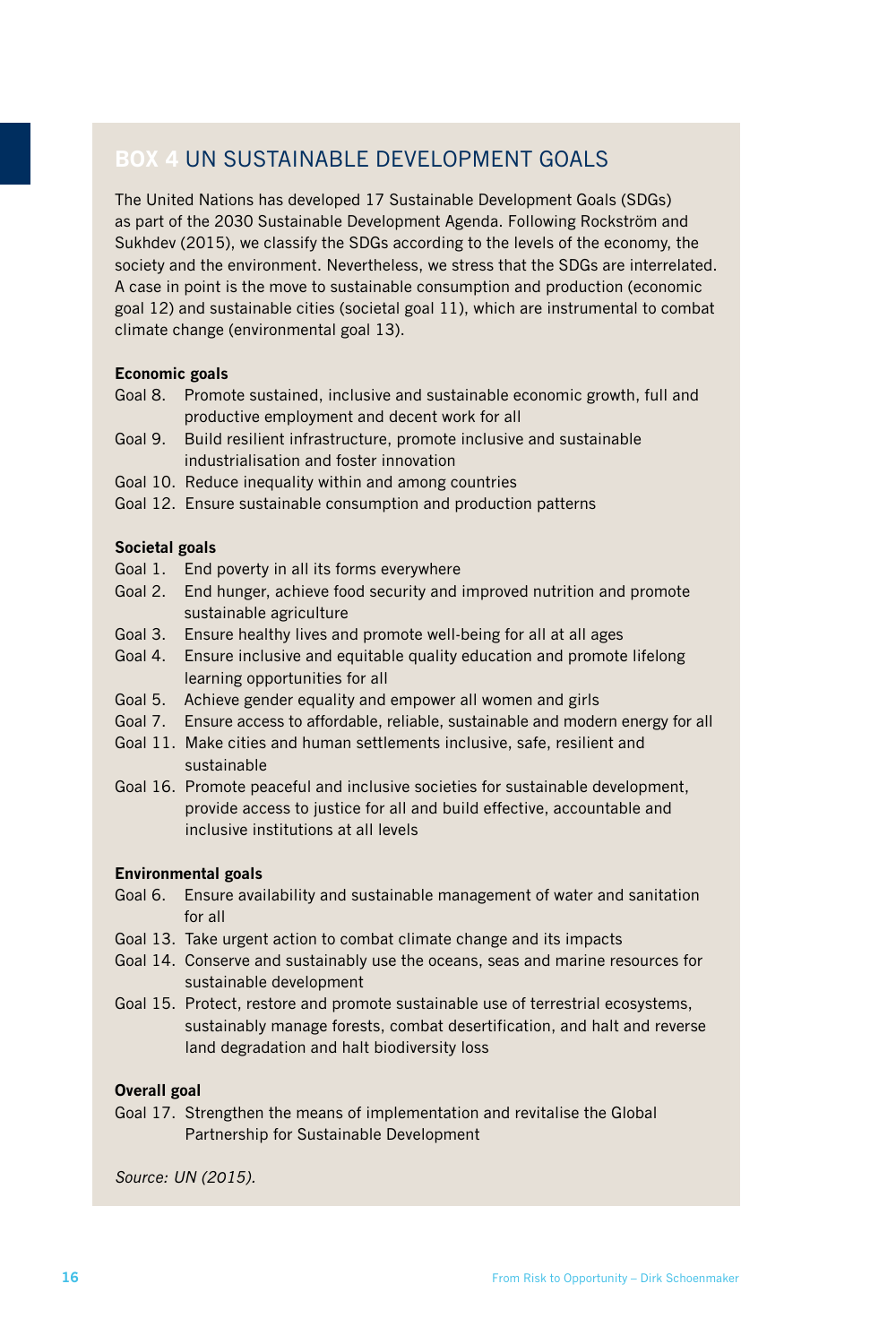Gladwin, Kennelly and Krause (1995) define five principles of sustainable development:

- **1. Comprehensiveness:** the concept of sustainable development is holistic or allembracing in terms of space, time and component parts. Sustainability embraces both environmental and human systems, both nearby and far-away, in both the present and the future;
- **2**. **Connectivity**: sustainability demands an understanding of the world's challenges as systemically interconnected and interdependent;
- **3. Equity**: a fair distribution of resources and property rights, both within and between generations;
- **4. Prudence**: keeping life-supporting ecosystems and interrelated socioeconomic systems resilient, avoiding irreversible actions, and keeping the scale and impact of human activities within regenerative and carrying capacities;
- **5. Security**: sustainable development aims at ensuring a safe, healthy, high quality of life for current and future generations.

Although sustainable development is a holistic concept, Norström *et al* (2014) argue to address trade-offs between the ambition of economic, social and environmental goals and the feasibility of reaching them, recognising biophysical, social and political constraints.

## **D. SYSTEM PERSPECTIVE**

While it is tempting to start working on partial solutions at each level, the environmental, societal and economic challenges are interlinked. It is important to embrace an integrated social-ecological system perspective (Norström *et al*, 2014). Such an integrated system perspective highlights the dynamics that such systems entail, including the role of ecosystems in sustaining human wellbeing, cross-system interactions and uncertain thresholds.

Holling (2001) describes the process of sustainable development as embedded cycles with adaptive capacity. A key element of adaptive capacity is the *resilience* of the system to deal with unpredictable shocks (which is the opposite of the vulnerability of the system). An adaptive cycle that aggregates resources and periodically restructures to create opportunities for innovation is a fundamental unit for understanding complex systems, from cells to ecosystems. But some systems are maladaptive and trigger, for example, a poverty trap or land degradation (i.e. the undermining of the quality of soil as a result of human behaviour or severe weather conditions). Holling (2001) concludes that ecosystem management via incremental increases in efficiency does not work. For transformation, ecosystem system management must build and maintain ecological resilience as well as social flexibility to cope, innovate and adapt.

As we have argued, the economic, social and environmental systems interact. A wellknown example of cross-system interaction is the linear production of consumption goods at the lowest cost contributing to 'economic growth', while depleting natural resources, using child labour and producing carbon emissions and other waste2.

<sup>2</sup> We use carbon emissions as shorthand for all greenhouse gas emissions, which include carbon dioxide (CO<sub>2</sub>), methane compounds containing CH<sub>4</sub>, and nitrous oxide (N<sub>2</sub>O).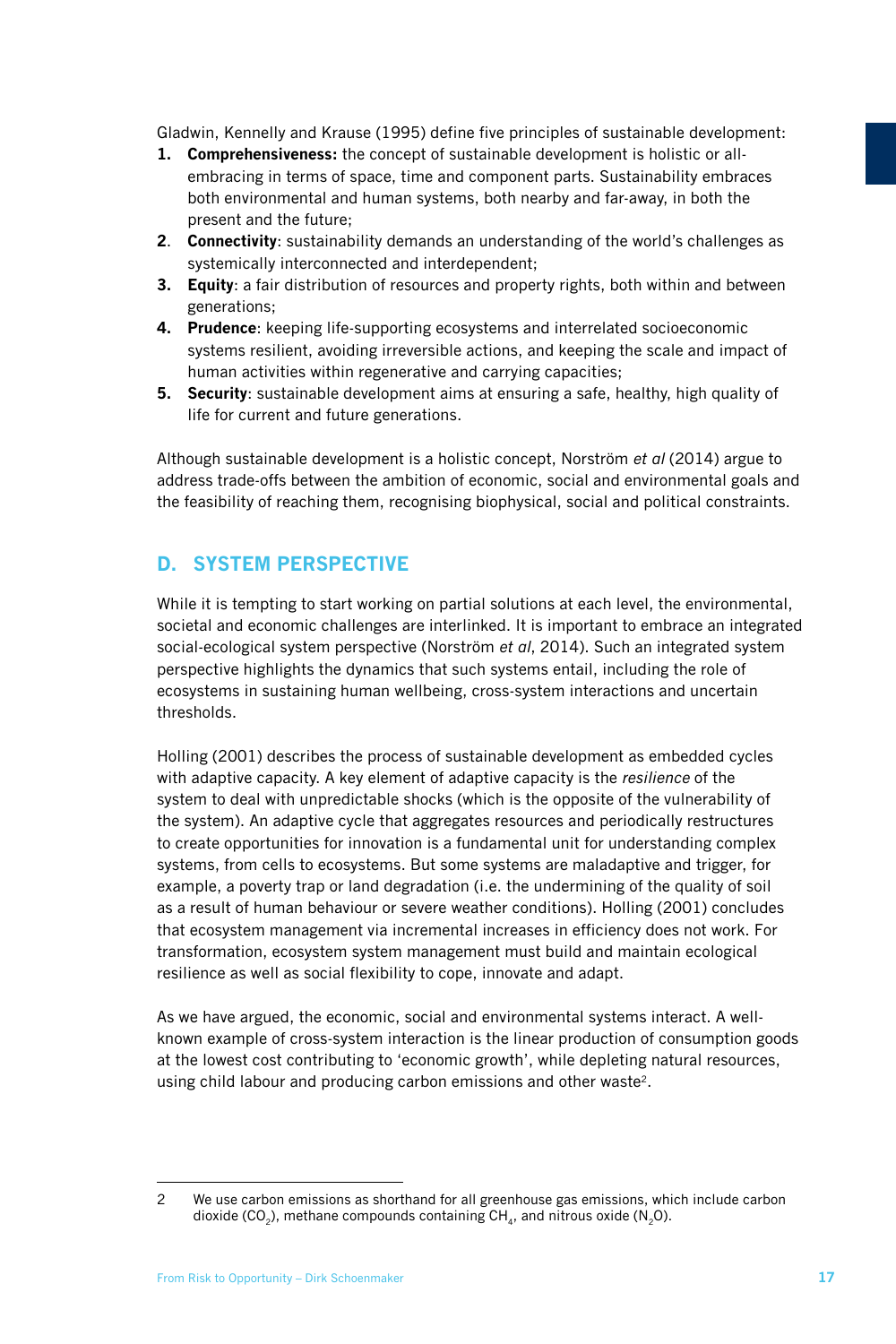Another cross-system interaction is climate change leading to more and more intense disasters, such as storms, flooding and droughts. The low- and middle-income countries around the equator are especially vulnerable to these extreme weather events, which could damage a large part of their production capacity. The temporary loss of tax revenues, and increase in expenditure to reconstruct factories and infrastructure, might put vulnerable countries into a downward fiscal and macro-economic spiral with an analogous increase in poverty (Schoenmaker and Zachmann, 2015). Social and environmental issues are thus interconnected, whereby the poor in society are more dependent on ecological services and are less well protected against ecological hazards.

An example of an uncertain threshold combined with feedback dynamics is the melting threshold of the Greenland ice sheet. New research has found that it is more vulnerable to global warming than previously thought. Robinson, Calov and Ganopolski (2012) calculate that a 0.9°C global temperature rise from today's levels could lead the Greenland ice sheet to melt completely. Such melting would create further climate feedbacks in the Earth's ecosystem, because melting the polar icecaps could increase the pace of global warming (by reducing the refraction of solar radiation, which is 80 per cent from ice, compared with 30 per cent from bare earth and 7 per cent from the sea) and of rising sea levels. These feedback mechanisms are examples of tipping points and shocks, which might happen.

An important conclusion from this chapter is that we cannot understand sustainability of organisations in isolation from the socio-ecological system in which they are embedded: what are the thresholds, sustainability priorities, and feedback loops? Moreover, we should not only consider the socio-environmental impact of individual organisations, but also the aggregate impact of organisations at the system level. The latter is relevant for sustainable development.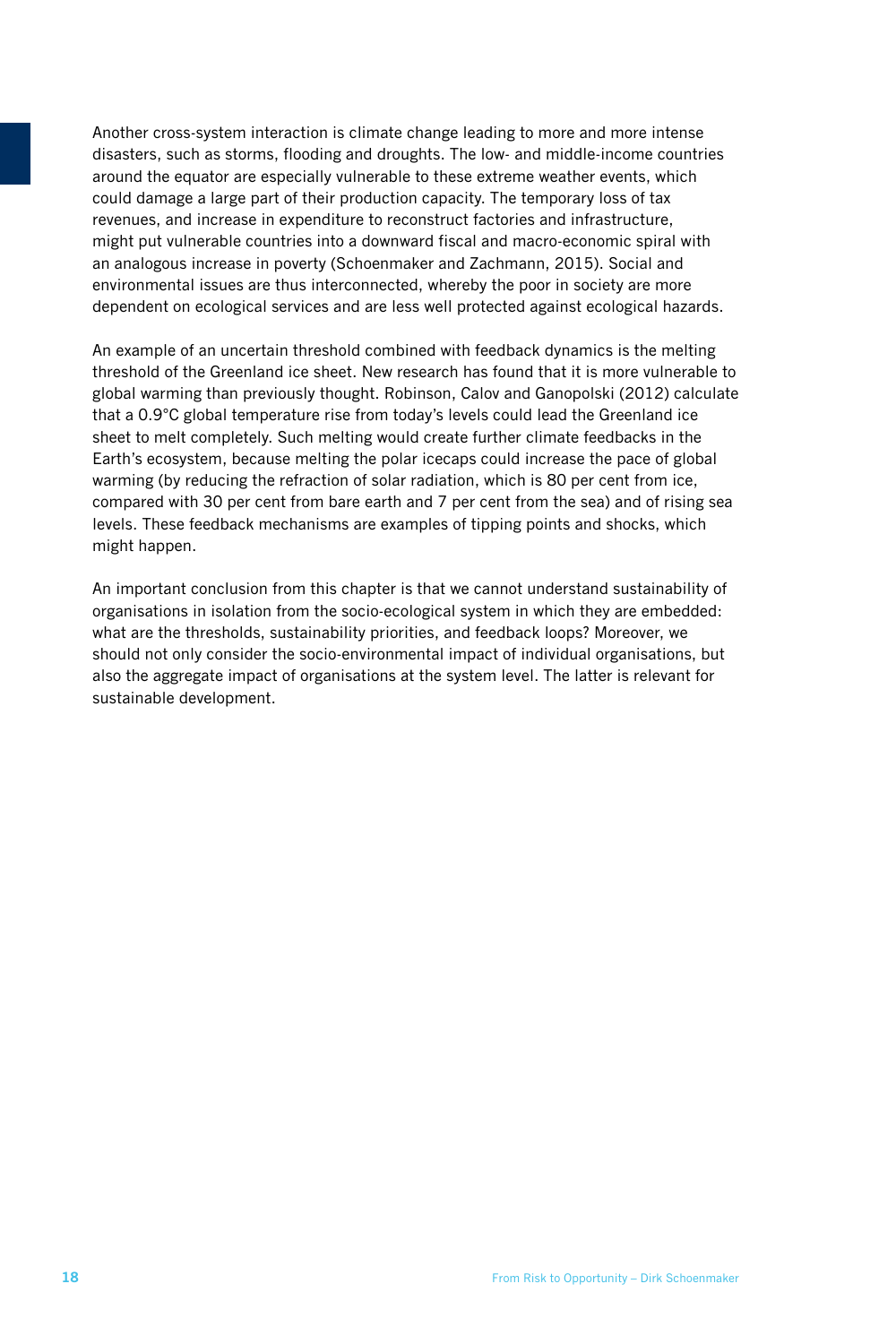## <span id="page-20-0"></span>2 A FRAMEWORK FOR SUSTAINABLE FINANCE

This chapter first discusses the functions of the financial system. Next, we introduce a new framework for sustainable finance, ranging from Sustainable Finance 1.0 to 3.0. We finish with an assessment of our situation in this new framework.

### **A. THE ROLE OF THE FINANCIAL SYSTEM**

How can the financial system facilitate decision-making on the trade-offs between economic, social and environmental goals? Levine (2005) lists the following functions of the financial system:

- $\triangleright$  Produce information ex ante about possible investments, and allocate capital;
- $\blacktriangleright$  Monitor investments and exert corporate governance after providing finance;
- $\blacktriangleright$  Facilitate the trading, diversification and management of risk;
- $\blacktriangleright$  Mobilise and pool savings:
- $\blacktriangleright$  Ease the exchange of goods and services.

The first three functions are particularly relevant for sustainable finance. The allocation of funding to its most productive use is a key role of finance. Finance is therefore well positioned to assist in making strategic decisions on the trade-offs between sustainability goals. While broader considerations guide an organisation's strategy on sustainability, funding is a requirement for reaching sustainability goals.

Finance plays this role at different levels. In the financial sector, banks, for example, define their lending strategies for which sectors and projects are eligible for lending and which are not. Similarly, investment funds set their investment strategies; which direct choices of assets to invest in and which assets not to invest in. The financial sector can thus play a leading role in the transition to a low-carbon, circular economy. If the financial sector chooses to finance sustainable companies and projects, they can accelerate the transition.

In terms of monitoring their investments, investors can also influence the companies in which they invest. Investors thus have a powerful role in controlling and directing corporate boards. The governance role also involves balancing the many interests of a corporation's stakeholders. In section B., we review the progressive thinking about how interests should be balanced, including the interests of the environment and society. A rising trend in sustainable investment is engagement with companies in the hope of reducing the risk of adverse events occurring in those companies.

Finance is good at pricing the risk of future cash flows for valuation purposes. As there is inherent uncertainty about environmental issues (e.g. exactly how rising carbon emissions will affect the climate, and the timing and shape of climate mitigation policies), risk management can help to deal with these uncertainties. *Scenario analysis* is increasingly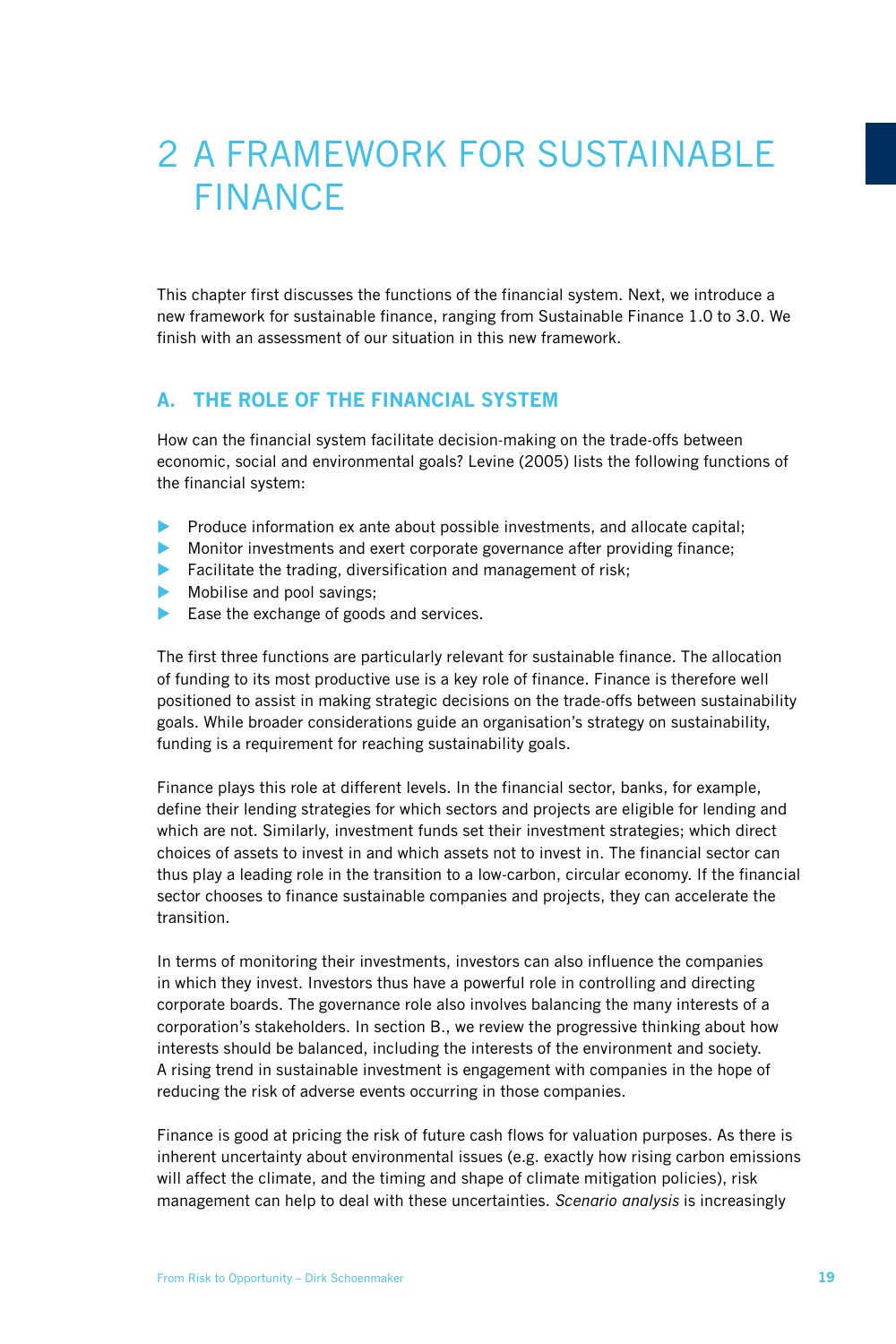used to assess the risk and valuation under different scenarios (e.g. climate scenarios; see Caldecott *et al*, 2014, and Bianchini and Gianfrate, 2016)). When the potential price of carbon emissions in the future becomes clearer, investors and companies have an incentive to reduce these emissions. The key challenge is to take a sufficiently long horizon, because sustainability is about the future. The remainder of this chapter and chapter 3 discuss the appropriate horizon for sustainable finance and ways to overcome the bias towards short-termism.

### **B. THREE STAGES OF SUSTAINABLE FINANCE**

How can finance support sustainable development? The concept of sustainable finance has evolved as part of the broader notion of business sustainability over the last decades (e.g. Whiteman *et al*, 2013). We start with the typology for business sustainability developed by Dyllick and Muff (2016). The evolution highlights the broadening of the classification from 'economic' to 'economic, societal and environmental' considerations (called three dimensional concerns in Table 2). It also indicates a shift in ranking from economic goals first, to all three equal (the triple bottom line – profit, people and planet) and finally to putting societal and environmental challenges (the common good) first. To avoid the dichotomy of private versus public goods, we use the term *common good* referring to what is shared and beneficial for all or most members of a given community.

At the organisational perspective, Dyllick and Muff (2016) refer to the human habit of looking at individual organisations. They call this this the *inside-out perspective*, which is a micro approach. Dyllick and Muff argue that we need to go beyond this inward-looking approach and look from the outside to the impact of corporates on society and the environment. This *outside-in organisational perspective* facilitates a system approach (i.e. macro approach) towards meeting the sustainability challenges.

| <b>Business</b><br><b>Sustainability</b> | <b>Concerns</b>                                 | <b>Values created</b>                       | <b>Organisational</b><br>perspective     |
|------------------------------------------|-------------------------------------------------|---------------------------------------------|------------------------------------------|
| <b>Typology</b>                          | (What?)                                         | (What for?)                                 | (How?)                                   |
| Business-as-usual                        | Economic concerns                               | Shareholder value                           | Inside-out                               |
| <b>Business Sustainability 1.0</b>       | Three-dimensional<br>concerns                   | Refined shareholder<br>value                | mside-out                                |
| <b>Business Sustainability 2.0</b>       | Three-dimensional<br>concerns                   | Triple bottom line                          | tuo-ahizal                               |
| <b>Business Sustainability 3.0</b>       | Starting with<br>sustainability challenges      | Creating value for the<br>common good       | Outside-in                               |
| Key shifts involved                      | $1st$ shift: broadening the<br>business concern | $2nd$ shift: expanding<br>the value created | $3rd$ shift: changing<br>the perspective |

| TABLE 2. The Business Sustainability Typology |  |  |
|-----------------------------------------------|--|--|
|-----------------------------------------------|--|--|

*Source: Dyllick and Muff (2016)*

Figure 3 shows our framework for managing sustainable development at the different levels. As we have argued, there are interactions between the levels. It is thus important to choose an appropriate combination of the financial, social and environmental aspects.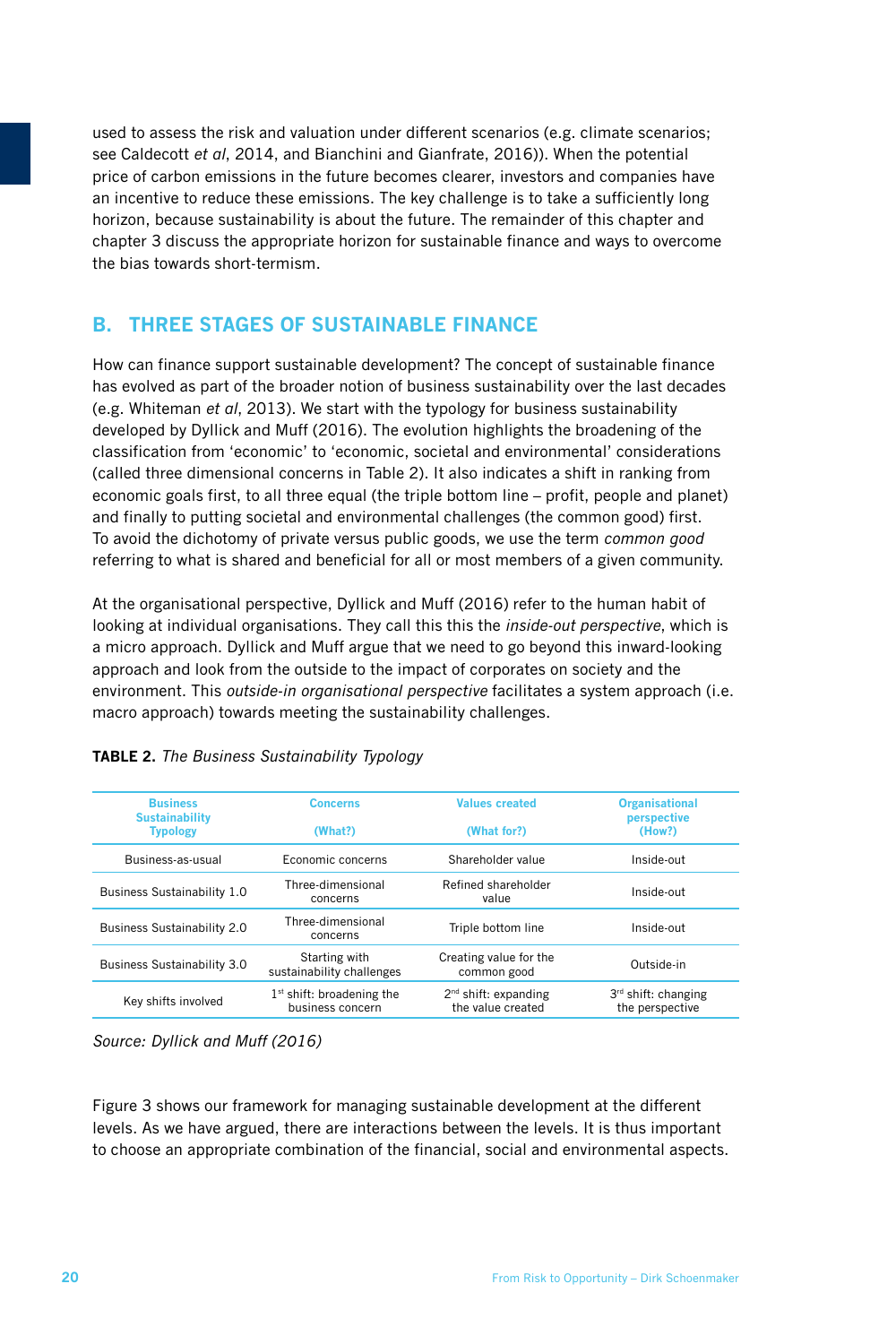**FIG. 3.** *Managing sustainable development*



Table 3 shows our typology for sustainable finance. The evolution highlights the broadening from *shareholder value* to *stakeholder value*. The final stage looks at the creation of value for the common good. Next, the ranking indicates a shift from economic goals first to societal and environmental challenges (the common good) first. Importantly, the horizon is broadened from short term to long term as each stage is passed through.

In traditional finance, shareholder value is maximised by looking for the optimal combination of financial return and risk. Table 3 labels this the finance-as-usual approach. Although shareholder value should also look at the medium to long term, there are built-in incentives for short-termism, such as quarterly financial reporting and monthly or quarterly benchmarking of investment performance (see chapter 3). Finance-as-usual is consistent with the argument of Friedman (1970) that *"the business of business is*<br>*business"* and the only social responsibility of business is to use its resources and engage in activities designed to increase its profits as long as it stays within the rules of the game. Friedman (1970) argues that it is the task of the government to take care of social and environmental goals and set the rules of the game for sustainability. We however argue, in line with the United Nations' Sustainable Development Goals, that sustainable development is a joint responsibility of governments, companies and citizens. We do not see a case for not integrating sustainability into strategy and finance.

Sections C to E discuss our three stages of Sustainable Finance (SF) (Table 3). The stages move from finance first, to all aspects equal, and finally to social-environmental impact first (the ranking of factors in the third column of Table 3). The Annex contains the formal objective function of each stage in mathematical terms.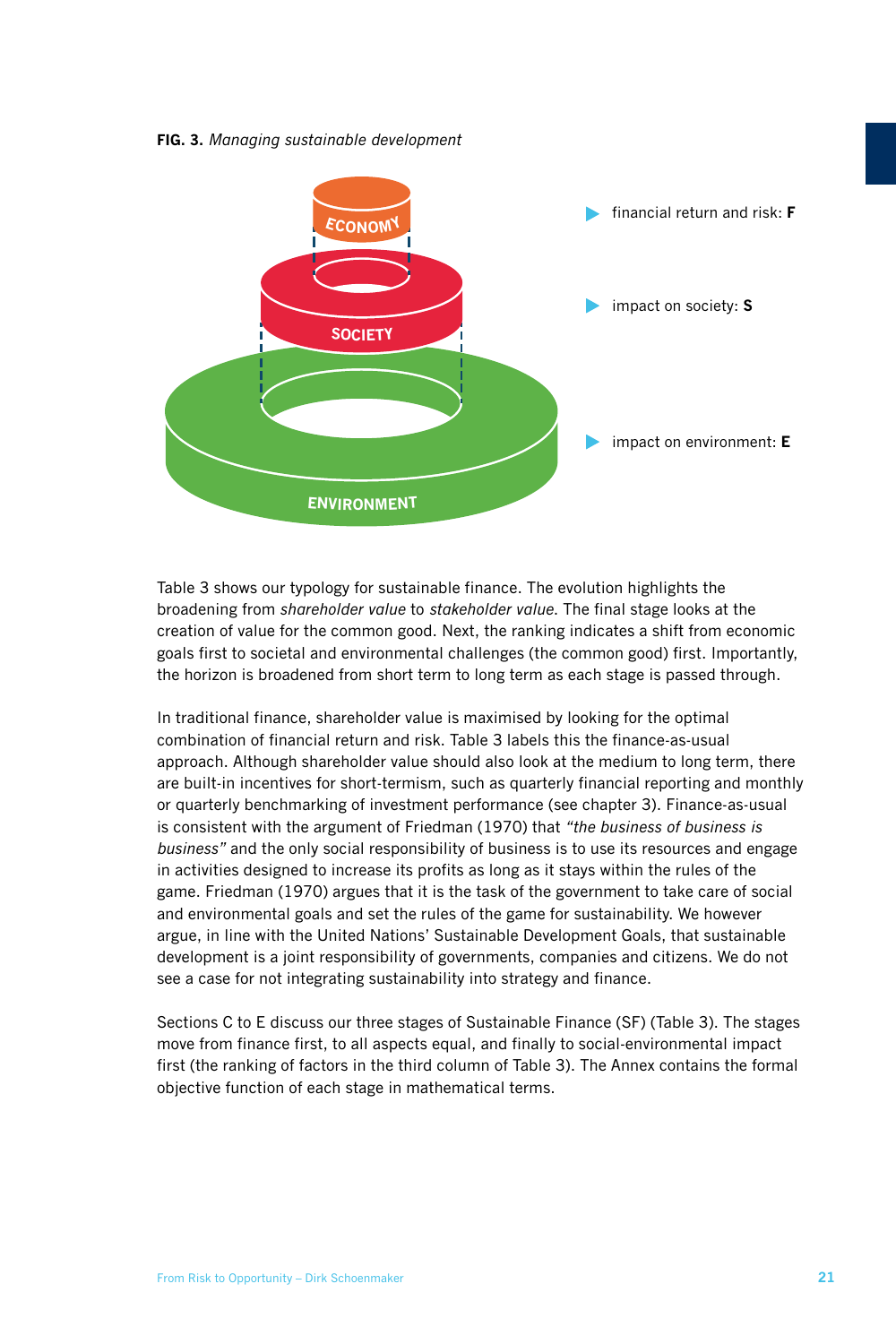**TABLE 3.** *Framework for Sustainable Finance*

| <b>Sustainable Finance</b><br><b>Typology</b> | Value created                | <b>Ranking of factors</b> | <b>Optimisation</b>              | <b>Horizon</b> |
|-----------------------------------------------|------------------------------|---------------------------|----------------------------------|----------------|
| Finance-as-usual                              | Shareholder value            |                           | Max F                            | Short term     |
| Sustainable Finance 1.0                       | Refined<br>Shareholder value | $F > S$ and $F$           | Max F<br>subject to S and E      | Short term     |
| Sustainable Finance 2.0                       | Stakeholder value            | $T = F + S + F$           | Optimise T                       | Medium term    |
| Sustainable Finance 3.0                       | Common good<br>value         | S and $F > F$             | Optimise S and E<br>subject to F | Long term      |

*Note: F = financial value; S = social impact; E = environmental impact; T = total value. At Sustainable Finance 1.0, the maximisation of F is subject to minor S and E constraints.*

### **C. SF 1.0 - PROFIT MAXIMISATION, WHILE AVOIDING 'SIN' STOCKS**

A first step in sustainable finance is that financial institutions avoid investing in, or lending to, so-called 'sin' companies. These are companies with very negative impacts. In the social domain, they include, for example, companies that sell tobacco, anti-personnel mines and cluster bombs or that exploit child labour. In the environmental field, classic examples of very negative impacts are waste dumping and whale hunting. More recently, some financial institutions have started to put coal and even the broader category of fossil fuels on the exclusion list because of carbon emissions. These exclusion lists are often triggered under pressure from non-governmental organisations, which use traditional and social media for their messages (Dyllick and Muff, 2016).

But the effects of exclusion and divestment are limited (Skancke, 2016). From a general equilibrium perspective, there is a willing buyer for every share a financial institution sells. Divestment by a growing number of investors might reduce a company's share price, which might in turn make raising new capital through issuing shares more expensive for the company. However, this is a minor source of funding compared to retained earnings and debt financing. Another effect is that divestment may stigmatise a sector or companies to the point where they lose their social license to operate (see section E). This might lead to less investment in that sector. An exclusion criterion targeted at a sector or the worst performers within a sector could have an effect by setting a norm for acceptable standards.

A slightly more positive variant of the refined shareholder value approach is if financial institutions and companies put systems in place for energy and emissions management, sustainable purchasing, IT, building and infrastructure to enhanced environmental standards, and all kinds of diversity in employment. The underlying objective of these activities remains economic. Though introducing sustainability into business might generate positive side-effects for some sustainability aspects, the main purpose is to reduce costs and business risks, to improve reputation and attractiveness for new or existing human talent, to respond to new customer demands and segments, and thereby to increase profits, market positions, competitiveness and shareholder value in the short term. Business success is still evaluated from a purely economic point of view and remains focused on serving the business itself and its economic goals (Dyllick and Muff, 2016). Shareholder value or profit maximisation is still the guiding principle for the organisation, though with some refinements.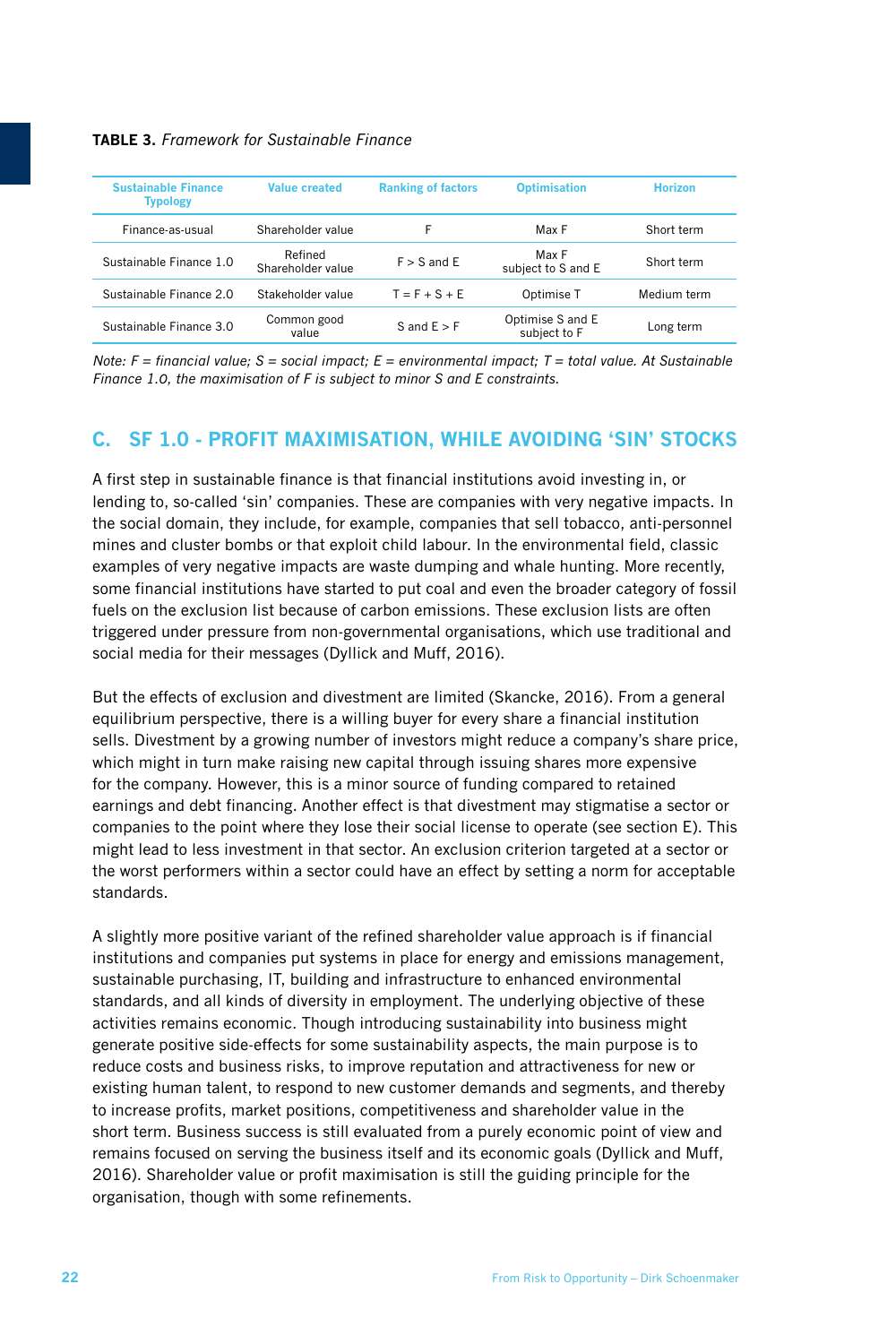### **D. SF 2.0 - INTERNALISATION OF EXTERNALITIES TO AVOID RISK**

In Sustainable Finance 2.0, financial institutions explicitly incorporate the negative social and environmental externalities into their decision-making. Over the medium to long-term horizon, these externalities might become priced (e.g. a carbon tax) and/or might impact negatively on an institution's reputation. Incorporating the externalities thus reduces the risk that financial investments become unviable. This risk is related to the maturity of the financial instrument, and is thus greater for equity (stocks) than for debt (bonds and loans). On the positive side, internalisation of externalities helps financial institutions and companies to restore trust, which is the mirror image of reputation risk.

Attaching a financial value to social and environmental impacts facilitates the optimisation process among the different aspects (F, S, E). Innovations in technology (measurement, information technology, data management) and science (life-cycle analyses, social life-cycle analyses, environmentally extended input-output analysis, environmental economics) make the monetisation of social and environmental impacts possible (True Price, 2014). In this way, the *total or true value* T can be established by summing the financial, social and environmental values in an integrating way. Financial institutions and companies use a private discount rate (which is higher than the public discount rate because of uncertainties) to discount future cash flows. As social and, in particular, environmental impacts become manifest over a longer horizon and are also more uncertain than financial impacts, private discounting leads to a lower weighting of social and environmental value than financial value.

The methodology for calculating the total value involves measuring, monetising and balancing financial and non-financial values (True Price, 2014; KPMG, 2014). Figure 4 illustrates the four steps to calculate the total value:

- 1. We start by calculating the financial value and quantifying and monetising the social and environmental impacts (bar 1);
- 2. We then internalise the social and environmental externalities and calculate the total value as the sum of the values (bar 2);
- 3. Next, we adjust to account for the combination of the three factors. As explained in chapter 1, there are several non-linear trade-offs between the economic, social and environmental aspects of corporate investment. The monetisation helps corporations to find the optimal combination of the three factors. In our example, the corporation is able to reduce both the social and environmental impact from 3 to 1 at an extra cost of 1 (bar 3) by adapting its production process<sup>3</sup>:
- 4. Finally, we calculate the total value T\* (bar 4).

<sup>3</sup> It should be noted that reducing the social and environmental impact is not always costly. With the rapidly declining cost of solar energy for example, we are getting close to the point where the use of renewable energy can reduce carbon emissions without extra cost. Another example is the reduction of materials used.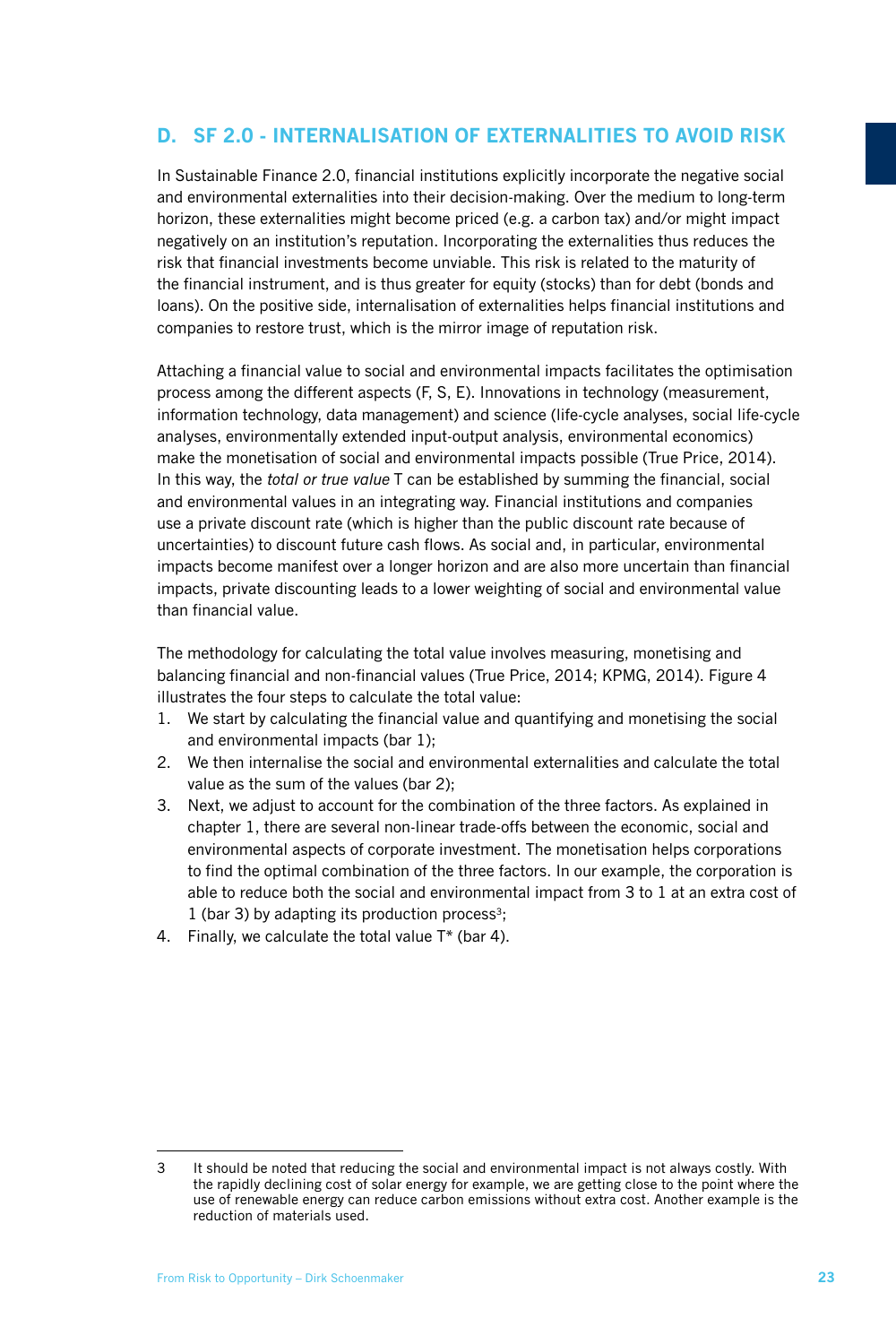

**FIG. 4.** *From financial value to total value*



Our example in Figure 4 shows that the internalisation of the externalities leads to an increase in the total value from 9 (bar 2) to 12 (bar 4). In the traditional finance approach, which maximises F only, the original production process would be continued (bar 1 at 15 is higher than bar 3 at 14) and the additional value would not be realised. When pricing of the externalities and/or reputation damage materialise in the medium term, the old production process becomes obsolete and the new production process becomes more favourable. In the case of medium to long-term investments, the assets used in the original production process might become stranded, resulting in a loss of financial value (Caldecott *et al*, 2014). To avoid this risk, companies (and their financiers) might start to internalise the externalities before the government (pricing, regulation), the employees (strike action, talent drain) or the public (reputation, customer strike) do so.

Box 5 gives an example of how a sector can apply the total value methodology, also called the true price methodology, to products and make changes over the full value chain.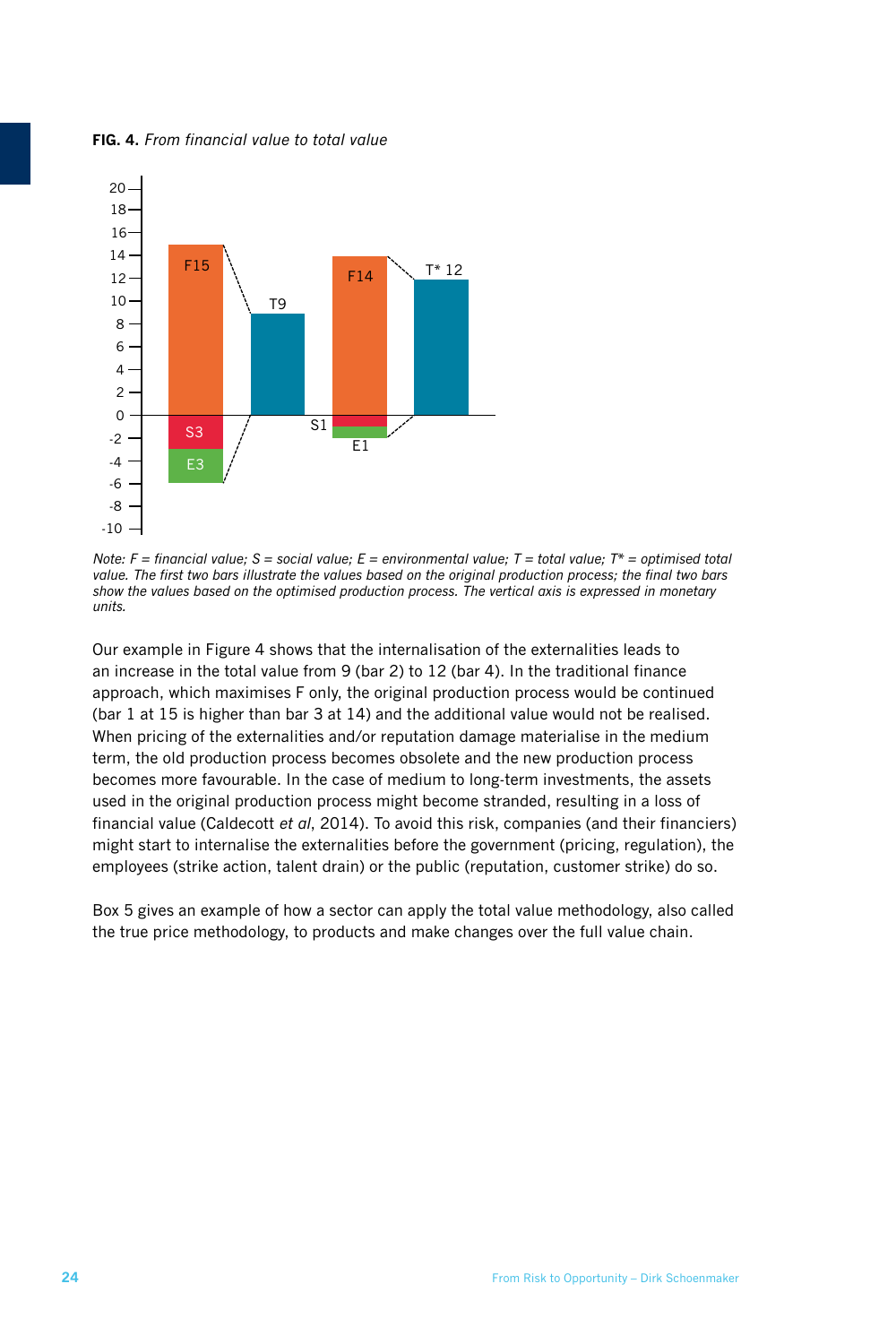## **BOX 5** THE TRUE PRICE OF ROSES FROM KENYA

A true price analysis was conducted to identify a business case for sustainable rose farming. The study covered cut blooms from T-hybrid roses from Lake Naivasha in Kenya and compared roses produced at a conventional farm to those produced at a sustainable farm. Mapping the supply chain showed that the retail prices of roses per stem produced on both types of farms are on average the same ( $\epsilon$ 0.70). The true price on the other hand was much lower for the sustainable rose ( $\epsilon$ 0.74) than the conventional rose ( $E$  0.92). This difference in true price comes mainly from the environmental impact associated with transporting the roses via airfreight and the social impact in terms of workers' incomes.

The true price analysis identified various projects to reduce environmental and social costs:

- $\blacktriangleright$  Transport by ship to reduce carbon emissions;
- Solar powered greenhouse to reduce non-renewable energy use;
- Closed-loop hydroponics to reduce water and fertiliser usage;
- $\blacktriangleright$  Training in health and safety to improve workers' skills;
- Gender committees to reduce harassment and gender discrimination;
- Pay a basic living wage to improve the wellbeing of workers.

The true price analysis maps the costs of each project and its effect on the profit and loss of an average farm. For example, health and safety training would generate about  $\epsilon$ 4,500 profit per hectare, while switching to transport by sea would increase profit by  $E$  5,000 per hectare. Better social standards for rose-farm workers and more environmentally friendly growing and transportation techniques are financially feasible, without negatively affecting farm owners' bottom lines.

Some improvements in social standards, such as paying a living wage to workers, were less feasible if farm owners have to bear all the costs. Based on an economic value chain analysis, it was shown that providing a living wage could be possible when a fraction of the costs are borne by wholesale traders, retail traders and consumers. This strengthened the promotion of better social and environmental standards.

*Source: True Price (2014)*

While the monetisation of externalities helps to bring societal and environmental externalities into corporate decision-making, there are several caveats to the marketdriven calculation of total or true value. First, optimisation is traditionally done on efficiency grounds: the minimal input of resources needed for the maximum output of goods. As discussed in Chapter 1, ecosystem management requires building and maintaining resilience or quality in the system or process to have the capacity to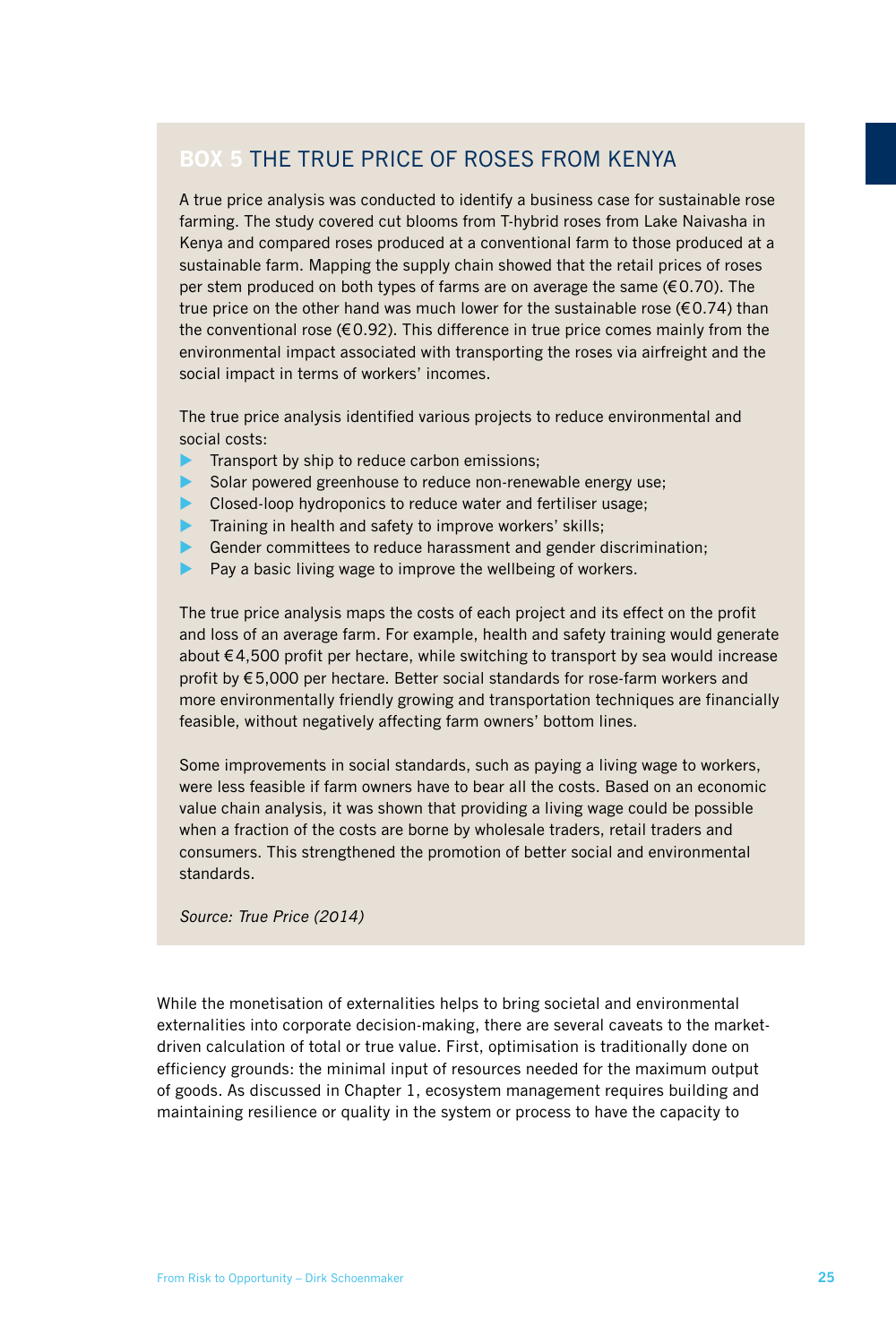absorb shocks and to stay away from tipping points. So, we propose optimisation with scope for adaptive capacity<sup>4</sup>. That is primarily an issue of taking a sufficiently long horizon extending over the full cycle of the production system or process. In that way, the benefits in terms of shock-absorbing capacity and the costs of extra resources are included. The total value approach is based on a medium to long horizon. For pricing of carbon emissions, for example, this long-term approach implies using an effective future carbon price of \$50 to 100 per  $tCO<sub>2</sub>e$  (tonnes carbon dioxide equivalent) in the calculations (Stiglitz and Stern, 2017).

Next, monetisation cannot fully express the ethical aspects of externalities, such as human rights or health and safety (KPMG, 2014). The three capitals (financial, social and environmental) are also not substitutable<sup>5</sup>. Furthermore, working out total value can lead to perverse outcomes: the negative environmental impact of deforestation, for example, can be offset by large economic gains; in other words legitimising destruction. To avoid these outcomes, we incorporate the important constraint that the social-environmental value cannot be reduced compared to its initial value. A final issue is participation (Coulson, 2016). Producers could involve stakeholders in the application of the true-value methodology to form a more inclusive and pluralist conception of risk and values for social and environmental impacts.

Sustainable Finance 2.0 comes in different shapes. Examples are triple bottom line (people, planet, profit) and integrated profit and loss accounting. Within corporate governance, we can speak of an extended stakeholder approach, whereby not only direct stakeholders, such as shareholders, suppliers, employees and clients, but also society and environment, as indirect stakeholders, are included.

### **E. SF 3.0 - CONTRIBUTING TO SUSTAINABLE DEVELOPMENT, WHILE OBSERVING FINANCIAL VIABILITY**

Sustainable Finance 3.0 moves from risk to opportunity. Rather than avoiding unsustainable companies from a risk perspective, financial institutions invest only in sustainable companies and projects. In this approach, finance is a means to foster sustainable development, for example by funding healthcare, sustainable buildings, wind farms, electric car manufacturers and land-reuse projects. The starting point of SF 3.0 is a positive selection of investment projects based on their potential to generate positive social and environmental impacts. In this way, the financial system serves the sustainable development agenda in the medium to long term.

The question that then arises is how the financial part of the decision is taken. An important component of sustainable development is economic and financial viability. Financial viability, in the form of a fair financial return (which at the minimum preserves capital), is a condition for sustainable investment and lending; otherwise projects might need to be aborted prematurely because of financial shortfalls. The key change is that the

<sup>4</sup> Some industrial companies use safety not only for the protection of people and the environment but also to control the production process reducing production losses, and thus 'overinvest' in the quality of production facilities and safety procedures.

<sup>5</sup> More broadly, the International Integrated Reporting Council (IIRC, 2013) moves from two capitals – financial and manufactured – to six capitals: intellectual, social and relationship (institutions that help to maintain and develop human capital in partnerships with others), human and natural.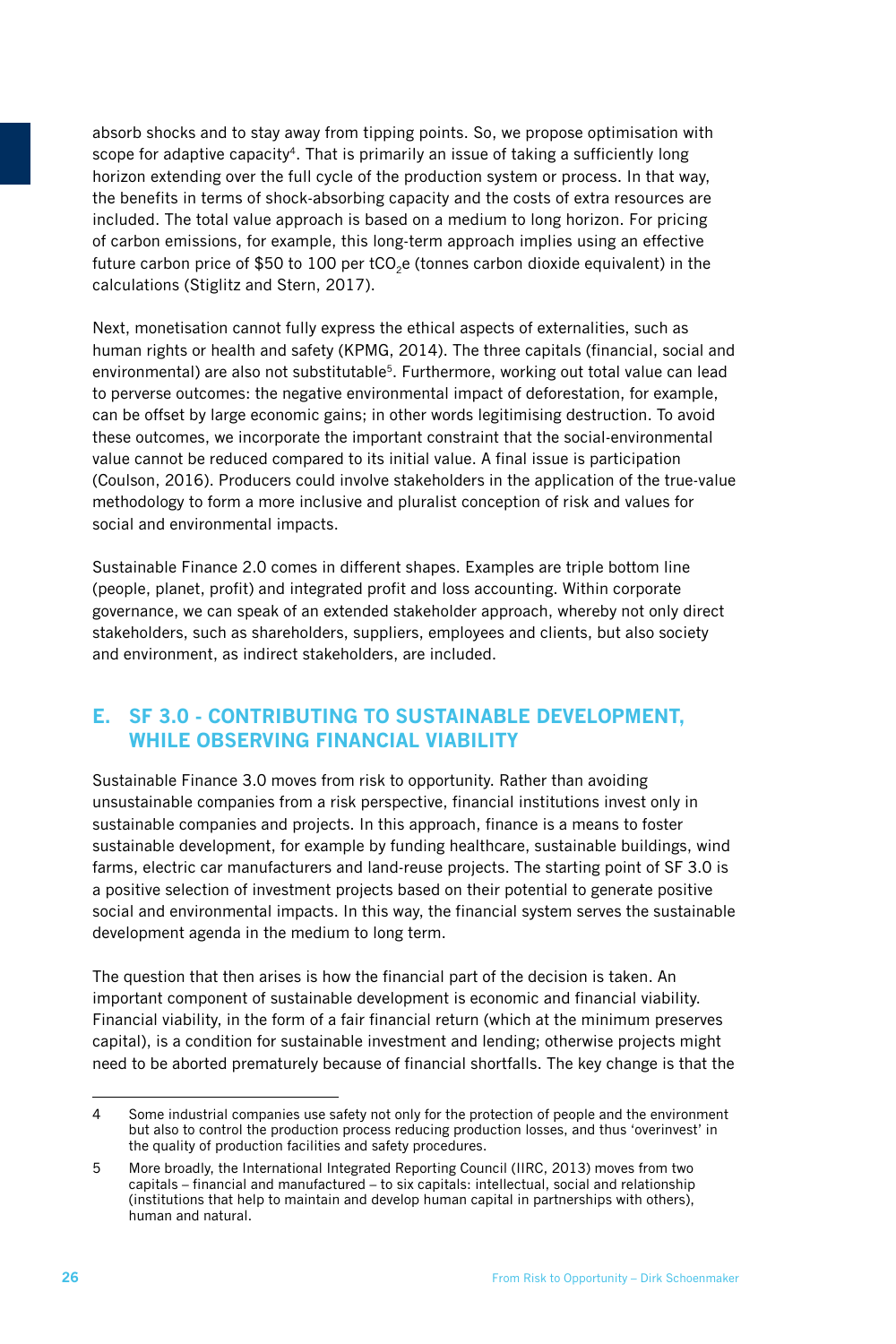role of finance turns from primacy (profit maximisation) to serving (a means to contribute to sustainable development). It moves from the front row to the back row.

What is a *fair financial return*? Of the respondents to the Annual Impact Investment Survey (GIIN, 2016), 59 per cent primarily target risk-adjusted, market-rate returns. Of the remainder, 25 per cent primarily target returns below market-rate that are closer to market-rate returns, and 16 per cent target returns that are closer to capital preservation. So the great majority pursues returns at market rate or close to it, while a small group accepts lower returns for sustainability reasons.

More broadly, the question is whether investors including the ultimate beneficiaries, such as current and future pensioners are prepared to potentially forego some financial return in exchange for social and environmental returns (e.g. enjoying their pension in a liveable world). Social preferences play an important role for investors in socially responsible investment (SRI) funds, while financial motives appear to be of limited importance (Riedl and Smeets, 2017). SRI investors expect to earn lower returns from SRI funds than from conventional funds, suggesting that they are willing to forego financial performance in order to invest according to their social preferences. However, *ex ante* it is not clear what the ultimate effect of impact investing is on financial return. If investor coalitions, for example, could accelerate the transition towards sustainable development, there would be less chance of negative financial returns because of extreme weather events or stranded assets. This argument depends on sufficiently large amounts of investment moving to sustainable finance (see Chapter 4).

Ortiz-de-Mandojana and Bansal (2016) investigate the short and long-term benefits of organisational resilience through sustainable business practices. In the long run, a higher survival rate of sustainable organisations is expected, as resilience helps companies to avoid crises and bounce back from shocks. They show that companies that adopt responsible social and environmental practices, relative to a carefully matched control group, have lower financial volatility, higher sales growth and higher chances of survival over a 15-year period. Yet, they do not find any differences in short-term profits. This suggests that there is no short-term cost to adopting sustainability practices.

However, the evidence on socially responsible investing (SRI), which incorporates environmental, social and governance issues in investment decisions, is mixed. In a meta-study on the performance of SRI funds, Renneboog, Ter Horst and Zhang (2008) report that existing studies at the portfolio level hint but do not univocally demonstrate that SRI investment funds perform worse than conventional funds. But Bauer, Koedijk and Otten (2005) find little evidence that the average performance of SRI in the USA and UK is different from that of conventional funds. More recently, Ferrell, Liang and Renneboog (2016) find a positive relation between corporate social responsibility and value (measured by Tobin's Q, which stands for the market value divided by the book value). Corporate social responsibility can thus generate more returns for investors through enhanced firm value. Although results have been mixed, the majority of the research suggests a positive relationship between corporate environmental performance and corporate financial performance (Dixon-Fowler *et al*, 2013).

Moving to corporate governance, *legitimacy theory* underpins Sustainable Finance 3.0. Legitimacy theory indicates that companies aim to legitimise their corporate actions in order to obtain approval from society and thus, to ensure their continuing existence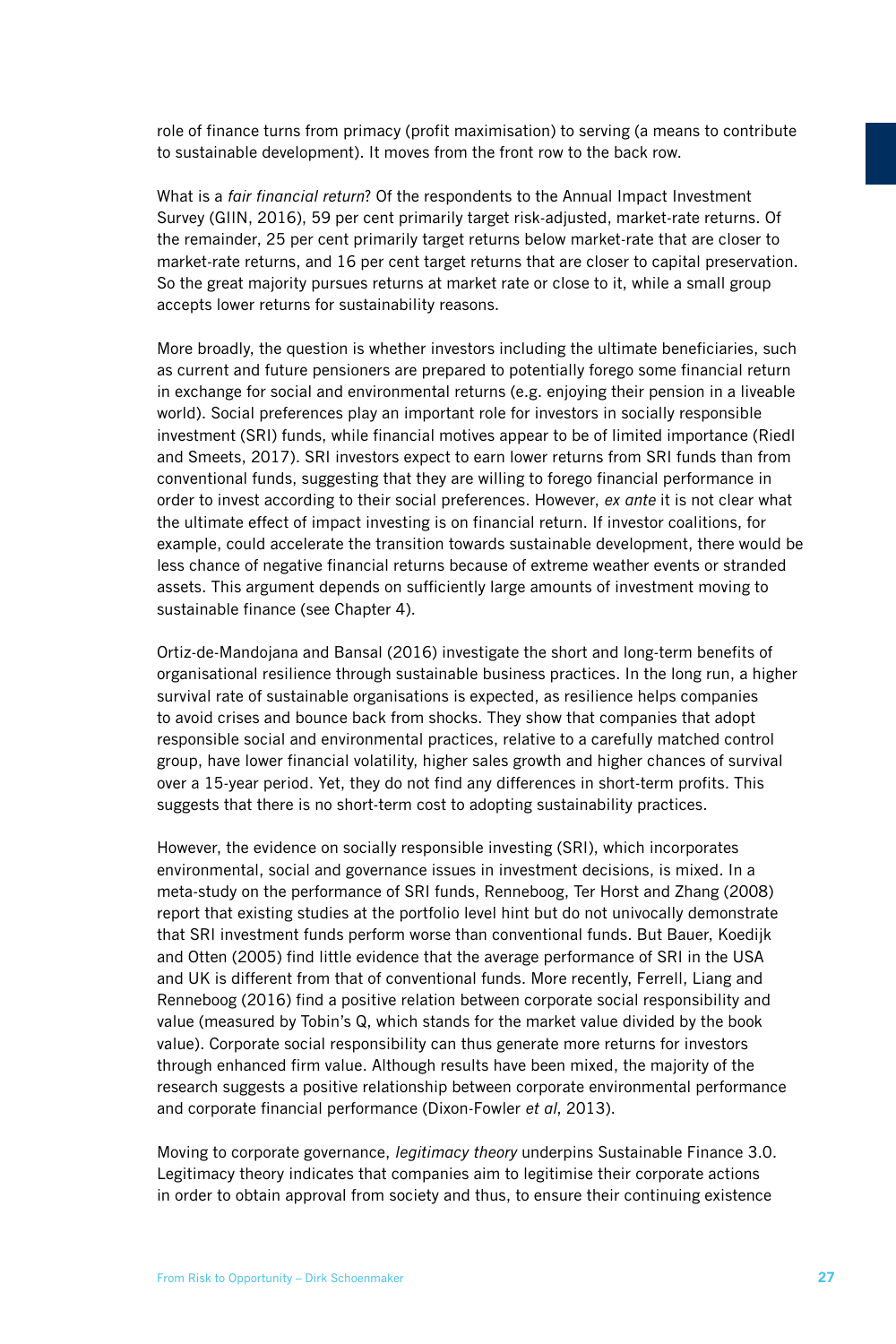(Omran and Ramdhony, 2015). This social licence to operate represents a myriad of expectations that society has about how an organisation should conduct its operations. The corporation thus acts within the bounds and norms of what society identifies as socially responsible behaviour, including meeting social and environmental standards.

### **F. COMPARING THE STAGES: WHERE ARE WE?**

The three stages of sustainable finance lead to different levels of realised socialenvironmental value. Sustainable Finance 1.0 introduces a minimum level, *SEV min*, below which investors cannot go. Companies or investment projects that do not meet this minimum level are on an exclusion list. The next stage, Sustainable Finance 2.0, balances the privately discounted financial, social and environmental value in an overall approach based on evaluating the total value. We label this *SEV private*. For illustration purposes, we incorporate this privately discounted social-environmental value halfway along our socialenvironmental value scale in Figure 5. Finally, Sustainable Finance 3.0 maximises the social-environmental value, *SEV optimal*. Companies and projects that deliver this maximised social-environmental value are eligible for investment and are on the inclusion list.

**FIG.5.** *Levels of social-environmental value (SEV)*



*Note: SEV min = minimum level of social and environmental value; SEV private = maximised total value (= privately discounted financial, social and environmental value); and SEV optimal = maximised social and environmental value.*

The first two stages aim to avoid reputation risk, because the public demands a minimum level of corporate social responsibility and externalities are expected to be priced-in at some stage. The third stage aims to grasp the opportunities of realising socialenvironmental impact through investment and lending.

Where are we currently on the social-environmental axis? The majority of firms are at the Sustainable Finance 1.0 level, putting financial value first. About 30 to 40 per cent of financial institutions and 20 to 30 per cent of companies adopt sustainable principles in their investment and business practices (see Table 6). But these firms are only partly (fraction  $\alpha$ ) maximising total value. They are somewhere between Sustainable Finance 1.0 and 2.0, which can be expressed as: max  $V = (1 - \alpha)F + \alpha T = F + \alpha (S + E)$ , in which V stands for the overall value maximised by the firm, F for financial value, T for total value  $(T = F + S + E)$ , S for social value and E for environmental value.

A fair approximation is that financial value is dominant and social-environmental value is incorporated for about 10 per cent ( $\alpha = 0.1$ ). This implies that we are only just above, but still quite close to, SEV*min*. To increase the social-environmental value, the real issue is to switch from Sustainable Finance 1.0 to Sustainable Finance 2.0. Box 6 reports on a recent battle between the shareholder model (SF 1.0) and the stakeholder model (SF 2.0). Finally, the group of financial institutions adopting Sustainable Finance 3.0 is tiny, at less than 1 per cent (Table 6).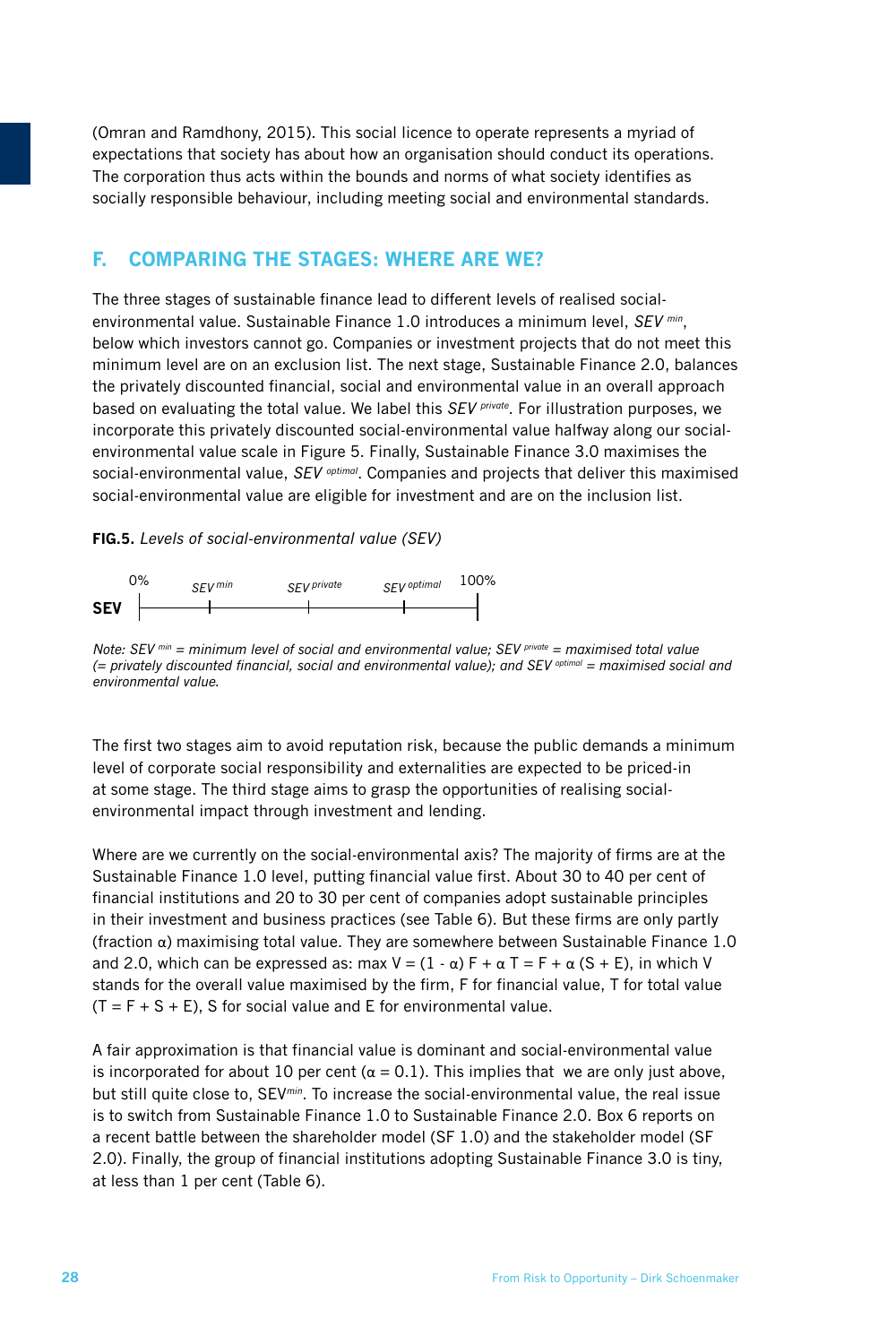The framework is dynamic. Non-governmental organisations (NGOs) put pressure on investors to raise the minimum level by expanding the number of exclusions. The introduction of government regulation or taxation on social and environmental externalities can cause an upward shift of the social-environmental component in the total value calculation.

## **BOX 6** THE ABORTED TAKE-OVER OF UNILEVER BY KRAFT HEINZ

In February 2017, Kraft Heinz, the US food company, attempted a takeover of Unilever, the European food company (*Financial Times*, 2017). A deal would have brought together two companies with radically different business models and cultures. With a portfolio of slower-growing brands, Kraft Heinz is heavily concentrated in the US and underpinned by debt-financed deals. It implemented aggressive cost-cutting strategies to generate margin expansion that allowed it to repay the debt and bolster shareholder returns; this is the shareholder model framework. Meanwhile, Unilever is better known for strong brands and its presence in some of the biggest emerging markets. Under its chief executive, Paul Polman, Unilever attempted to focus on better balancing of profitability with social and environmental sustainability - the stakeholder model.

This was a big takeover battle. Kraft Heinz offered \$143 billion for Unilever, but Unilever did not want to give up its sustainable business model. In the end, Warren Buffett, the financier behind Kraft Heinz, did not approve a hostile takeover and halted Kraft Heinz from further bidding for Unilever.

The aftermath of the aborted takeover generated a debate on the 'protection' of companies with stakeholder models against the aggressive bids of shareholdermodel companies. Defences against takeovers, such as certified shares or priority shares with friendly shareholders, can reduce market discipline, which in turn might decrease the stock price of the company. We propose a *societal cost-benefit analysis*, including financial, social and environmental factors, based on the total or true value methodology (De Adelhart Toorop, De Groot Ruiz and Schoenmaker, 2017). It is the responsibility of the management of both the acquiring and target company to conduct this test. Similar to the way that an investment bank decides if the terms of a merger or acquisition are fair, an independent advisor would give a fairness opinion on the outcome of the societal cost-benefit test. A Commercial Division of the Court or a Take-Over Panel (as in the United Kingdom) would only approve a take-over or merger if and when this cost-benefit test showed a positive value for society. When necessary the Court or Panel could appoint experts to recalculate the societal cost-benefit test.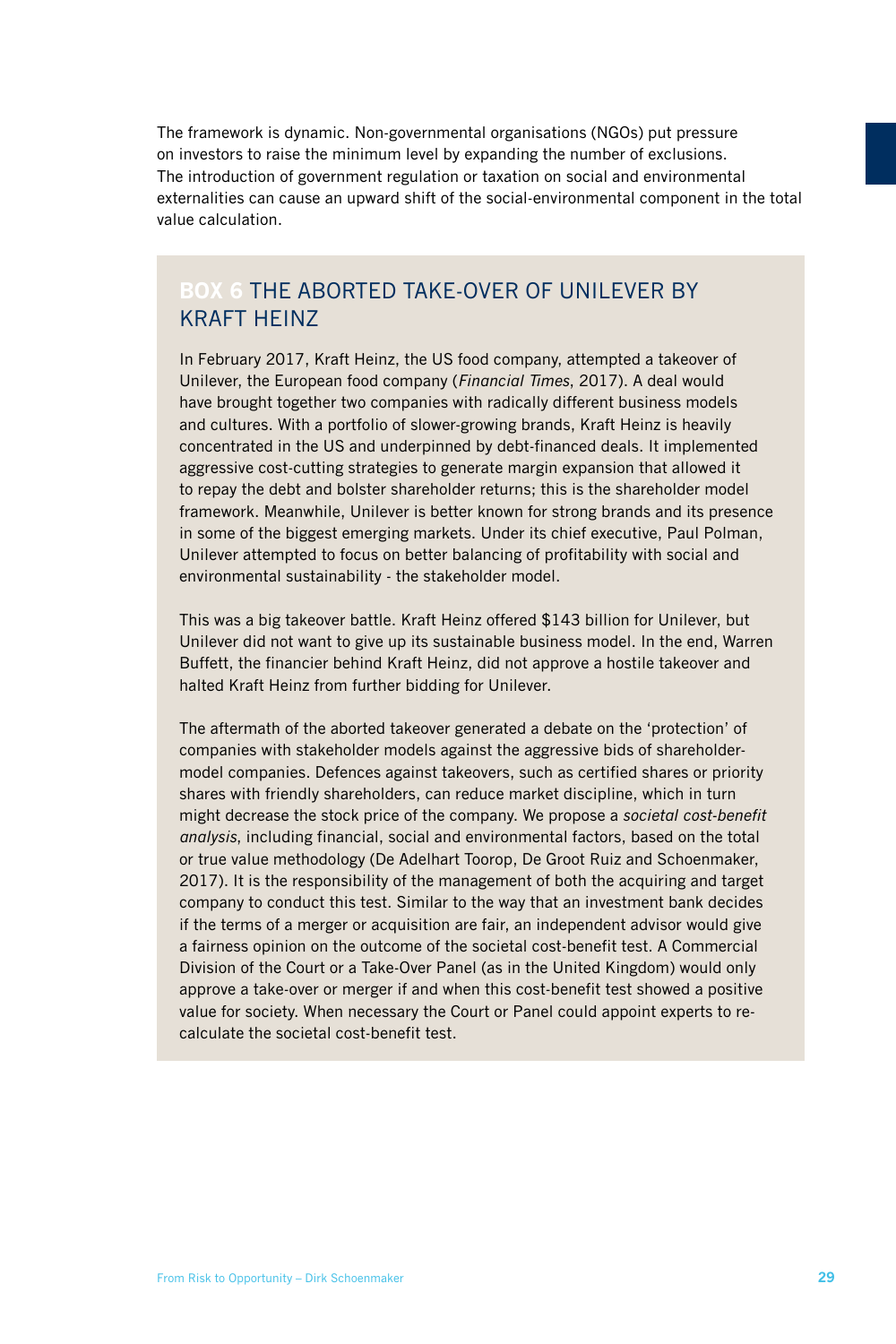## <span id="page-31-0"></span>3 OBSTACLES TO SUSTAINABLE FINANCE

A move towards sustainable finance requires a transition away from the current financial system. What are the main obstacles to, and incentives for, adopting sustainable finance? Table 4 provides an overview of the sustainability players, including the instruments at their disposal, forums in which they might work together, and the opportunities and threats they face. While our focus is primarily on the role of investors $6$  and companies, we also include governments, civil society organisations such as NGOs and households in Table 4 for completeness. This chapter discusses three main obstacles to sustainable finance: insufficient collective effort, a bias towards the short term and aversion to change. Chapter 4 discusses the opportunities for sustainable finance.

<sup>6</sup> We use the term 'investors' as shorthand for financial institutions, including pension funds, insurance companies, fund managers, private equity and banks.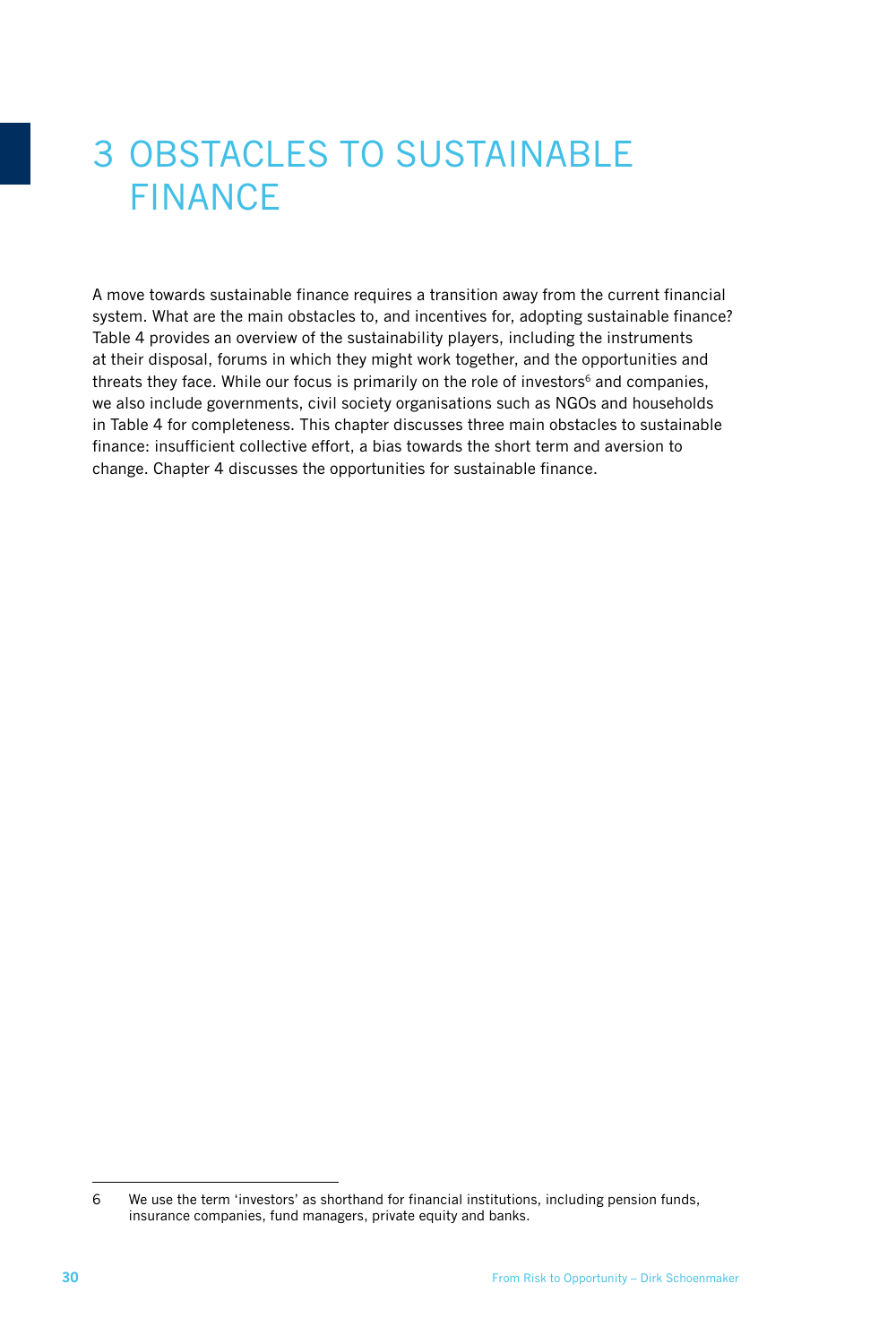| <b>Player</b> | <b>Sphere of</b><br>influence | <b>Horizon</b>   | <b>Mechanisms</b>                                                                           | <b>Leading</b><br>organisations<br>and co-operation<br>forums                                                             | <b>Opportunities</b>                                                                                | <b>Threats</b>                                                                                                                                                                                                                                                             |
|---------------|-------------------------------|------------------|---------------------------------------------------------------------------------------------|---------------------------------------------------------------------------------------------------------------------------|-----------------------------------------------------------------------------------------------------|----------------------------------------------------------------------------------------------------------------------------------------------------------------------------------------------------------------------------------------------------------------------------|
| Government    | Country /<br>Global           | Up to<br>4 years | Strong<br>leadership role<br>• Taxation<br>• Regulation                                     | • United<br>Nations:<br>UNFCCC COP.<br>New York                                                                           | • Economy-wide<br>impact<br>• Public role in<br>energy and<br>infrastructure                        | • Shortfall of efforts<br>• Monitoring climate<br>pledges<br>• Policy differences<br>• Free rider behaviour<br>• Corruption                                                                                                                                                |
| Civil society | Debate                        | From MT<br>to IT | Public voice of<br>NGOs<br>• Media<br>• Social capital<br>• Deselection                     | · Oxfam, Oxford<br>• Amnesty<br>International.<br>London<br>• Greenpeace,<br>Amsterdam<br>$\bullet$ WWF.<br>Washington DC | • Agenda setting<br>• Stimulate<br>citizenship of<br>investors and<br>corporates                    | • Single issue<br>• Fragmentation<br>• Dependent on goodwill<br>of national and local<br>government                                                                                                                                                                        |
| Investors     | Investments                   | From ST<br>to IT | Long term<br>investors<br>• Investment<br>strategy<br>• Lending<br>strategy<br>• Engagement | • PRI. London<br>• FCLT Global,<br>Boston<br>$\bullet$ GINN.<br>New York<br>• GABV, Zeist                                 | • Stimulate<br>corporate<br>sustainability<br>• Stewardship<br>and<br>engagement                    | • Shortfall of efforts<br>· Short-termism:<br>monthly / quarterly<br>benchmarking<br>• Marking-to-market<br>• Supervisory treatment<br>of illiquid investments<br>• Alternative sources<br>of finance: retained<br>earnings, non-<br>responsible investors<br>• Monitoring |
| Corporates    | Value chain<br>of production  | From MT<br>to IT | Key players for<br>transformation<br>• Procurement<br>• Production<br>process               | • WEF, Davos<br>$\cdot$ WBCSD.<br>Geneva                                                                                  | • Reputation<br>building<br>• Sound and<br>stable business<br>practices                             | • Shortfall of efforts<br>· Short-termism:<br>quarterly reporting;<br>shareholder value<br>thinking<br>• Lobbying for status quo<br>• Reliability integrated<br>reporting<br>• Relocating production<br>to less strict countries                                           |
| Households    | Consumption                   | From ST<br>to IT | <b>Ultimate</b><br>beneficiaries<br>• Buying<br>decisions<br>• Electing<br>government       | Consumer<br>associations                                                                                                  | • Steer<br>corporates,<br>utilities,<br>housing<br>• Steer<br>investments<br>• Vote for<br>policies | • Poverty<br>• Lack of trust in<br>government<br>• Environmental<br>degradation<br>· Free rider behaviour<br>• Human aversion to<br>change                                                                                                                                 |

#### **TABLE 4.** *Players in sustainability*

*Note: Only a few of the main co-operation forums or large players are listed for illustration purposes. COP = Conference of the Parties (governed by the UNFCCC); WWF = World Wildlife Fund; PRI = Principles for Responsible Investment (supported by the UN); FCLT Global = Focus Capital on the Long Term Global; GIIN = Global Impact Investing Network; GABV = Global Alliance for Banking on Values; WEF = World Economic Forum; WBCSD = World Business Council for Sustainable Development.*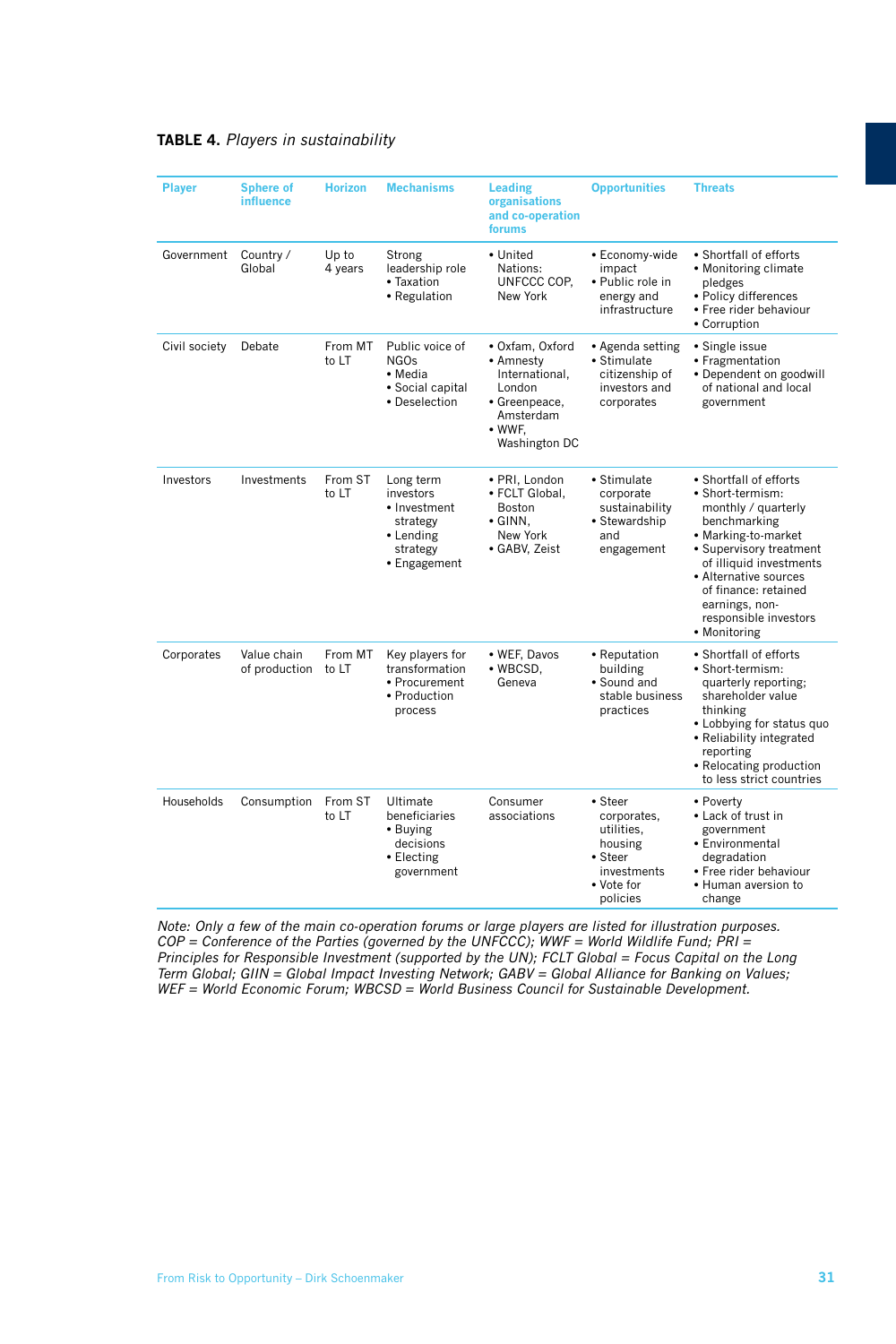### **A. INSUFFICIENT PRIVATE EFFORT**

While the adoption of sustainable business and finance practices is a major advance towards sustainable development, it might not be sufficient for two reasons. First, the *fallacy of composition* arises when one concludes that something is true of the whole, at the macro level, from the fact that it is true of every part, at the micro level. Even if individual companies internalise social and environmental externalities, it is not certain that the planetary boundaries are not crossed. One example is the current drive of companies to reduce their carbon footprints. This eco-efficiency push is a welcome trend in itself, but the available evidence suggests that the projected trajectories for carbon emissions exceed the allowable carbon budget for staying below 2° Celsius of global warming (eco-effectiveness). Dyllick and Muff (2016) called this discrepancy the *"big<br><i>disconnect".* Busch, Bauer and Orlitzky (2016) also made the paradoxical observation that increasing sustainable investment does not necessarily induce sustainable development, and call for a system perspective, which we explore in Chapter 4.

There are several reasons for the divergence between the micro and macro outcomes. First, financial institutions and companies use a private discount factor to discount future cash flows. Stern (2008) argues that the public discount factor should be very small or zero because the government should value current and future generations equally. Because social and environmental impacts are particularly felt in the long term, private discounting leads to insufficient effort from a social welfare perspective. Next, only about 20 per cent of companies are actively managing their carbon footprints to some extent (Table 6). These micro efforts are not enough to keep carbon emissions within the allowable carbon budget at the macro level.

Second, the *boundary problem* compounds the challenge of internalising externalities. When regulation for one sector is tightened, business will shift to other sectors and countries with fewer or no requirements (Goodhart, 2008). Exemptions in the EU emissions trading system, such as airlines operating between EU and non-EU countries, highlight the boundary problem – as well as the international co-ordination problem – in environmental regulation. This is an example of carbon leakage. Other examples are national regulations for products that companies can circumvent by relocating production to countries with less strict regulations. In the finance field, other investors pick up undervalued investments when 'sustainable' investors divest unsustainable companies. A solution to this problem might be the use of product or activity-based regulation (Schoenmaker and Wierts, 2015).

Another way to address the boundary problem would be to monitor and mitigate financial imbalances across the entire financial sector. Schoenmaker and Van Tilburg (2016) proposed that central banks and supervisors should monitor systemic financial imbalances resulting from ecological pressures building up and concentrating in financial institutions and markets. Supervisors can, for example, use *carbon stress tests* for a whole range of financial institutions to identify overexposures to, and concentrations in, carbonintensive assets, which include not only the oil, gas and coal sectors but all sectors using fossil fuels either in the production or use of their products (e.g. car manufacturers or real estate) and services. These carbon stress tests make use of various climate scenarios, including the adverse scenario of late adjustment resulting in a 'hard landing', and have a long horizon over which adverse events could occur.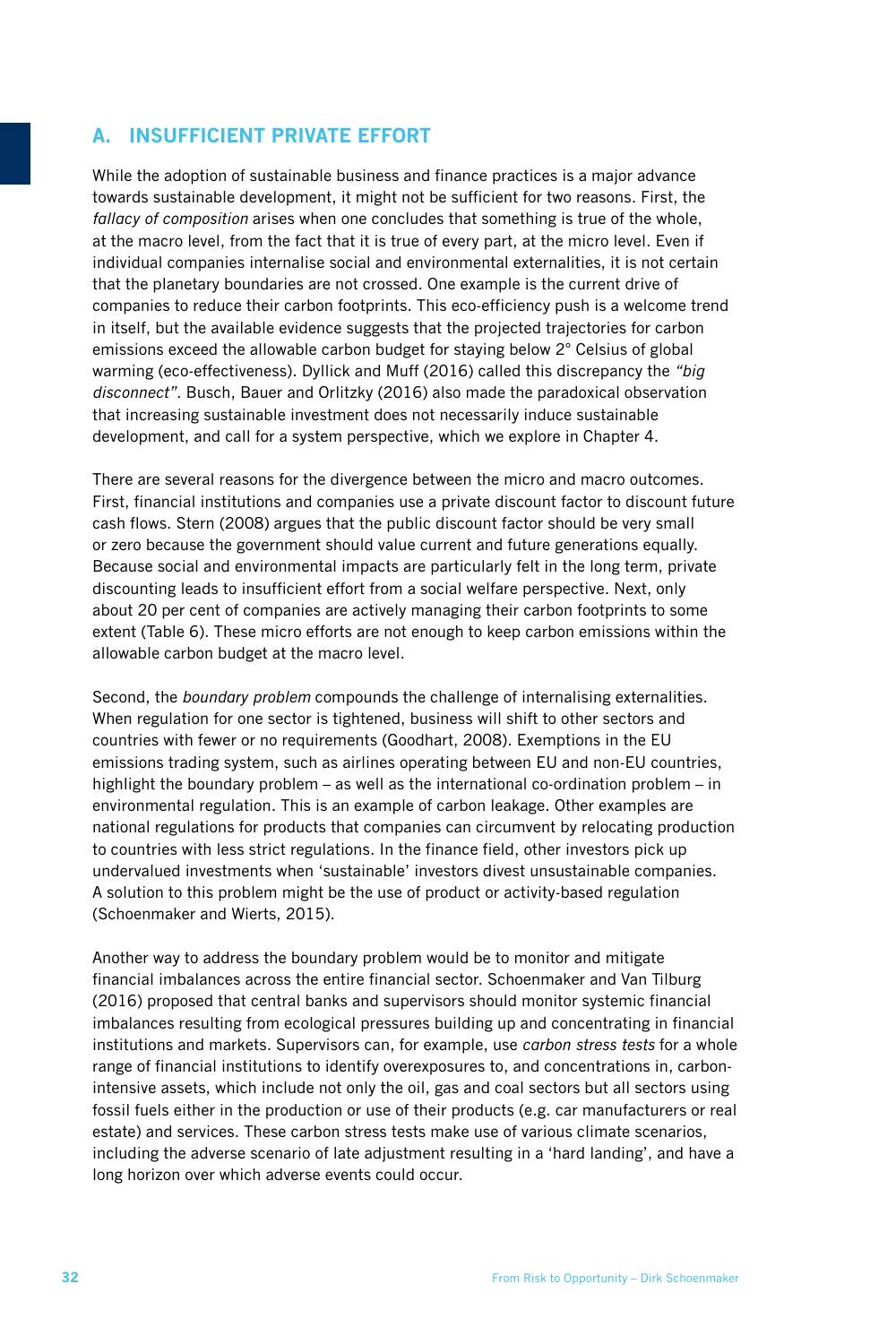Finally, there are limits to what the private sector can achieve. While financial institutions are starting to look at social and environmental externalities, there is clearly a role for government to make finance fully sustainable through regulation and taxation of these externalities. The starting point is that much of the transition is driven by private investment, but that investment is threatened by government-induced risk (Stern, 2015). Policies, governance and institutions create a risk-return balance on the basis of which investors decide whether or not to act. But it is government policy, including the stability and credibility of policy that creates the framework for that investment and sets out a range of pricing and regulatory instruments to encourage the transition to low carbon. Stern (2015) adds that making sound policy is not just about the analysis and implementation of incentives, but also about social and personal responsibility and values. Moreover, the role of communities is often undervalued. Only with the involvement of community can we recycle and reuse. Interesting examples of the sharing economy (e.g. car-sharing schemes) are emerging. The role of private coalitions for sustainable finance is explored in Chapter 4.

We are in the transition to a low-carbon, circular economy. The externalities of the current carbon-intensive economy are becoming increasingly clear to the general public (e.g. more catastrophic weather events such as droughts and flooding in countries close to the Equator, and air pollution). A case in point is California, where air pollution from heavy traffic in the 1990s prompted environmental regulations and stimulated innovation, for example, in the electric cars from Tesla and in solar technology. China, India and Mexico, for example, face similar or even worse air pollution which may at some point prompt stricter environmental regulations in these countries. Finance is about anticipating such events and incorporating expectations into today's valuations, which underpin investment decisions. Finance can thus contribute to a swift transition to a low-carbon economy.

#### **B. SHORT-TERMISM**

The tragedy of the short-term horizon is a major obstacle to sustainable finance (Carney, 2015). The costs of action are borne now, while the benefits remain in the future. The impact of economic activity on society, and even more so on the environment, is typically felt in the long term. By contrast, the horizon of managers and investors in traditional finance is mostly focused on the short-term. How can financial firms steer business towards sustainable practices? That is ultimately a question of *corporate governance* (see Chapter 4), The changes require adopting social and environmental factors in decisionmaking and moving decision-making from short to long term. Figure 6 highlights these challenges for the shift from traditional finance (the top left cell) to sustainable finance (covering all nine cells).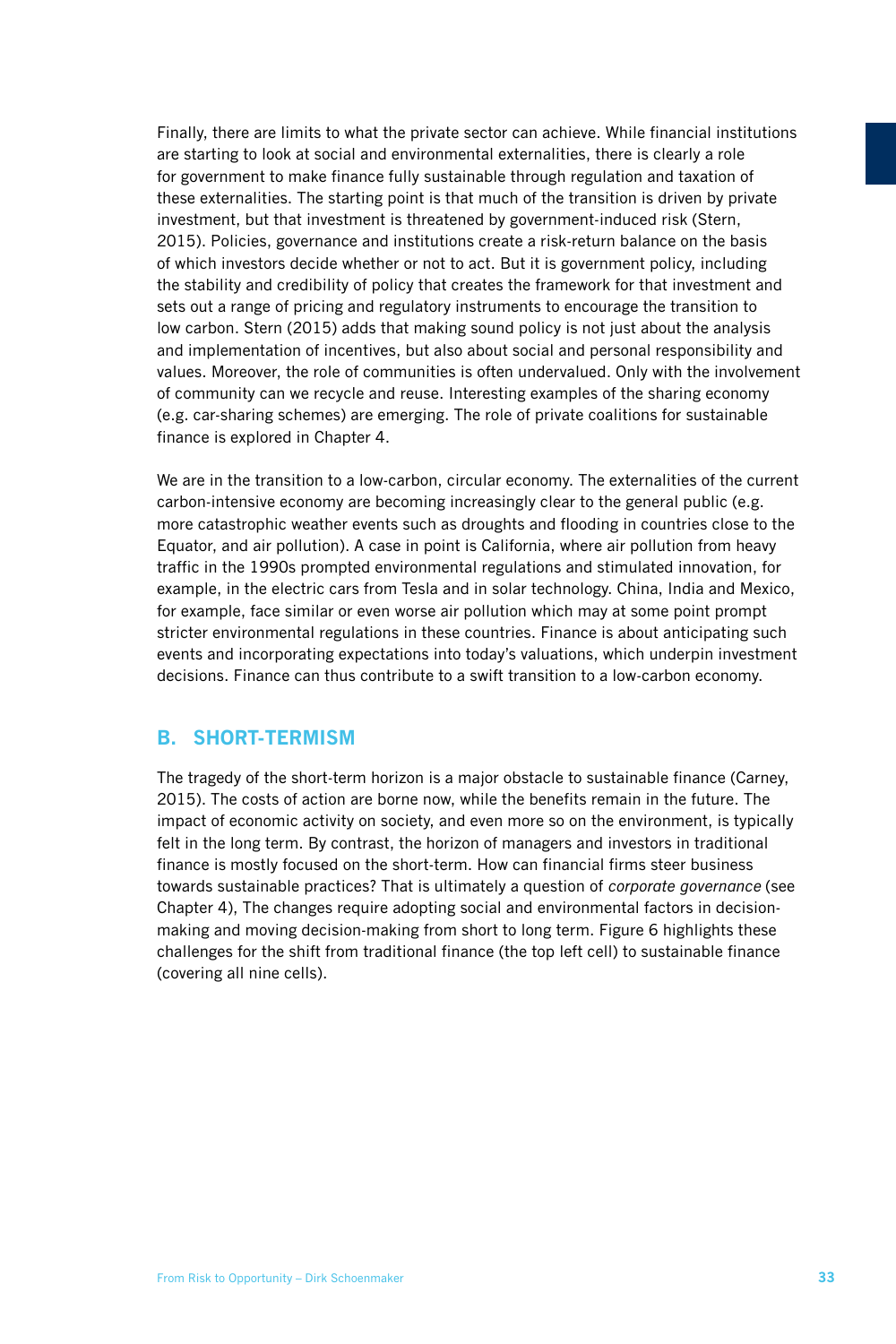#### **FIG. 6.** *Time horizon and factors in sustainable finance*



*Source: Sikken (2014)* 

As indicated in the right-hand column of Table 4, several practices reinforce *short-termism* (which we deal with later in this section):

- Quarterly financial reporting by companies;
- $\blacktriangleright$  Variable pay systems based on annual results:
- Monthly or quarterly benchmarks for measuring investor performance;
- $\blacktriangleright$  Long and complicated investment chains;
- Marking-to-market of investments;
- Supervisory treatment of illiquid investments;
- $\blacktriangleright$  Short political horizon.

These practices make the transition to sustainable finance difficult. There is a trade-off between using markets as a disciplining device for managers and investors, and designing measures or incentives that foster their long-term behaviour. A common theme behind these practices is the widely accepted *efficient markets hypothesis*, which states that stock prices incorporate all relevant information and thus on average reflect the long-term fundamental value of the firm (Fama, 1970). The efficient markets hypothesis reinforces the focus on stock price as a central performance measure for executive and investor performance.

An alternative to the efficient markets hypothesis is the *adaptive markets hypothesis* (Lo, 2004; 2017). Contrary to the neoclassical view that individuals maximise expected utility and have rational expectations, an evolutionary perspective makes considerably more modest claims. The degree of market efficiency depends on an evolutionary model of individuals adapting to a changing environment. Prices reflect as much information as dictated by the combination of environmental conditions and the number and nature of distinct groups of market participants, each behaving in a common manner and having a common investment horizon. For example, retail investors, institutional investors,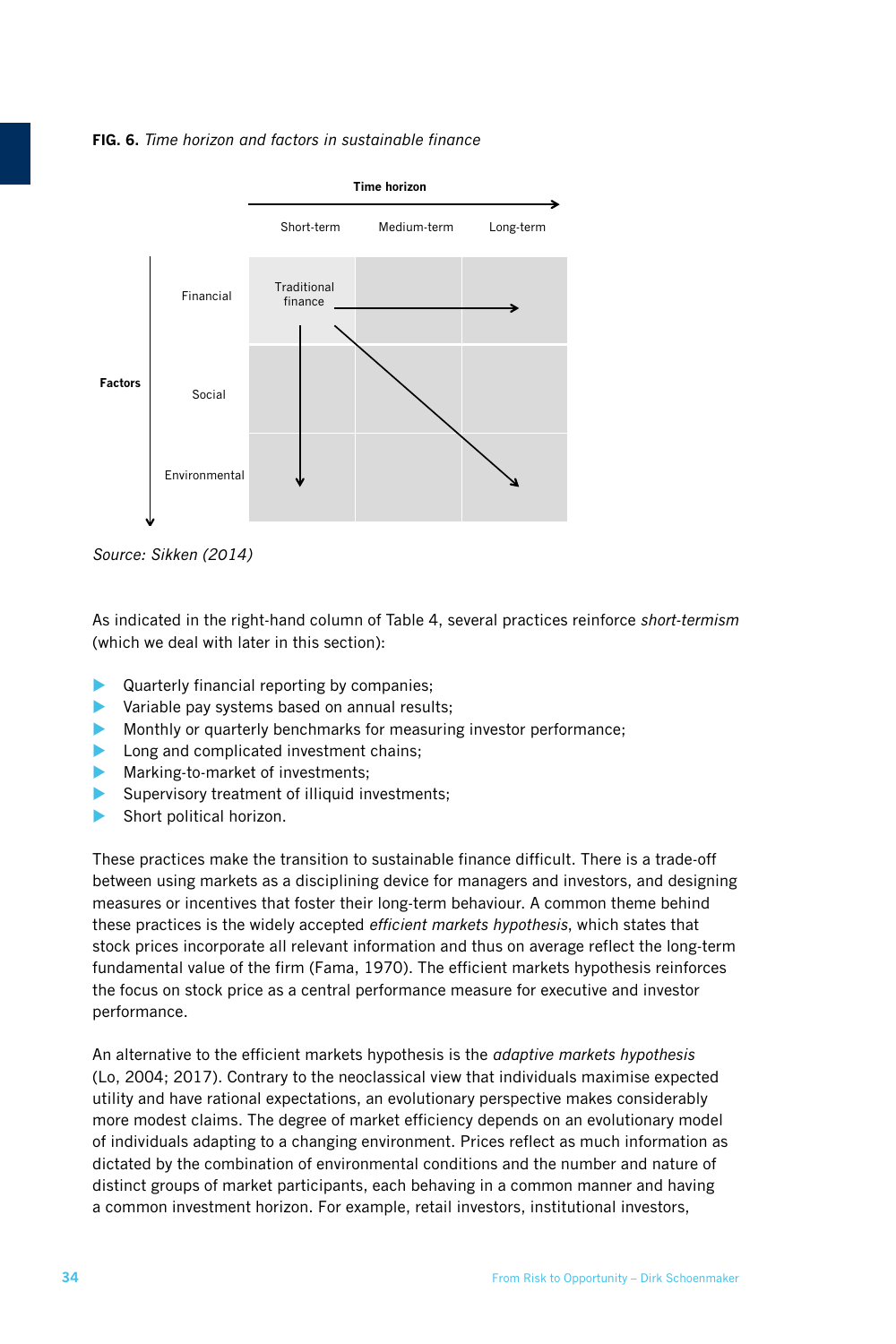market makers and hedge fund managers can be seen as distinct groups with differing investment horizons. If multiple groups (or the members of a single highly populous group) are competing within a single market, that market is likely to be highly efficient. If, on the other hand, a small number of groups are active in a given market, that market will be less efficient. The adaptive markets hypothesis can explain why new risks, such as environmental risks, are not yet fully priced in, because not enough investors are examining these new risks<sup>7</sup>.

#### **QUARTERLY FINANCIAL REPORTING**

There is ample evidence that the majority of firms view quarterly earnings as the key metric for an external audience, more so than the underlying cash flows (Graham, Harvey and Rajgopal, 2005). The pressure created by a high reporting frequency to continuously achieve a strong share price induces managers to adopt a short-term perspective (myopia) in choosing the firm's investments. Such pressures disappear when the reporting frequency is decreased. Infrequent reports could provide better incentives for project selection decisions even though they provide less information to the capital market (Gigler *et al*, 2014). Nevertheless, timely publication of information that has a material impact on a firm's performance remains important.

Barton and Wiseman (2014) recommended focusing on metrics like economic value added over ten years, R&D efficiency, patent pipelines and multiyear return on capital investments. More generally, the nature of financial reporting should be broadened. Integrated reporting is a process founded on integrated thinking within a firm that results in a regular integrated report about value creation over time, and related communications covering value creation. Integrated reporting facilitates transparency of social and environmental aspects. The current process is largely bottom-up, with the exception of South Africa, which already requires integrated reporting: some firms have started to publish integrated reports. However, the quality and reliability of reported information varies significantly. To speed up this process, the Financial Stability Board set up the Bloomberg Task Force to provide a set of voluntary, consistent disclosure recommendations for companies to use to provide information to investors, lenders and insurance underwriters about their climate-related financial risks (Task Force on Climate-related Financial Disclosures, 2017). At some point, best practices need to be incorporated into binding international accounting standards, adopted by the International Accounting Standards Board (IASB) and supported by the International Organisation of Securities Commissions (IOSCO). Finally, integrated reports would need to be audited, according to these future standards, to provide assurance of the reported information.

Faced with a large percentage of investors that chase short-term returns, companies could benefit by attracting investors with longer-term horizons and incentives that are more consistent with the long-term strategy of the company. Knauer and Serafeim (2014) argue that there is no need for companies to take their investor base as a "given". One promising way of attracting long-term investors is a commitment to integrated thinking and the adoption of integrated reporting, which provides companies with a means of

<sup>7</sup> Andersson, Bolton and Samama (2016) argued that there is little awareness of carbon risk among (institutional) investors, and it is thus not priced by the market. Hong, Li and Xu (2016) investigated whether stock markets efficiently price risks brought on or exacerbated by climate change. Their findings support regulatory concerns that markets that are inexperienced with climate change underreact to such risks. Hong, Li and Xu (2016) thus call for corporate exposure to climate risks to be disclosed.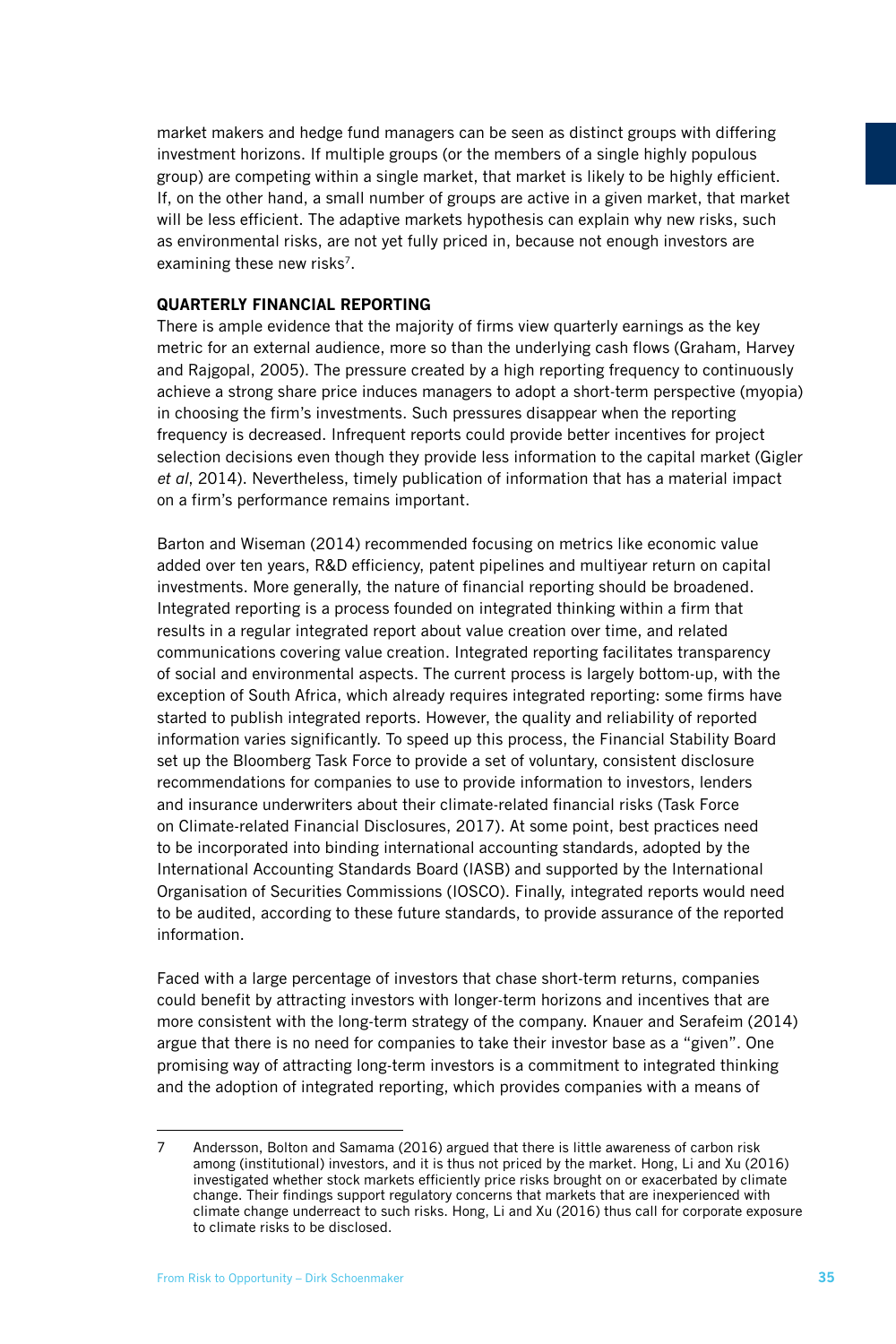credibly communicating the commitment of its top leadership to dispersing integrated thinking across the organisation and to building strong relationships with important external stakeholders.

#### **VARIABLE PAY SYSTEMS**

Executive directors' bonuses based on annual results or paid in stock options reinforce the focus on short-term results (Edmans *et al*, 2017). More broadly, executives are primarily concerned with the direct impact of investments during their tenure, as current performance is a key factor for their career prospects. To address this short-term bias, a more long-term oriented pay structure for executives can be introduced. The *deferred reward principle* suggests that pay for exerting effort in the current period is spread over the current and future periods to achieve intertemporal risk-sharing (Edmans *et al*, 2012). The payment of all or part of a bonus can thus be deferred and made contingent on subsequent events, such as the completion of a major strategy or project when the full impact of the investment becomes clear. Also the vesting period (or the lock-up period) for equity compensation can be lengthened, even after retirement. Another powerful tool is *clawback provisions* in executive compensation whereby an employer takes back money that has already been disbursed, sometimes with an added penalty (Bolton and Samama, 2013). Clawback provisions can be activated in case of fraud or accounting errors, but also in cases where subsequent losses show in hindsight that the executives received excess compensation.

#### **QUARTERLY PERFORMANCE BENCHMARKING**

Fund managers are evaluated on a regular basis against performance benchmarks. The quarterly relative performance monitoring to which many funds and fund managers are subject results in the adoption of short-termist attitudes and approaches to the management of funds (Baker, 1998). Moreover, a greater proportion of institutional investors simply pursue passive, broad asset-class-allocation investment strategies, which means that a smaller fraction of shareholders is informed about any individual firm and its fundamental long-term value.

To overcome short-term interests, performance evaluation should be aligned with the time horizon of the investment strategy and underlying investments. Bolton and Samama (2013) proposed to introduce *loyalty shares*, which provide an additional reward to shareholders if they have held on to their shares for a contractually specified period of time, the so-called loyalty period (e.g. three, five or ten years). More specifically, Bolton and Samama (2013) suggested a reward in the form of a warrant giving the right to purchase a pre-determined number of new shares at a pre-specified price and granted to loyal investors at the expiration of the loyalty period. A major benefit of incentivising investors to hold onto their shares for the long-term is that it facilitates engagement of (institutional) investors with companies (see Chapter 4).

An early example was Michelin in 1991, which granted loyalty shares – in the form of warrants following a dividend cut – to compensate the most loyal shareholders for this loss of income (Bolton and Samama, 2013). Specifically, Michelin granted one callwarrant for every 10 shares held on 24 December 1991, with a two-year loyalty period. The call-warrant was exercisable at a four-year horizon (31 December 1995) at an out-ofthe-money strike price (i.e. a strike price – at which the warrant can be exercised – well above the share price) of 200 French francs, compared to a share price of about 115 francs at the time of the announcement (Figure 7).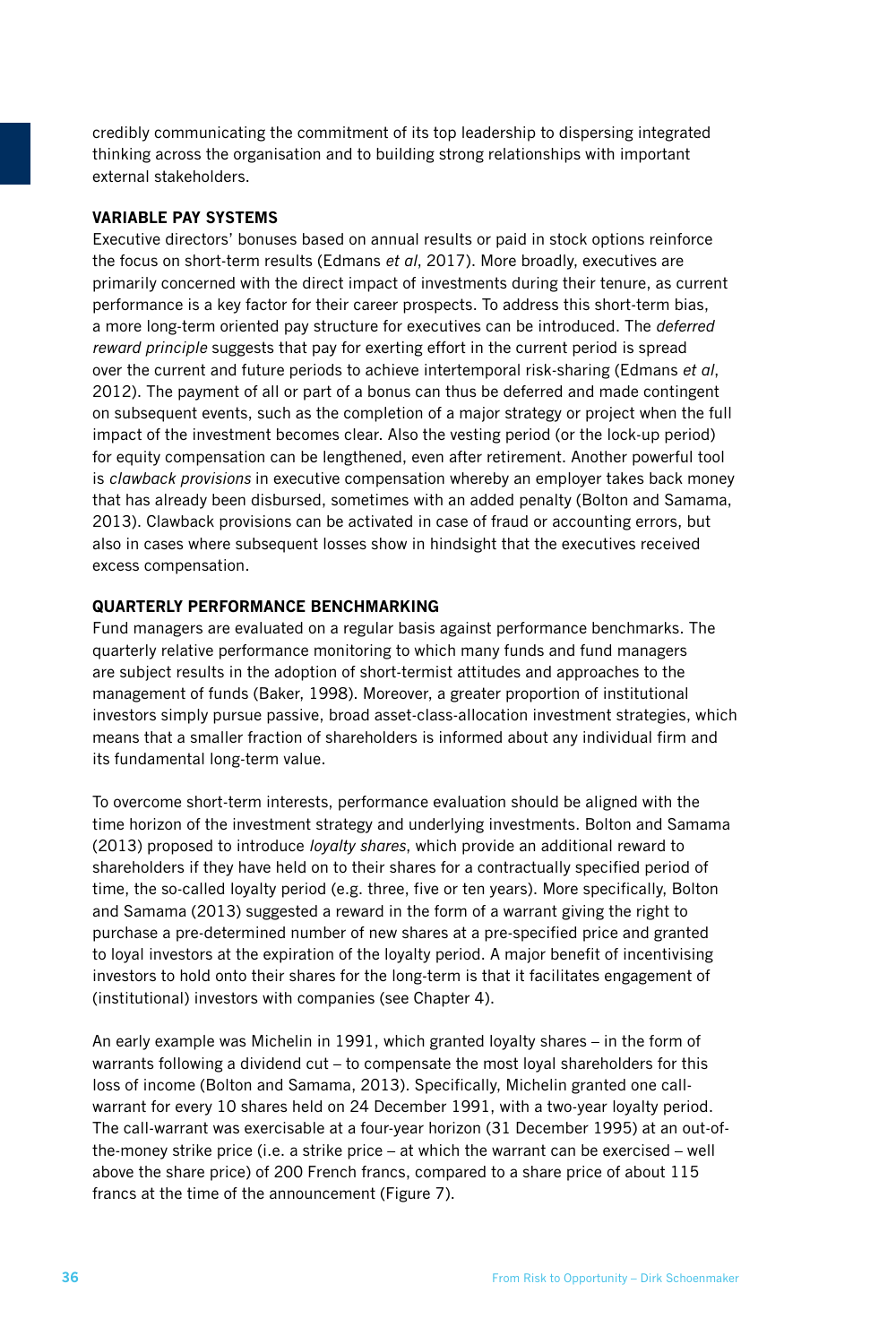

*Source: Bolton and Samama (2013). Note: The share price and warrant strike are in French francs (vertical axis). The loyalty period covered two years from end-1991 to end-1993, after which loyal shareholders received the warrant. The subsequent warrant subscription period, in which they could exercise the warrant, was from end-1993 to end-1995.*

#### **LONG AND COMPLICATED INVESTMENT CHAINS**

Delegated investment management – with multiple parties in the investment chain – causes agency problems between the asset owner or principal, and the delegated asset manager or agent responsible for making investment decisions. Investment objectives, risk appetite, incentives, horizons and knowledge are typically not fully aligned, neither across nor within organisations. These problems are exacerbated when investing for the long term, where the payoff is distant and often highly uncertain (Neal and Warren, 2015). Moreover, investment decisions are often made across multi-layered investment organisations. Similarly, within asset managers, the investment decisions made by portfolio managers are constrained by input from analysts, managers and compliance departments. A pension fund, for example, has typically a long chain:

- Beneficiaries (pensioners and future pensioners);
- Governing board;
- CEO and/or CIO:
- Asset class heads:
- External and internal asset managers.

Problems arise from differences in investment horizons, the tendency to evaluate and reward based on short-term results, and failure to commit. While an institutional investor might wish to pursue a long-term investment strategy for its beneficiaries, it might use a quarterly benchmark to evaluate its asset managers internally. Next, an institutional investor might appoint internal and external asset managers to benchmark them against each other. In such a setting, it is very difficult to avoid tactical investment decisions aimed at short-term investment gains. Neal and Warren (2015) propose that long-term investors should aim to create an environment in which all principals and agents along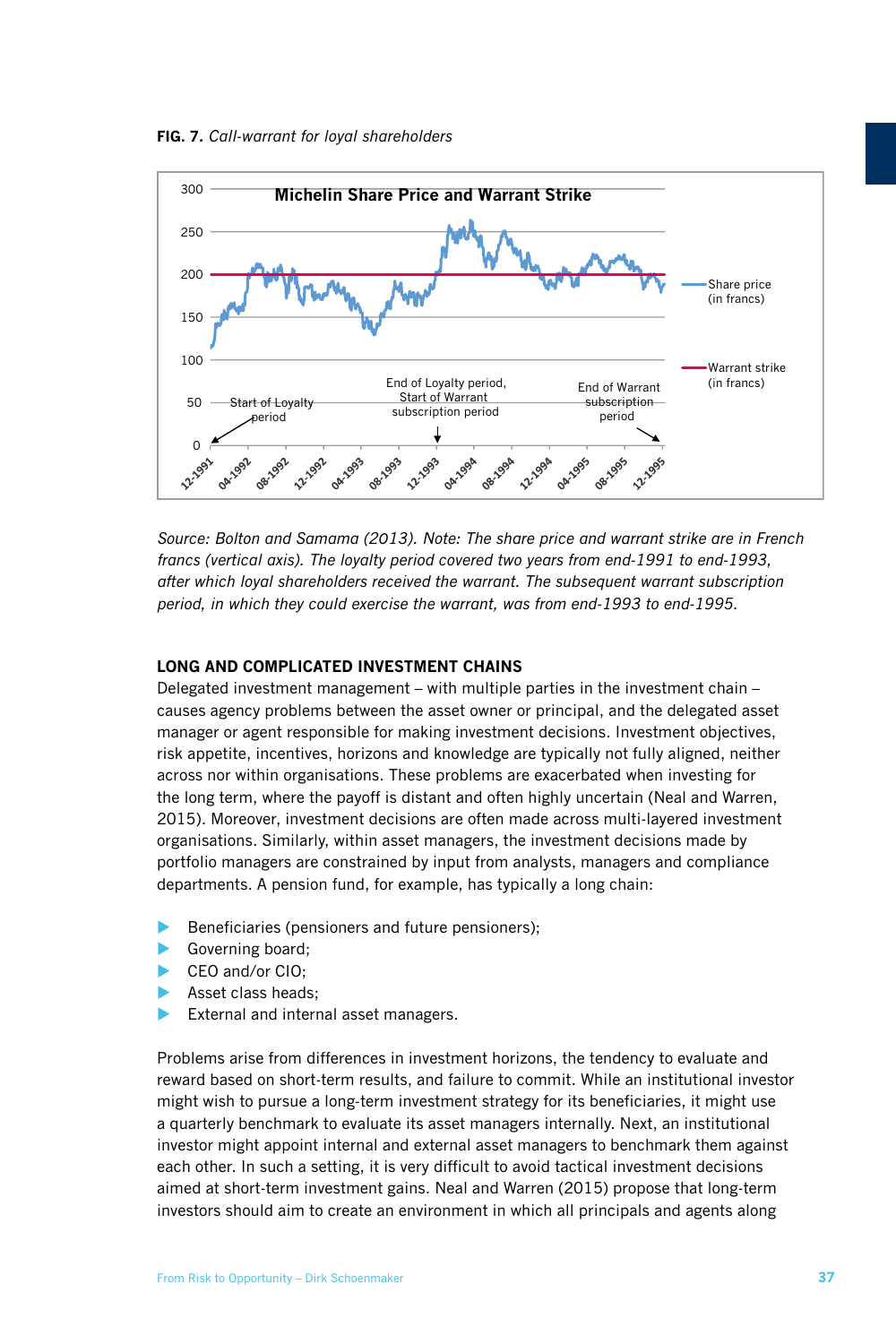the chain of delegations are aligned, engaged, incentivised to work towards long-term outcomes, and committed to investing for the long run. The earlier proposal of loyalty shares can foster the long-term commitment.

#### **MARKING-TO-MARKET**

Market prices give timely signals that can aid decision-making. But in the presence of distorted incentives and illiquid markets, there are other harmful effects that inject artificial volatility into prices, which distorts real decisions. When markets are only imperfectly liquid in the sense that sales or purchases affect the short-term price dynamics, the illiquidity of the secondary market causes another type of inefficiency (Plantin, Sapra and Shin, 2008). A bad outcome for the asset will depress fundamental values somewhat, but the more damaging effect comes from the negative externalities generated by other firms selling. Under a mark-to-market regime, the value of someone's assets depends on the prices at which others have managed to sell their assets. When others sell, observed transaction prices are depressed more than is justified by the fundamentals exerting a negative effect on all others, but especially on those who have chosen to hold on to the asset. Anticipating this negative outcome, a short-horizon investor will be tempted to pre-empt the fall in price by selling the asset itself. However, such pre-emptive action will merely serve to amplify the price fall. In this way, the markto-market regime generates endogenous volatility of prices that impedes the resource allocation role of prices. This process comes into effect particularly during times of crises.

The alternative, the historical cost regime, also leads to inefficiencies, as there are no adjustments for subsequent changes in the market values of assets. Assessing the pros and cons, Plantin, Sapra and Shin (2008) found that the damage done by marking to market is greatest when claims are (I) long-lived, (II) illiquid, and (III) senior. For trading of junior assets in liquid markets such as traded stocks, marking-to-market is superior to historical cost in terms of the trade-offs. But for senior, long-lived and illiquid assets and liabilities, such as bank loans and insurance liabilities, the harm caused by distortions can outweigh the benefits. Banks loans are, for example, typically carried at historic or nominal value, with deduction of expected credit losses (i.e. impairments).

In the aftermath of the global financial crisis in 2007, the international accounting standard for financial instruments (IAS 39) was amended to exempt financial instruments from fair value accounting when they are managed based on amortised cost in accordance with a financial firm's business model. To keep the appropriate perspective, the fair value discussion focuses on a subset of assets (i.e. financial instruments) and on unusual circumstances. Shleifer and Vishny (2011) considered fire sales, where fair value accounting reinforces the downward spiral and is thus counterproductive. The unusual circumstances should be confined to these instances when the markets are clearly illiquid, otherwise undue forbearance or tolerance may arise. The benefit of fair value accounting is that management and regulators get a clear signal from the markets prompting them to act. Several studies (e.g. Laux and Leuz, 2010) argue that fair value accounting did not play a major role in the financial crisis.

#### **SUPERVISORY TREATMENT**

Liquid investments, which can be traded and thus marked to market daily, carry a relatively low supervisory capital charge, as financial firms can divest these assets at short notice. The supervisory treatment is based on marking-to-market, liquidity and efficient market measures. By contrast, private market and direct investments carry a higher capital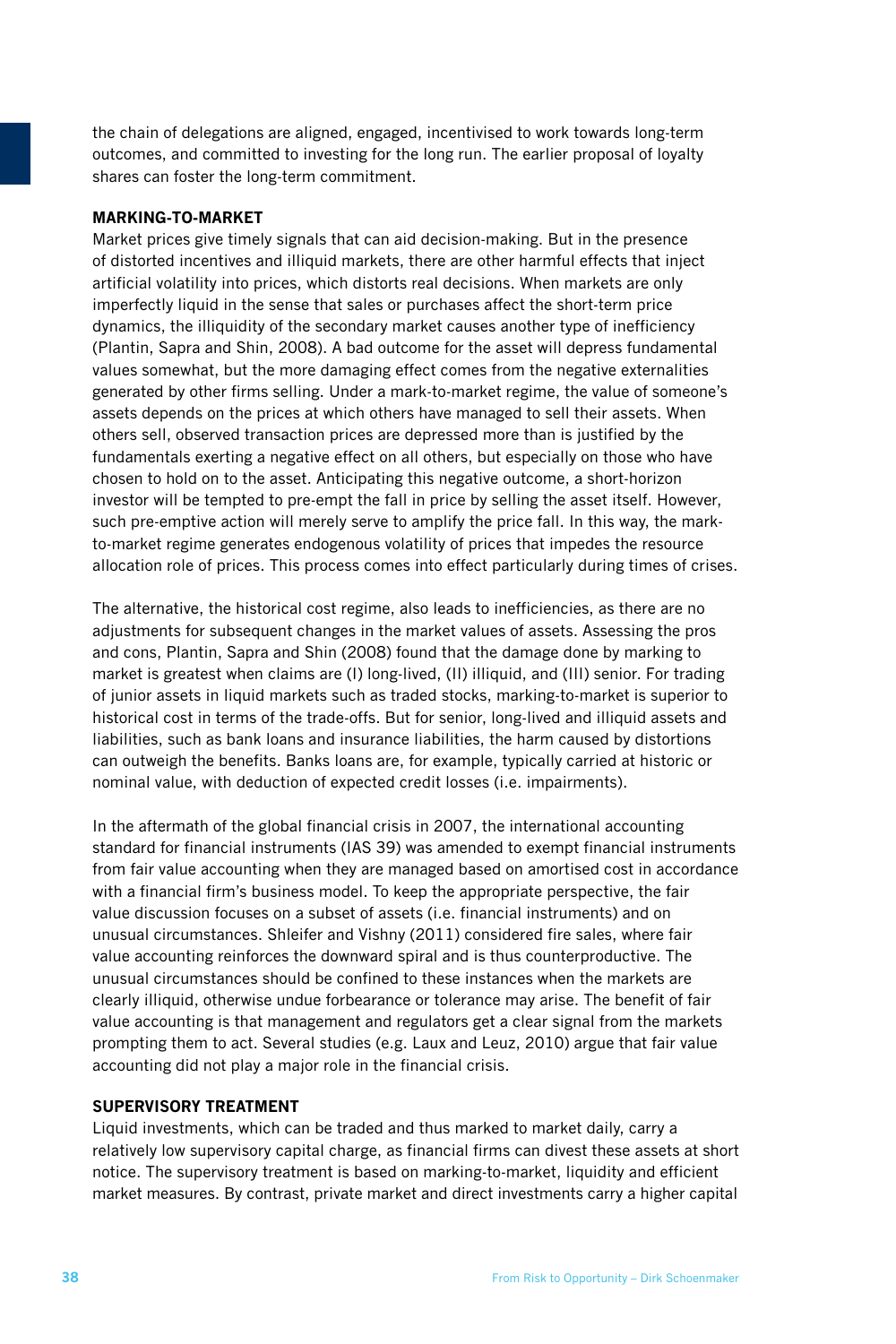charge to cater for the 'risk' that the investment cannot be liquidated at short notice. Environmental projects typically have a long horizon and cannot be measured frequently; results are visible only after a certain amount of time has passed. Land restoration projects, for example, have a horizon of 20 years (Ferwerda, 2016). When regulated financial institutions keep hold of an investment to maturity, ways to avoid or reduce the need for a supervisory surcharge for illiquidity can be found in measuring the potential and the risk of a project over the full cycle of that project (e.g. using scenario analysis) rather than on a daily mark-to-market basis. Also at the retail level, there is bias towards liquid and transferable securities. Box 7 provides a proposal for *sustainable retail funds*.

### **BOX 7 SUSTAINABLE RETAIL FUNDS**<sup>8</sup>

The main vehicle for retail investors is the Undertakings for Collective Investments in Transferable Securities (UCITS; 2009/65/EC). UCITS are collective investment funds operating freely throughout the European Union on the basis of a single authorisation by a supervisory authority. The UCITS concept is based on a small set of core criteria: 1) diversification rules; 2) concentration limits; 3) transferability of listed securities; and 4) strictly regulated use of derivatives for protection purposes only.

The transferability requirement assumes a liquid market in the respective securities. An overreliance on market liquidity is misguided. Shleifer and Vishny (2011) analysed the role of asset 'fire sales' in depleting the balance sheets of financial institutions and aggravating the fragility of the financial system during the 2007-08 financial crisis. Assets sold in fire sales can trade at prices far below value in best use, causing severe losses to sellers. While liquidity is useful for retail investors, we suggest that the concept that only listing provides sufficient liquidity be revised to 'liquidity that ensures a balanced control of inflow and outflow of cash by fund managers' combined with a withdrawal limit on fund shares. This would acknowledge that fund managers should hold a diversified buffer of liquid assets consisting of various asset categories that they can use to cover short-term liquidity needs.

The objectives of the EU capital markets union (CMU) include among others fostering retail investment in capital markets and harnessing finance to deliver sustainability (European Commission, 2015). To engage retail investors, the European Commission could prepare legislation for setting up liquid, sustainable retail investment funds or undertakings with an EU-passport. The UN Sustainable Development Goals (see Box 4) could be used to incorporate sustainability in the investment criteria of these funds. Such 'Undertakings for Collective Investments in Sustainable Securities' (UCISS) would keep the UCITS' diversification rules and concentration limits, as well as the strictly regulated use of derivatives for protection purposes only. For liquidity, UCISS would replace the requirements of listing and transferability with the concept of sound liquidity management, i.e. balanced control of inflow and outflow of cash by fund managers. Finally, UCISS would incorporate a definition of eligible investments that meet enforceable criteria of sustainability.

<sup>8</sup> I would like to thank Linda van Goor for the idea of sustainable retail funds based on the UCITS concept.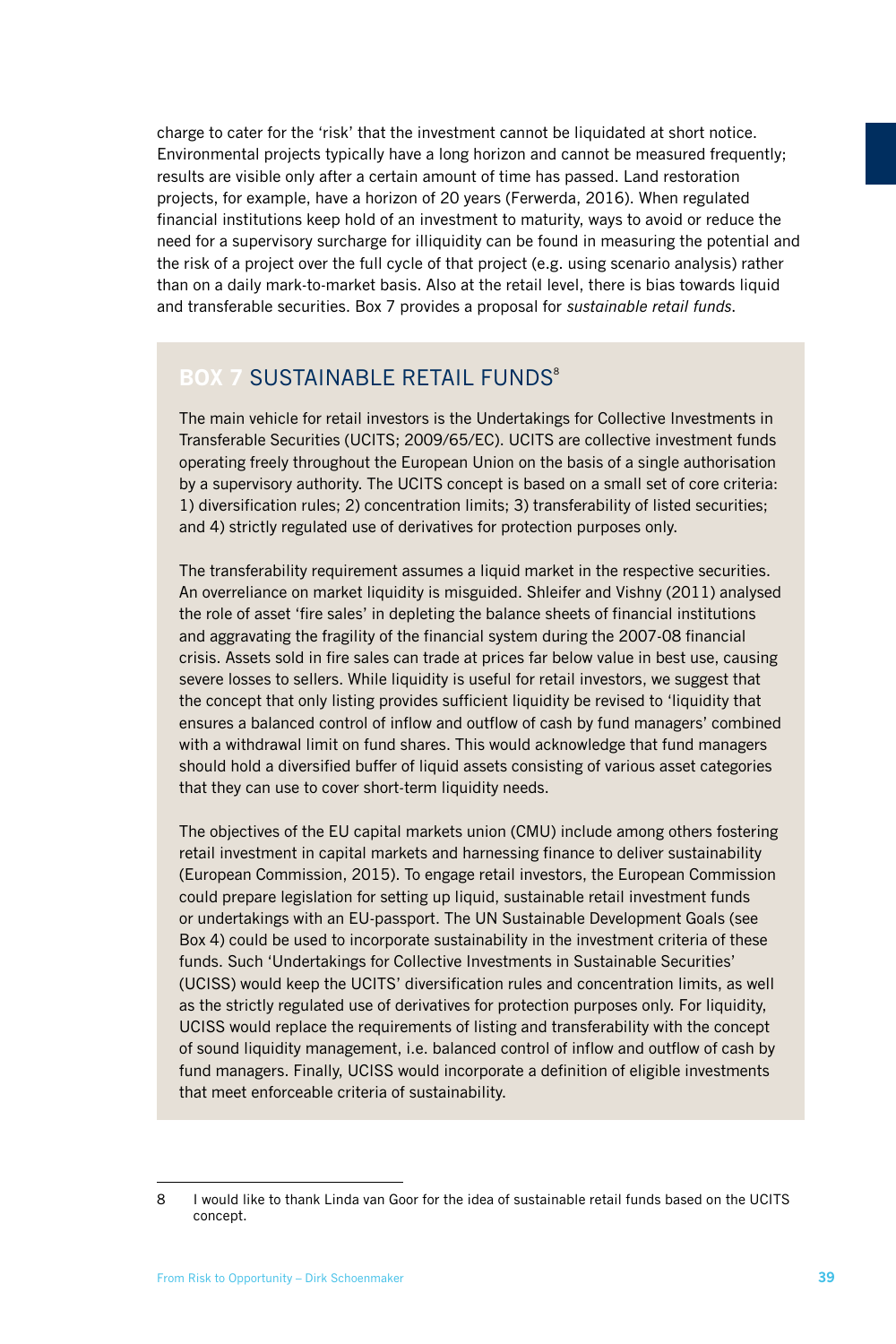#### **SHORT POLITICAL HORIZON**

A final threat is the short political horizon. Democratic governments and parliaments typically have a governing and legislative period of four years, after which they are up for re-election. This puts a premium on policies that can reap benefits within the four-year cycle, and a discount on long-term structural reforms, such as increasing the retirement age or implementing carbon taxes. Although countries try to counter the short-term bias of the election cycle through semi-governmental agencies and think tanks that can develop medium to long-term policy proposals, negotiations about the necessary legislation take place between elected politicians in the political arena.

In summary, a possible cost of financial markets is short-termism, with agents in the financial intermediation chain giving near-term outcomes too much weight at the expense of longer-term opportunities. There is evidence that stock prices in the UK and the US have historically over-discounted future dividends by 5 to 10 per cent, suggesting significant evidence of myopia (Davies *et al*, 2014). Possible incentive-compatible solutions to counter short-termism would be more long-term oriented pay structures for executives (e.g. clawback provisions and deferred rewards) and incentives for long-term investors (e.g. loyalty shares). Moreover, the reliance on mark-to-market valuations should be reduced.

### **C. AVERSION TO CHANGE**

The sustainable development agenda requires behavioural change (Barr, Gilg and Shaw, 2011). Related to short-termism, there is however a general aversion to change. Table 4 identifies several practices that reinforce the status quo:

- Lobby against change by incumbent companies;
- $\blacktriangleright$  Human aversion to change:
- $\blacktriangleright$  Lack of new frameworks.

A major obstacle to change is lobbying by incumbent companies to maintain the status quo in order to preserve the current value of their assets. A case in point is the oil industry lobbying against electric cars in California in the 1990s, which is documented in the 2006 film *'Who killed the electric car?'* (Bedsworth and Taylor, 2007). Another example is the lobby of the energy-intensive steel industry against the EU's Emissions Trading Scheme (Bloomberg News, 2014). More broadly, the Global Climate Coalition was an international lobbyist group of businesses from 1989 to 2001 that opposed action to reduce carbon emissions and challenged the science behind global warming.<sup>9</sup> Similarly, the Council for Tobacco Research promoted misleading science about the links between tobacco and disease. NGOs, such as the Climate Action Network, play a key role in making the counter arguments, although they cannot match company budgets for lobbying. Another solution is for investors, as part of shareholder engagement, to engage with companies and ask them to stop their lobbying and, if not successful, exclude lobbying companies.

<sup>9</sup> More recently, Exxon has been linked to spreading misleading information on climate change. It is now subject to a SEC investigation over how Exxon factors in climate risk in pricing its projects (Wall Street Journal, 2016).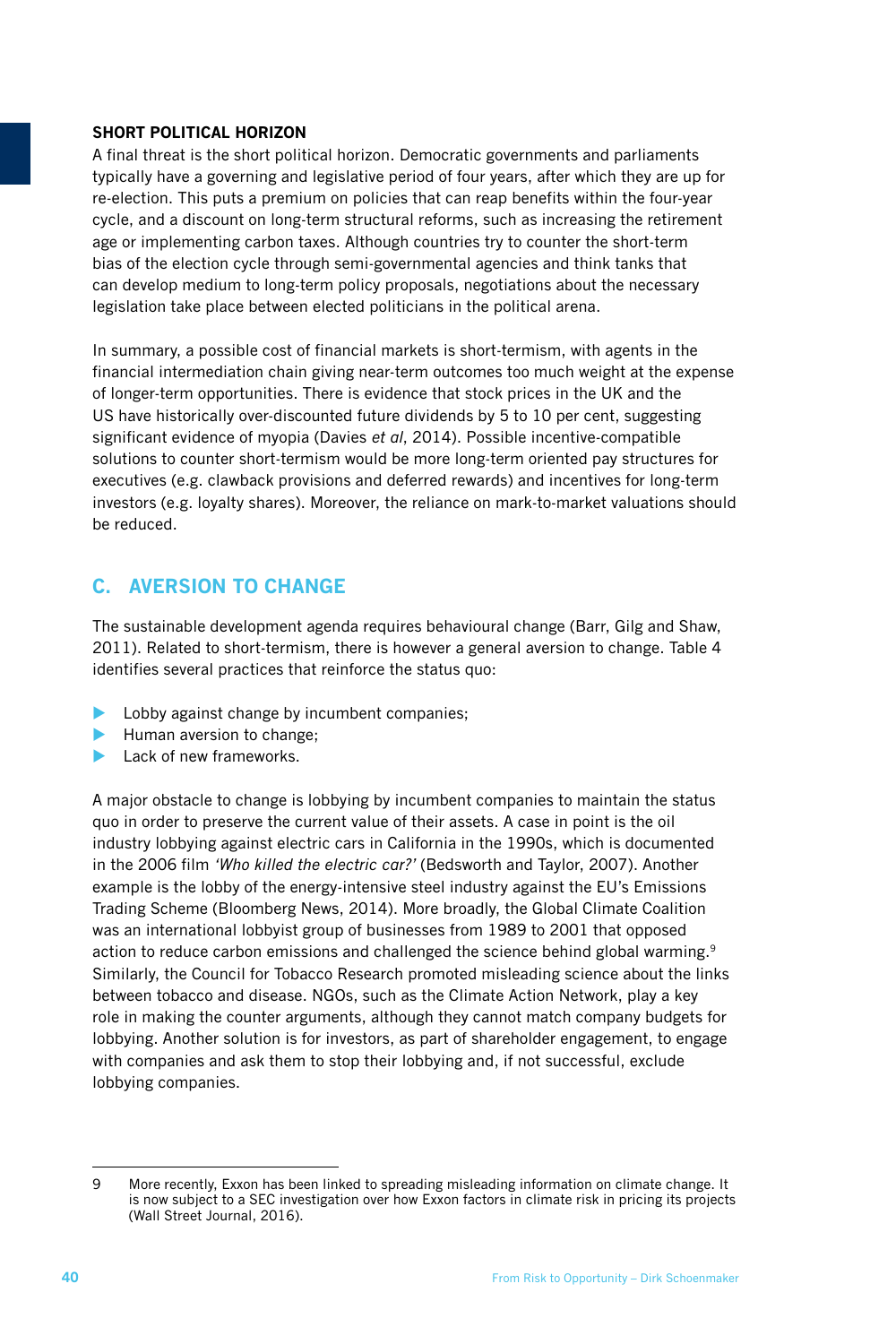A related obstacle is the inherent human aversion to change. Aversion to change is a short-term negative reaction to changes in products, services, routines or patterns (e.g. consumption, working or investment patterns). The solution is to introduce changes in a way that minimises anxiety and discomfort, and shows the long-term benefits.

A final obstacle to change is a lack of new frameworks to use. Education as well as developing and visualising new frameworks can help to gather support for change. Moreover, multinational development banks, which have an explicit mission for development, can take the lead in co-financing new sustainable projects. This facilitates the start of innovative projects and the building up of a track record. Similarly, Zhan and Karl (2016) suggest that investment promotion agencies broaden their objective from economic goals to sustainable development. Embedding sustainable development into investment promotion strategies can foster investment in renewable energy, infrastructure development, research and development, health, and education in developing countries. Investment incentives can overcome inadequate risk-return ratios for sustainable development related investments. Zhan and Karl (2016) stress that policy makers must balance the need for attractive risk-return rates for the investor with the need for accessible and affordable services, such as electricity, water, education and health services, for all. Moreover, investment promotion should be balanced with adequate regulation in these areas.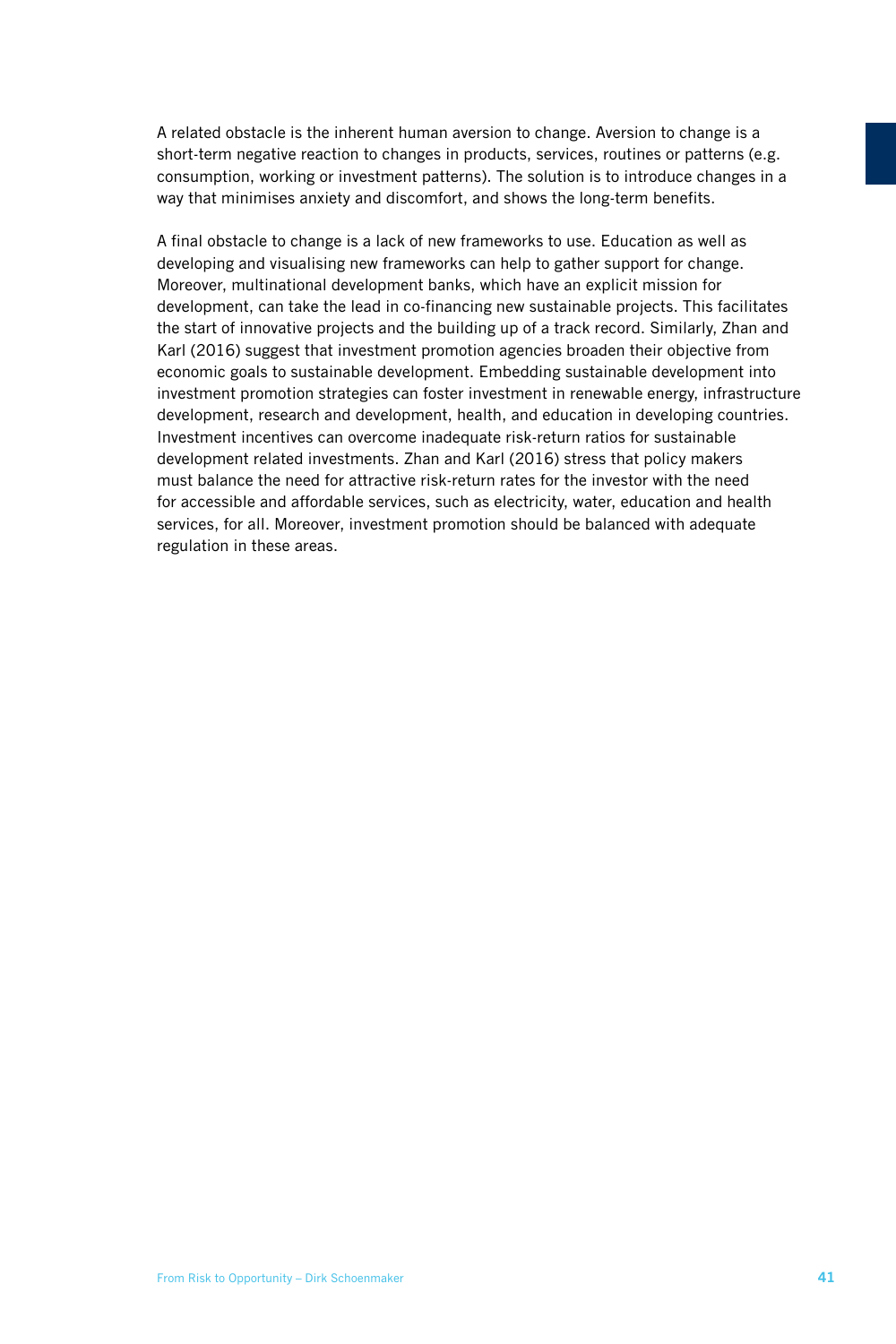## 4 COALITIONS FOR SUSTAINABLE FINANCE

Companies and consumers are at the forefront of the transformation towards a sustainable and inclusive economy. By changing their behaviour, they can reduce carbon emissions and materials use, prevent land degradation and promote social standards at work and in the wider communities. Investors and lenders can use their influence to steer companies towards sustainable business practices. They have the power to provide finance, but also the power to withhold or withdraw it from new and existing companies and projects. A new trend in corporate governance is to engage with companies on environmental, social and governance (ESG) issues. This chapter first discusses corporate governance at the level of individual investors and companies and then moves to emerging coalitions of investors, which have the capacity to jointly engage with companies. We show how these investor coalitions can turn into powerful agents of change and steer business towards truly sustainable development.

### **A. CORPORATE GOVERNANCE**

There can be disconnects between the owners or shareholders of a corporation, the managers of a corporation and the society in which the corporation operates. There is a key role for *corporate governance*, which refers to the mechanisms, relations and processes by which a corporation is controlled and directed. It involves balancing the many interests of the stakeholders of a corporation. Modern insights from corporate governance go beyond financial factors.

As corporate ownership varies around the world, so do corporate governance challenges. The Anglo-Saxon countries typically have firms with dispersed shareholders and active share trading in stock markets. Table 5 indicates that the UK, the USA, Australia and Canada fit this picture (first column). The shareholder model (Sustainable Finance 1.0) is the leading model in these common law countries. In this setting, the classical *agency theory* focuses on conflicts of interests between owners (i.e. shareholders) as principals and managers as agents (Jensen and Meckling, 1976). Does the manager put in enough effort? Does he or she act in the interest of the shareholder? Solutions are found in the control and incentivisation of managers. Examples are contracts for a limited term (typically four years) and performance related pay, as discussed in Chapter 3. A strong element of the shareholder model is the accountability of management and the scope for correction, such as the removal of management or takeover of the company in case of underperformance. At the same time, the focus can be too much on short-term shareholder interests only.

By contrast, mainland Europe and Asia have more firms with controlling shareholders, which may disadvantage minority shareholders. A case in point is the illegal business practice of tunnelling, whereby a controlling shareholder directs company assets to himself or herself for personal gain (e.g. to other parts of their business group) at the expense of minority shareholders (Bae *et al*, 2002). Strong shareholder protection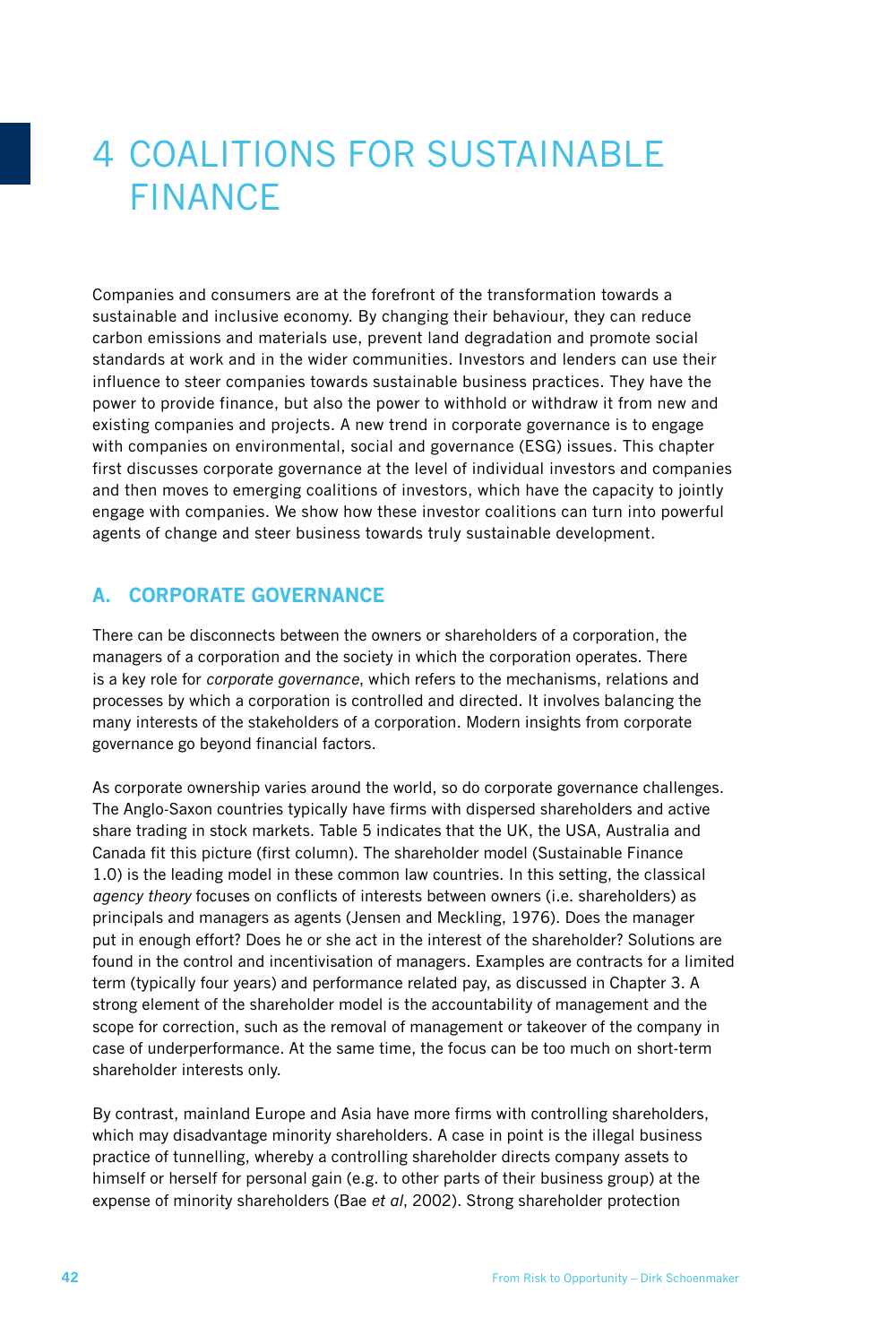measures are then a solution to protect minority shareholders. The controlling shareholder, often the family or the state (see Table 5), can directly appoint the manager. In these civil law countries, the market for corporate control is less active and management is held less accountable and more entrenched than in common law countries. As a result, intervention in underperforming companies can be delayed. Examples of these countries are Germany, France and South Korea in Table 5. The civil codes typically embrace the interest of a broad set of stakeholders, notably employees. An interesting example is the recent adjustment of the Dutch corporate governance code, which now includes long-term value creation for its various stakeholders as an objective of companies.

| <b>Country</b>       | <b>Widely Held</b> | <b>Family</b> | <b>State</b> | <b>Financial</b> | <b>Corporate</b> | Miscella-<br>neous |
|----------------------|--------------------|---------------|--------------|------------------|------------------|--------------------|
| United Kingdom       | 0.90               | 0.05          | 0.00         | 0.05             | 0.00             | 0.00               |
| <b>United States</b> | 0.80               | 0.20          | 0.00         | 0.00             | 0.00             | 0.00               |
| Australia            | 0.55               | 0.10          | 0.05         | 0.05             | 0.25             | 0.00               |
| Canada               | 0.50               | 0.30          | 0.00         | 0.00             | 0.15             | 0.05               |
| Japan                | 0.50               | 0.10          | 0.05         | 0.00             | 0.00             | 0.35               |
| Switzerland          | 0.50               | 0.40          | 0.00         | 0.05             | 0.00             | 0.05               |
| Ireland              | 0.45               | 0.15          | 0.00         | 0.05             | 0.05             | 0.30               |
| South Korea          | 0.40               | 0.35          | 0.15         | 0.00             | 0.05             | 0.05               |
| Germany              | 0.35               | 0.10          | 0.30         | 0.25             | 0.00             | 0.00               |
| France               | 0.30               | 0.20          | 0.20         | 0.20             | 0.10             | 0.00               |
| Netherlands          | 0.30               | 0.20          | 0.05         | 0.00             | 0.10             | 0.35               |
| Finland              | 0.15               | 0.10          | 0.35         | 0.25             | 0.00             | 0.15               |
| Italy                | 0.15               | 0.20          | 0.50         | 0.00             | 0.00             | 0.15               |
| Spain                | 0.15               | 0.25          | 0.45         | 0.15             | 0.00             | 0.00               |
| Denmark              | 0.10               | 0.35          | 0.20         | 0.05             | 0.00             | 0.30               |
| Hong Kong            | 0.10               | 0.70          | 0.05         | 0.05             | 0.00             | 0.10               |
| Austria              | 0.05               | 0.15          | 0.70         | 0.00             | 0.00             | 0.10               |
| Greece               | 0.05               | 0.65          | 0.30         | 0.00             | 0.00             | 0.00               |
| Israel               | 0.05               | 0.50          | 0.40         | 0.00             | 0.05             | 0.00               |
| New Zealand          | 0.05               | 0.45          | 0.25         | 0.05             | 0.20             | 0.00               |
| Norway               | 0.05               | 0.25          | 0.40         | 0.10             | 0.00             | 0.20               |
| Singapore            | 0.05               | 0.45          | 0.45         | 0.00             | 0.00             | 0.05               |
| Argentina            | 0.00               | 0.65          | 0.20         | 0.10             | 0.05             | 0.00               |
| Belgium              | 0.00               | 0.50          | 0.05         | 0.35             | 0.00             | 0.10               |
| Mexico               | 0.00               | 1.00          | 0.00         | 0.00             | 0.00             | 0.00               |
| Portugal             | 0.00               | 0.50          | 0.25         | 0.20             | 0.00             | 0.05               |
| Sweden               | 0.00               | 0.55          | 0.10         | 0.30             | 0.00             | 0.05               |
| Sample average       | 0.24               | 0.35          | 0.20         | 0.08             | 0.04             | 0.09               |

#### **TABLE 5.** *Corporate ownership around the world*

*Note: The table classifies countries according to corporate ownership. The table presents means for each variable using 10 per cent as the criterion for control for a sample of the largest 20 largest firms in 27 countries.*

*Source: La Porta, Lopez-de-Silanes and Shleifer (1999).*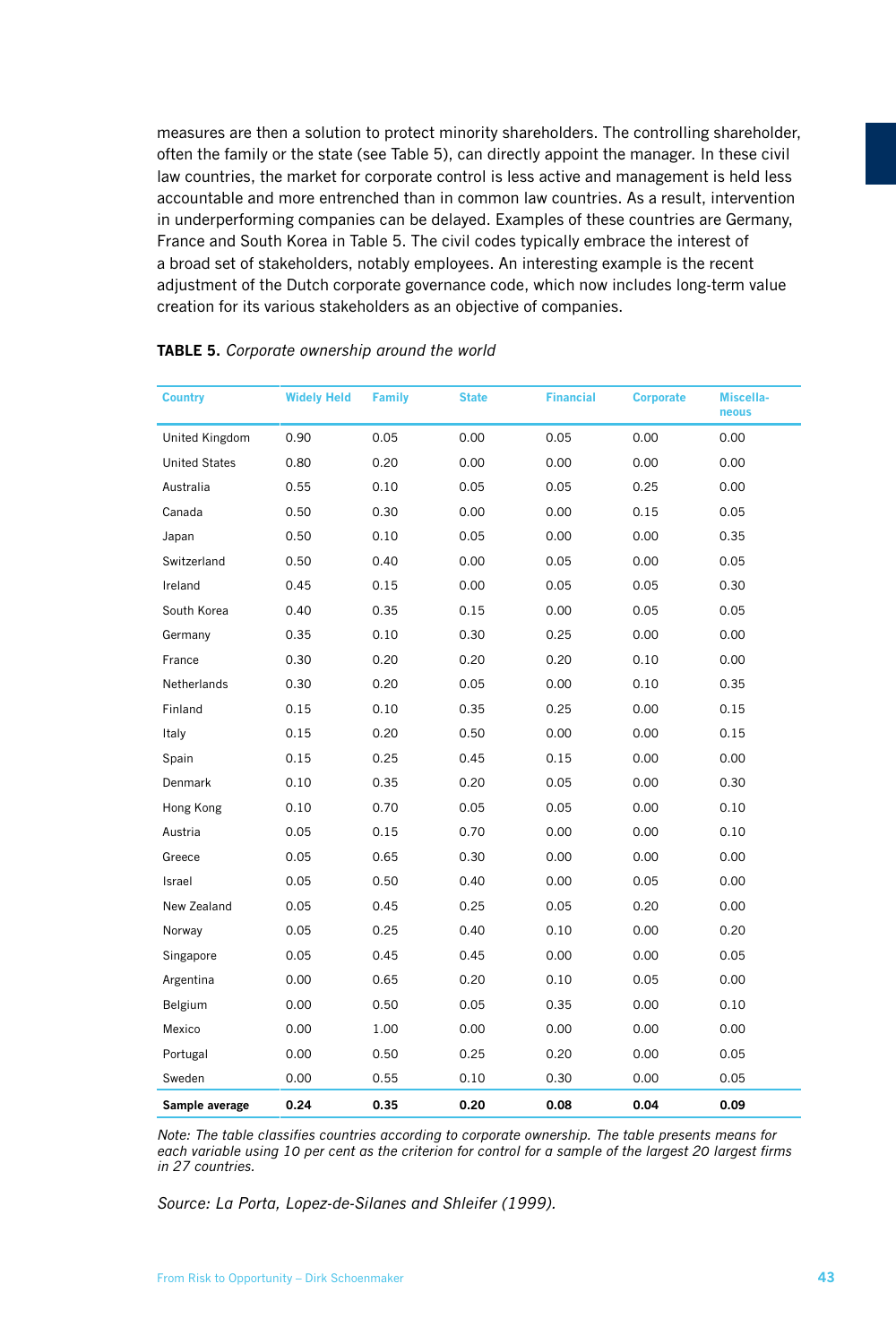#### **SOCIETAL TEST AND FIDUCIARY DUTY**

The challenge is to combine the best of both worlds: the accountability of the shareholder model in which a takeover is possible in case of structural underperformance, and the broad approach of the stakeholder model that incorporates all interests. Our proposed *societal cost-benefit analysis*, which includes financial, social and environmental factors based on the total or true value methodology, could be a way forward (see Box 6 in Chapter 2). Management would be required to conduct this societal test for major corporate events such as a takeover or a split of the company. If the societal cost-benefit analysis were positive (i.e. the 'true' value of the combined companies in the case of a takeover or the 'true' value of the separate companies in the case of a split is higher than the 'true' value of the original companies or company), the planned event would go ahead without a blockade of the management or labour council of the target company. By contrast, if the societal test were negative, the target would be allowed to defend itself against the hostile takeover. This approach combines the broader interests of the stakeholder model with the market discipline of the shareholder model.

A societal test is consistent with a trend towards broadening the responsibility of investors and lenders. The High Level Expert Group on Sustainable Finance (2017) proposes a single set of principles of *fiduciary duty* that encompasses sustainability. Fiduciary duty sets out the responsibilities that financial institutions owe to their beneficiaries and clients. The expectation is to be loyal to beneficiary interests, prudent in handling money with care and transparent in dealing with conflicts. The duties of loyalty and prudence are partly codified in several EU directives, but standards vary. The High Level Expert Group recommends that regulatory authorities need to make clear to all involved in the investment and lending chain that the consideration and management of ESG risks is integral to fulfilling fiduciary duty, acting loyally to beneficiaries and operating in a prudent manner.

Moving to shareholder influence, how can investors exert influence on companies in which they invest? Institutional investors have two choices for action when they become unhappy with an investee company: (I) they can engage with management to try to institute change ('voice' or direct intervention); or (II) they can leave the company firm by selling shares ('exit' or divestment) or threaten to leave. As argued before, divestment has less impact because another investor buys the shares. *Engagement* refers to investors' dialogue with investee companies on a broad range of ESG issues.

In a survey of 143 investors, McCahery, Sautner and Starks (2016) report that institutional investors, mostly very large ones with a long-term focus, find voice – especially when conducted behind the scenes – very important; 63 per cent of respondents have engaged in direct discussions with management in the last five years, and 45 per cent have had private discussions with a company's board outside of management's presence. The investor's horizon makes a difference. Long-term investors intervene more intensively than short-term investors. Next, investors who choose engagement do so more often because of concerns over a company's corporate governance or strategy than over short-term issues. These findings support the view that interventions are not primarily conducted by short-term, 'myopic' activists who intend solely to reap short-term gains. In the next sub-section, we discuss how institutional investors can increase their impact by joint engagement.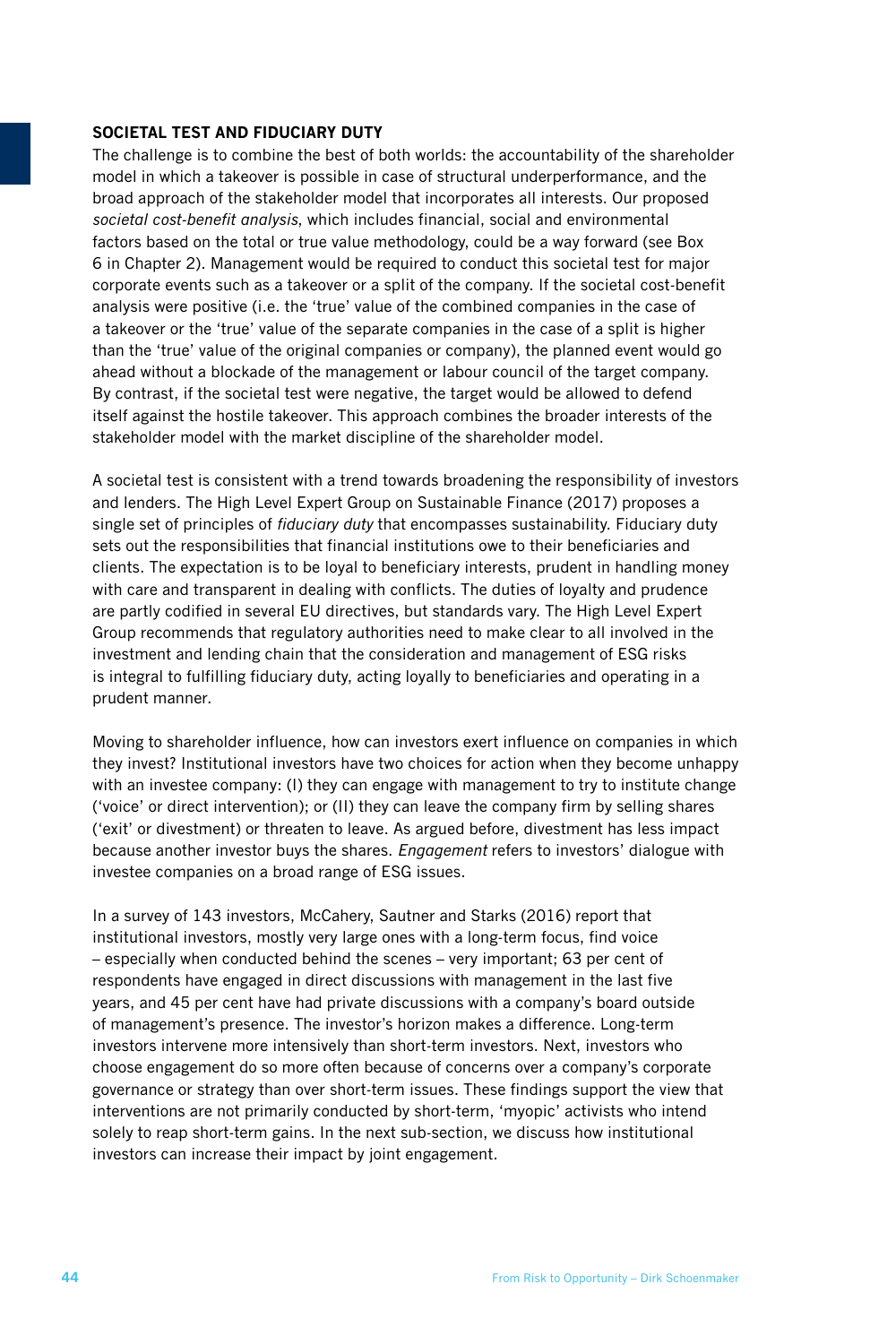### **B. GOVERNING SUSTAINABILITY**

A classic problem in environmental economics is the *tragedy of the commons*. This refers to the situation within a shared-resource system when individual users acting independently according to their own self-interest, behave contrary to the common good of all users by depleting that resource through their collective action (Hardin, 1968). Common resources are not only natural resources, which can be depleted, but also the use of the atmosphere or hydrosphere as sinks, which can be overused. A standard approach to preserving a common good is government taxation or regulation (top row of Table 4) or vesting of private property rights.

An example of an international regulatory approach is the 1987 Montreal Protocol on Substances that Deplete the Ozone Layer. The ozone layer in the earth's stratosphere filters ultraviolet solar rays that are harmful to humans. In 1987, 24 governments agreed to phase out chlorofluorocarbons (CFCs) by 2000, leading to a long-term recovery of the ozone layer. The Montreal Protocol is a landmark agreement that has successfully reduced the global production, consumption, and emissions of CFCs and included trade sanctions to achieve the stated goals of the treaty (Velders *et al*, 2007). The treaty negotiators justified the sanctions because depletion of the ozone layer is an environmental problem most effectively addressed at the global level. Without the trade sanctions, there would be economic incentives for non-signatories to increase production, damaging the competitiveness of the industries in the signatory nations as well as decreasing the search for less damaging CFC alternatives.

### **C. COALITIONS AS AN ALTERNATIVE**

However, an exclusive regulatory approach towards curbing carbon emissions has been elusive to date. Ostrom (1990) looked beyond centralised regulation by external authorities or private property rights as the means to govern common pool resources. She offered design principles for how common resources can be governed sustainably and equitably in a community. The central idea is to build coalitions in which their members spontaneously develop rules to govern the use of the common good in question, to monitor members' behaviour, to apply graduated sanctions for rule violators and to provide accessible means for dispute resolution. In sum, the essence of a coalition is that membership is voluntary, but members must follow internal rules. The key to build an effective and inclusive coalition is to define clear group boundaries, whereby the major parties are covered, and to ensure that those affected by the rules can participate in modifying the rules (Ostrom, 1990). As suggested in this book, the rules governing the use of a common good, such as the available carbon budget, should follow a system approach.

The efforts to limit climate change provide an illustration of the proposed system approach. Currently, countries make climate pledges within the framework of the annual conferences of the parties (COPs) to the United Nations Framework Convention on Climate Change (UNFCCC, 2015). The Paris Agreement is an example of a coalition – at the country level – as a means to govern shared resources. The aggregated climate pledges so far (technically called the Nationally Determined Contributions) still imply likely global warming of more than 2°C (UNFCCC, 2016), but there is an expectation that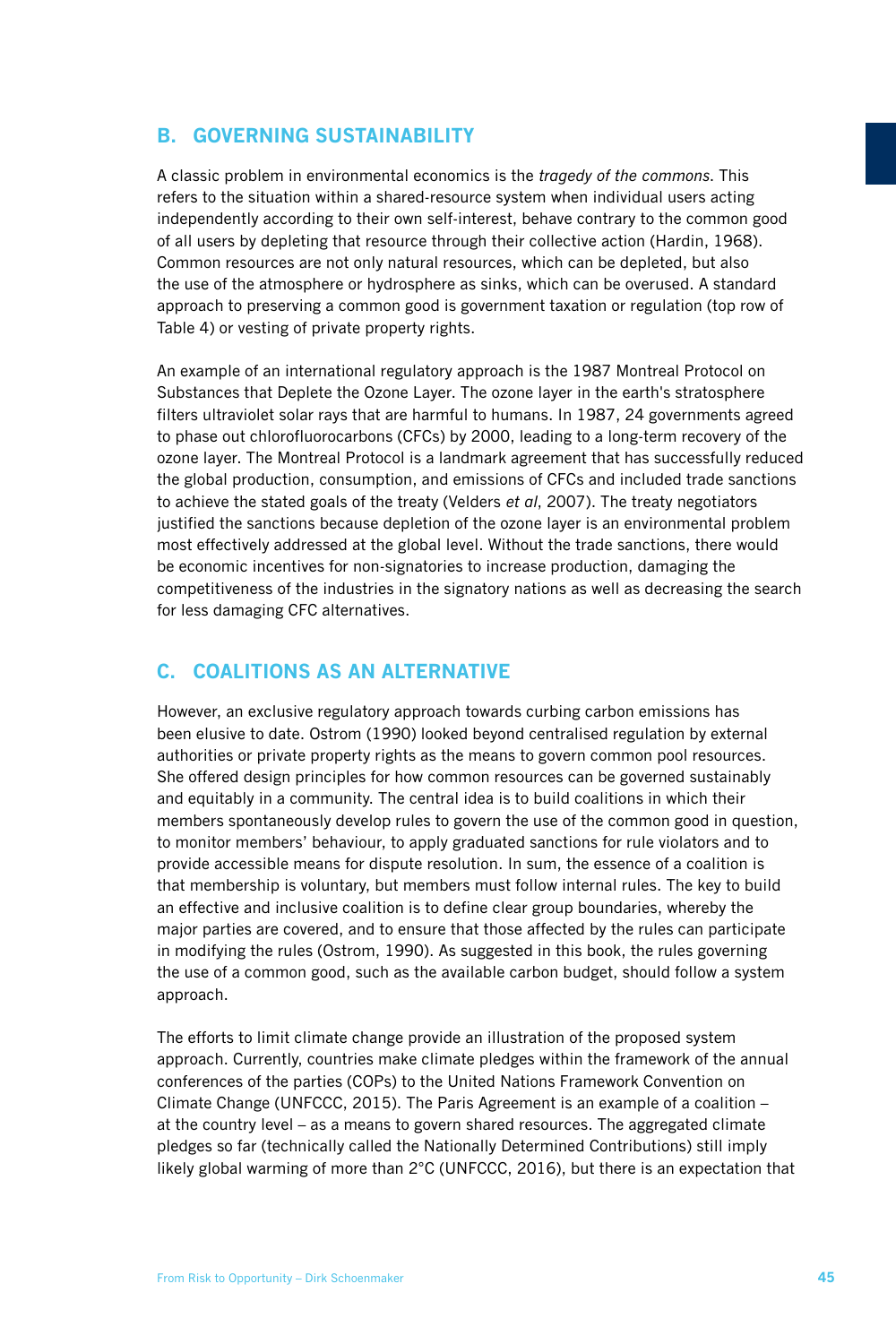countries will increase their pledges over time (the *ratchet effect*)10 as part of predefined five-year review cycles. For instance, within the overall COP framework, companies could introduce a global sub-COP framework with a downward trajectory of corporate carbon budgets under the auspices of the World Economic Forum (WEF) or the World Business Council for Sustainable Development (WBCSD) (see Table 6 and Figure 8)<sup>11</sup>. Private and public corporations (including utilities) would be included. The starting point could be the pledged carbon reductions of the largest companies (e.g. the Fortune 500). The Bloomberg principles for climate-related financial disclosures could be used for yearly reporting and monitoring of corporate progress (Task Force on Climate-related Financial Disclosures, 2017). This system approach would thus be based on a mix of top-down calculation of the overall sustainable carbon budget and bottom-up declarations of carbon reduction intentions by companies.

As part of their intensifying corporate governance approach, long-term asset managers, such as pension funds and insurance companies, can stimulate companies to operate within the 'system' boundaries and can hold them accountable (Clift *et al*, 2017). To ensure companies stay within these boundaries or budgets, asset managers also need to report the carbon footprint (as well as other environmental and social dimensions) of their investments. Next, asset managers need to co-operate on engagement with companies by forming investor coalitions on long-term sustainable investment (McNulty and Nordberg, 2016). Examples of long-term investor coalitions include the Principles for Responsible Investment (PRI), Focusing Capital on the Long Term Global (FCLT Global), the Global Impact Investing Network (GINN) and the Global Alliance for Banking on Values (GABV).

Figure 8 describes the two main coalitions for asset managers, banks and corporates, by outlining their total size, main members and size of the reference group they belong to (respectively, global assets under management, global banking assets and Fortune 500 total revenues). Some of the coalitions are very small in comparison to their benchmark, with a few members making up most of the coalition's total size (for example FCTL Global or GABV). Others are very big, with the five biggest members representing less than 30% of the total (for example PRI, Equator Principles, WEF).

This overview shows that the coalition members are drawn from North America, Europe and Asia. These coalitions thus have the potential to become a global force for change. The long-term focus of these coalitions would include avoiding environmental and social hazards, which materialise over the medium to long term, and grasping the opportunities offered by low-carbon investment, which pays off in the long term. Engagement is a very powerful tool to improve social and environmental standards in the corporate sector, where the social and environmental externalities are caused (Skancke, 2016). The ultimate aim is to steer business to truly sustainable practices spurred by a macro perspective.

<sup>10</sup> The ratchet effect refers to escalations in price or production that tend to self-perpetuate. Once prices have been raised, it is difficult to reverse these changes, because people tend to be influenced by the previous best or highest level.

<sup>11</sup> This idea emerged in discussions with Patrick Bolton. See also Clift *et al* (2017): "Where governance of the 'safe operating space of the planet' is absent or ineffective, there is a particular need for metrics and approaches to measurement and allocation that have a chance of achieving acceptance by business and others with the foresight to see that sustaining humankind is dependent on not violating the Planetary Boundaries and is a prerequisite for any future economy."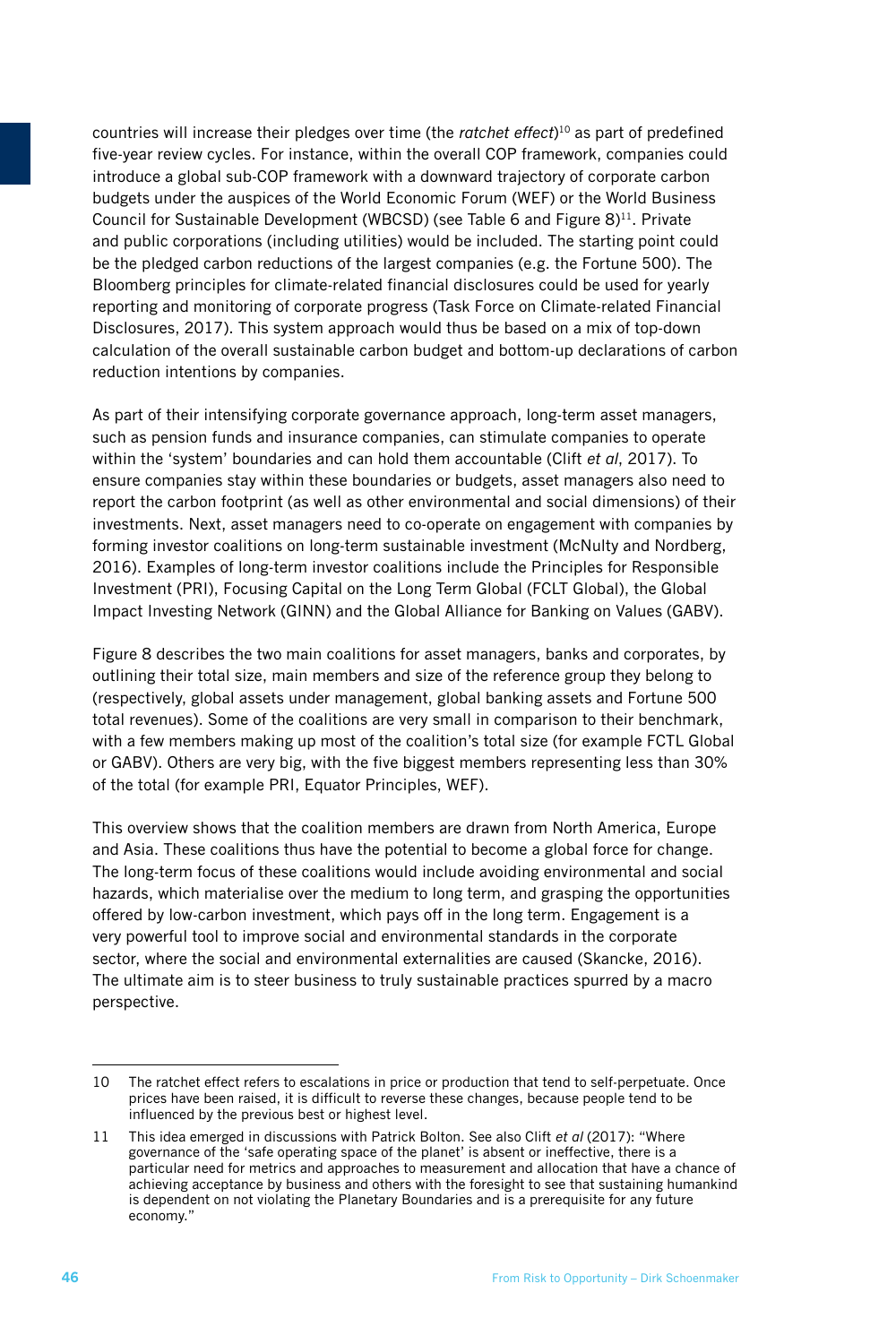The largest asset manager, BlackRock with global investments at \$5.1 trillion, is member of both investor coalitions. In his annual letter to CEOs of large companies, Larry Fink, the chief executive at BlackRock, focuses on long-term value creation. From the 2017 annual letter, we take the following extracts for illustration purposes:

*"Each year, I write to the CEOs of leading companies in which our clients are shareholders. These clients, the vast majority of whom are investing for long-term goals like retirement or a child's education, are the true owners of these companies. As a fiduciary, I write on their behalf to advocate governance practices that BlackRock believes will maximize long-term value creation for their investments.*

*Last year, we asked CEOs to communicate to shareholders their annual strategic frameworks for long-term value creation and explicitly affirm that their boards have reviewed those plans. Many companies responded by publicly disclosing detailed plans, including robust processes for board involvement. These plans provided shareholders with an opportunity to evaluate a company's long-term strategy and the progress made in executing on it.*

*BlackRock engages with companies from the perspective of a long-term shareholder. Since many of our clients' holdings result from index-linked investments – which we cannot sell as long as those securities remain in an index – our clients are the definitive long-term investors. As a fiduciary acting on behalf of these clients, BlackRock takes corporate governance particularly seriously and engages with our voice, and with our vote, on matters that can influence the long-term value of firms. With the continued growth of index investing, including the use of ETFs by active managers, advocacy and engagement have become even more important for protecting the long-term interests of investors.*

*As we seek to build long-term value for our clients through engagement, our aim is not to micromanage a company's operations. Instead, our primary focus is to ensure board accountability for creating long-term value. However, a long-term approach should not be confused with an infinitely patient one. When BlackRock does not see progress despite ongoing engagement, or companies are insufficiently responsive to our efforts to protect our clients' long-term economic interests, we do not hesitate to exercise our right to vote against incumbent directors or misaligned executive compensation.*

*Environmental, social, and governance (ESG) factors relevant to a company's business can provide essential insights into management effectiveness and thus a company's long-term prospects. We look to see that a company is attuned to the key factors that contribute to longterm growth: sustainability of the business model and its operations, attention to external and environmental factors that could impact the company, and recognition of the company's role as a member of the communities in which it operates. A global company needs to be local in every single one of its markets.*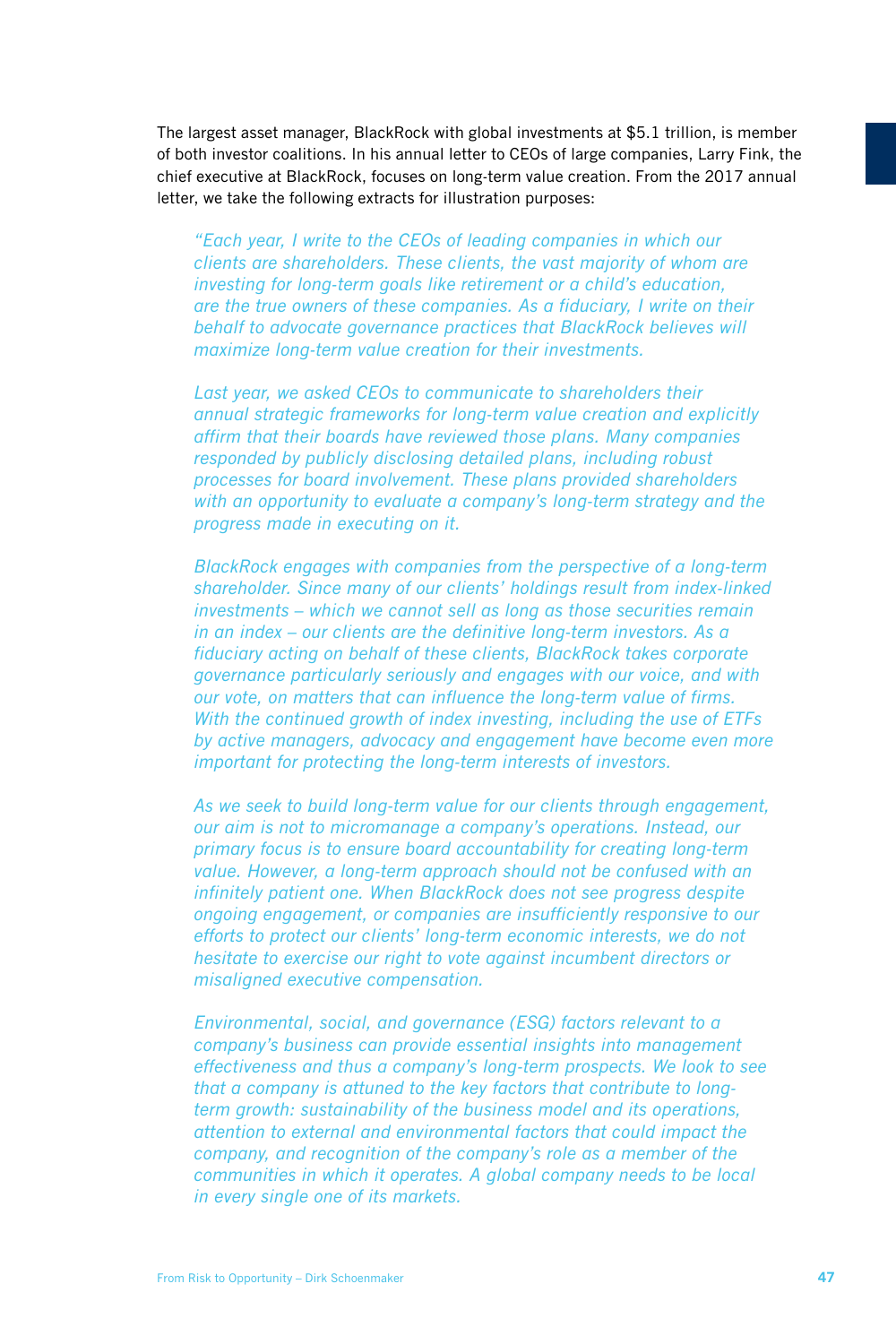*BlackRock also engages to understand a company's priorities for investing for long-term growth, such as research, technology and, critically, employee development and long-term financial well-being. The events of the past year have only reinforced how critical the well being of a company's employees is to its long-term success."*

However, there is a gap between what executives of asset managers say in public letters where they stress the need for long-term orientation and broad notions of value creation, and the focus on the current year and financial metrics by their investment analysts and portfolio managers (High Level Expert Group on Sustainable Finance, 2017).





#### **Panel A. Asset managers**



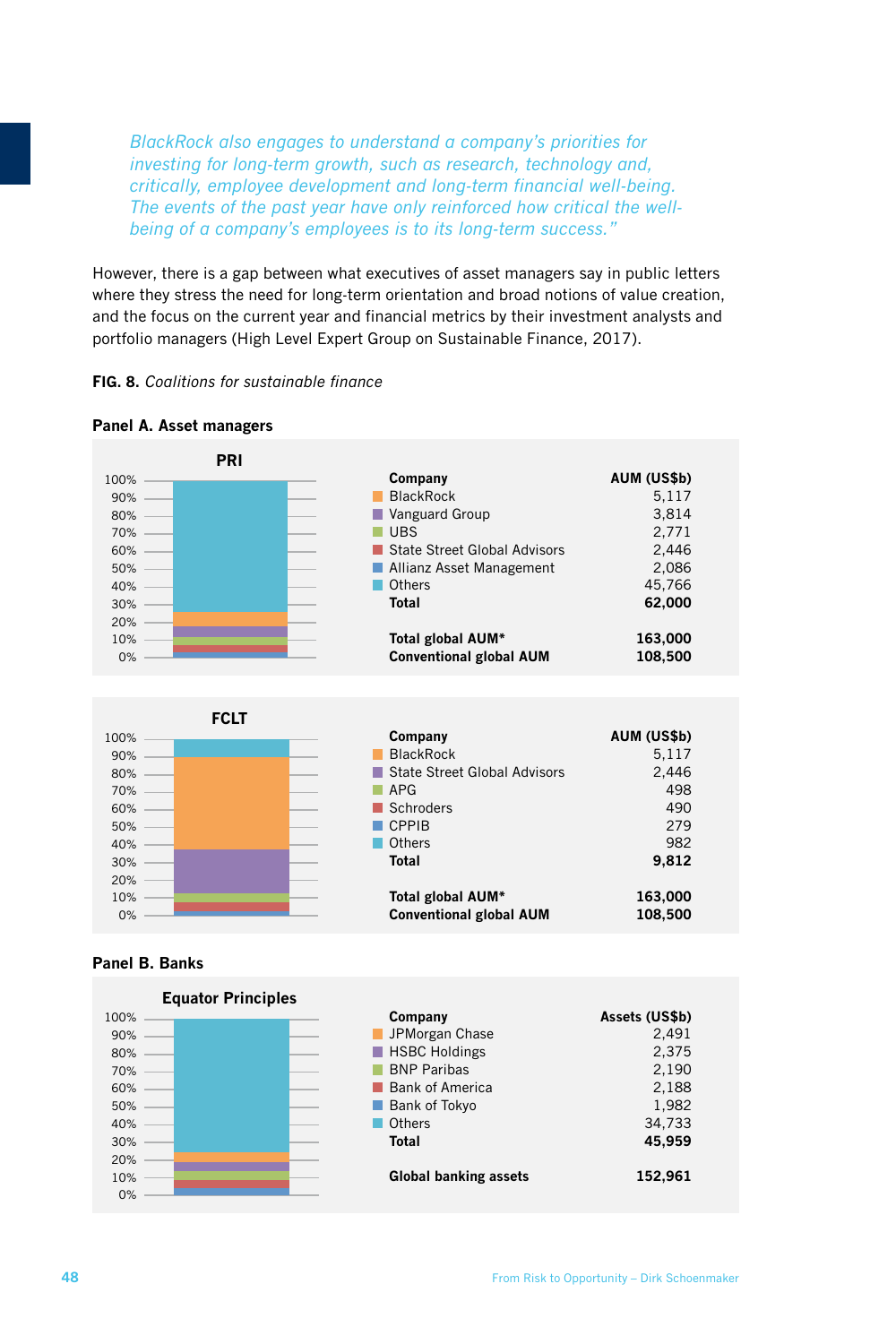|      | <b>GABV</b> |                                |                |
|------|-------------|--------------------------------|----------------|
| 100% |             | Company                        | Assets (US\$b) |
| 90%  |             | <b>Group Credit Cooperatif</b> | 26             |
| 80%  |             | $\blacksquare$ Vancity         | 18             |
| 70%  |             | Amalgamated Bank New York      | 18             |
| 60%  |             | <b>Triodos Bank</b>            | 14             |
| 50%  |             | GLS Bank                       | 5              |
| 40%  |             | Others                         | 30             |
| 30%  |             | <b>Total</b>                   | 110            |
| 20%  |             |                                |                |
| 10%  |             | <b>Global banking assets</b>   | 152,961        |
| 0%   |             |                                |                |







*Source: See Table 6.*

### **D. REASONS TO JOIN COALITIONS FOR SUSTAINABLE FINANCE**

But why would an investor, bank or firm join a coalition? A major reason to join is that members can seize the opportunities of the transition towards a sustainable economy and are thus intrinsically – or even just instrumentally – motivated to work on long-term value creation. Remember, the long-term focus of these coalitions usually includes avoiding social and environmental hazards, which materialise over the medium to long term. These issues are harder to capture in a traditional short-term profit-maximising approach to finance. However, all organisations – especially large ones – are complex. There are various complementary reasons why any given organisation might decide to join a coalition: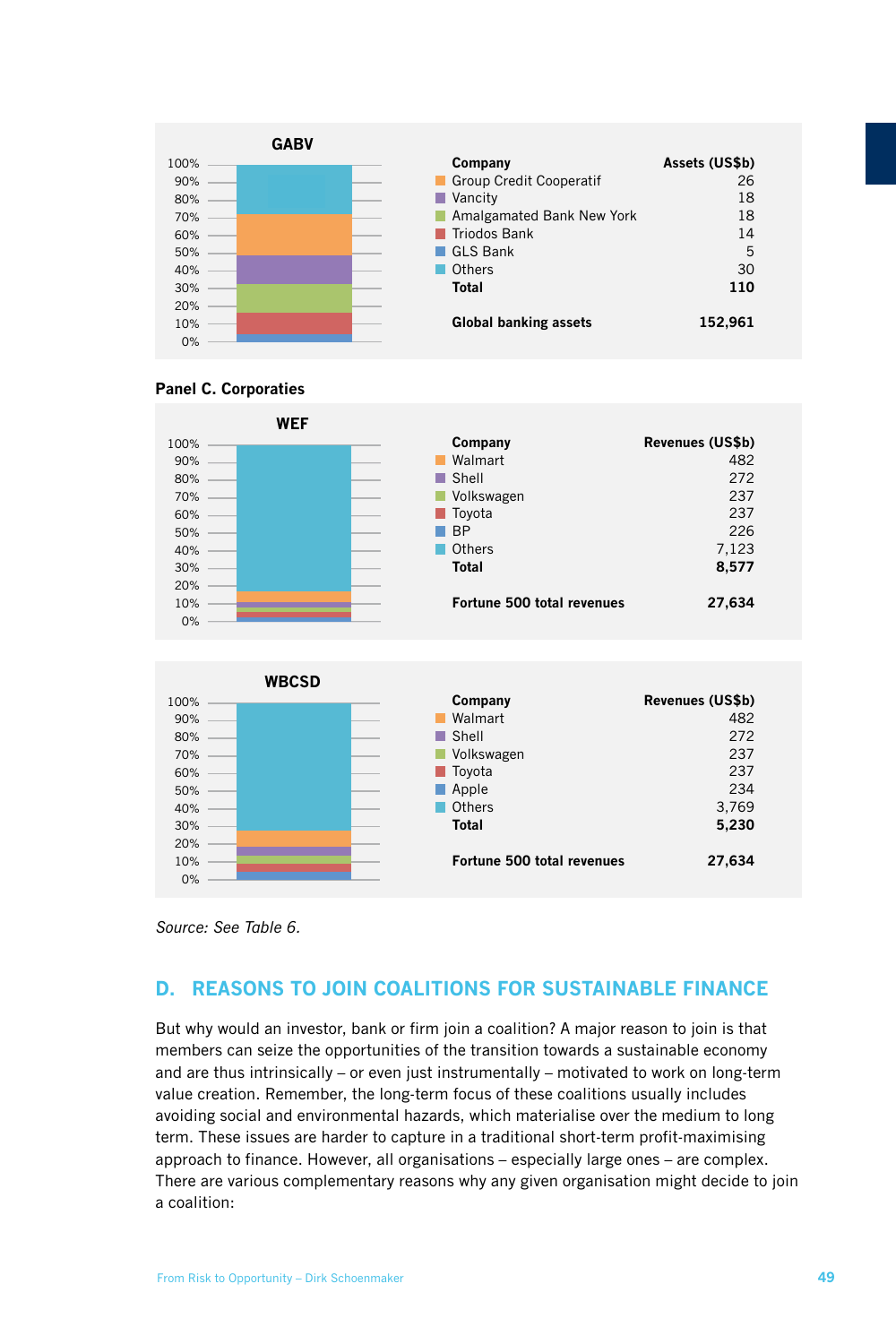- **Peer effect:** the size of the coalition and the membership of key competitors push other peers to join to avoid a competitive disadvantage in the long term;
- X **Outside pressure:** consumers and NGOs can prompt an organisation to align its Corporate Social Responsibility principles to those of the coalition;
- **Reputation:** an organisation may want to join a coalition to be identified as a leader in sustainable practices or just to improve the perception of its corporate identity – in some cases it may become an actual marketing operation;
- **Risk avoidance:** a firm might be incentivised to join in order to avoid the risk of stranded assets (Litterman, 2015);
- X **Collective advocacy:** a coalition is stronger than individual entities in pushing governments to clarify their agendas and lobby for sustainable change. This can help coalition members to reduce policy-related uncertainty over the future value of assets (Skancke, 2016);
- **Collective engagement:** Dimson, Karakas and Li (2015) provide evidence that collaboration among activist investors is instrumental in increasing the success rate of social and environmental engagements. Coalitions of long-term investors are thus a major force for change through collective engagement with companies.

We recommend further research on building effective coalitions for sustainable finance in parallel with regulatory initiatives to address the social and environmental externalities. Private and public initiatives can reinforce each other. Private action can pave the way for public rules and taxes. In turn, public endorsement can strengthen private coalitions. To start this broad research agenda, we make an initial assessment of the main coalitions for sustainable finance (Table 6). For asset management, we take PRI, FCLT Global and GINN. For banking, we include the Equator Principles for project finance and GABV. For companies, we take WEF and WBCSD.

Even if a new coalition has a clear joint mission or ideology, many issues and undesirable incentives can arise. This can lead the coalition to self-destruct or underperform. The most obvious risk is free riding, whereby an organisation enjoys (part of) the benefits of a coalition's membership without observing its principles and rules. The pioneering work of Ostrom (1990) on the design of institutions for governing common resources can be applied in this context to understand what principles should be followed by a coalition for a proper and effective functioning. In order to make an initial assessment, we follow the design principles developed by Ostrom. Thus we assess each coalition on the following features:

- 1. **Clearly defined boundaries.** Which percentage of the relevant sector is covered by the coalition?
- 2. **Membership rules restricting the use of the common good.** How ambitious is the vision of sustainable finance that the coalition applies? Scores range from 1.0 to 3.0 with 3.0 being the most advanced – see Table 3 in Chapter 2.
- 3. **Collective choice arrangements.** Can individuals or organisations affected by the coalition's operational rules and principles participate in the modification of these rules and principles?
- 4. **Monitoring.** Is there effective reporting on progress towards meeting the rules and principles, with assessment of the extent to which the rules and principles are followed?
- 5. **Sanctions and rewards.** How are violations of coalition rules and principles punished; and how is compliance rewarded?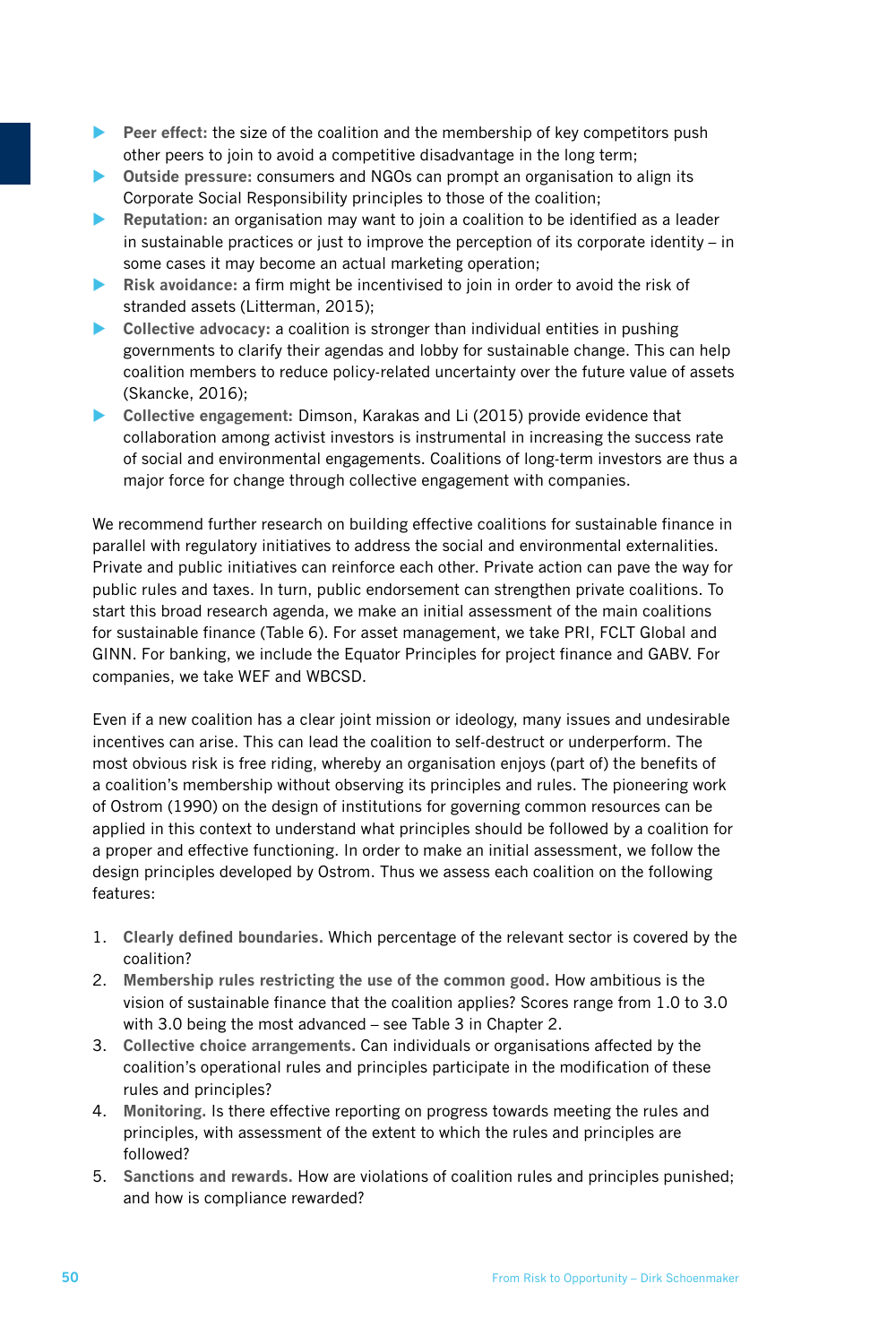6. **Conflict resolution mechanism.** Do coalition members and their officials have rapid access to low-cost local arenas to resolve conflicts between members or between members and officials?

| <b>Coalition</b>      | <b>Coverage</b><br>(in %) | <b>Sustainable</b><br>finance<br>typology | <b>Collective-choice</b><br>arrangement                                                                           | <b>Monitoring</b>                                                                                                                            | <b>Graduated</b><br>sanctions or<br>rewards                       | Conflict-<br>resolution<br>mechanisms |
|-----------------------|---------------------------|-------------------------------------------|-------------------------------------------------------------------------------------------------------------------|----------------------------------------------------------------------------------------------------------------------------------------------|-------------------------------------------------------------------|---------------------------------------|
| PRI                   | 38.0% 1)                  | 1.0/2.0                                   | Yes, six principles<br>for responsible<br>investment and<br>mandatory reporting                                   | Yes, assessment<br>reports                                                                                                                   | Only for the<br>board                                             | No                                    |
| <b>FCIT Global</b>    | $6.0\%$ <sup>1)</sup>     | 1.0/2.0                                   | No, but collective<br>goal to encourage<br>long-term behaviour<br>in business and<br>investment                   | Partly, demonstrated<br>commitment to long<br>term value creation<br>for new members                                                         | No                                                                | No                                    |
| GIIN                  | $0.05\%$ <sup>1)</sup>    | 3.0                                       | Partly, activities<br>to support impact<br>investing                                                              | No                                                                                                                                           | No                                                                | No                                    |
| Equator<br>Principles | $30.0\%$ <sup>2)</sup>    | 1.0/2.0                                   | Yes, principles<br>setting out<br>a framework<br>for managing<br>environmental<br>and social risk in<br>projects  | Yes, requirement<br>to report; EP<br>association assesses<br>compliance<br>with reporting<br>requirements, but<br>does not verify<br>content | No, compliance<br>with principles<br>responsibility of<br>members | No                                    |
| GARV                  | 0.07%                     | 2.0/3.0                                   | Yes, principles of<br>sustainable banking                                                                         | Yes, scorecard<br>to measure the<br>economic, social<br>and environmental<br>impact of banks                                                 | <b>No</b>                                                         | No                                    |
| WFF                   | 31.0%                     | 1.0/2.0                                   | No, but mission<br>based on<br>stakeholder theory,<br>which stresses<br>accountability to all<br>parts of society | No                                                                                                                                           | Only for the<br>managing board                                    | No                                    |
| WBCSD                 | 18.9%                     | 1.0/2.0                                   | Yes, principles<br>of sustainable<br>development                                                                  | Yes, council reviews<br>and benchmarks<br>annual sustainability<br>report of members                                                         | Yes.<br>cessation of<br>membership for<br>non-adherence           | Partly, crisis<br>management          |

#### **TABLE 6.** *Coalitions for sustainable finance*

*Notes: The two or three main coalitions are shown for each group (asset managers, banks; corporates). PRI = Principles for Responsible Investment (supported by the UN); FCLT Global = Focus Capital on the Long Term Global; GIIN = Global Impact Investing Network; GABV = Global Alliance for Banking on Values; WEF = World Economic Forum; WBCSD = World Business Council for Sustainable Development. The coverage is calculated as follows: the assets of members as percentage of global assets under management at conventional, alternative and private wealth funds - for asset managers; as the assets of member banks as percentage of global banking assets - for banks; and as revenues of member Fortune 500 corporates as percentage of total revenues of Fortune 500 corporates - for corporates. The Sustainable Finance typology (1.0, 2.0 and 3.0 from Table 3) is based on the author's assessment. 1) Confining the analysis to global AUM of conventional funds at \$109 billion (instead of global AUM of all funds at \$163 billion), PRI members' assets are 57 per cent of global AUM; FCLT Global members' assets 9 per cent; and GIIN members' assets 0.07 per cent. 2) 89 banks have officially adopted the Equator Principles, covering over 70 per cent of international Project Finance debt in emerging markets.* 

*Source: Website of respective coalitions and author's calculations and assessment.*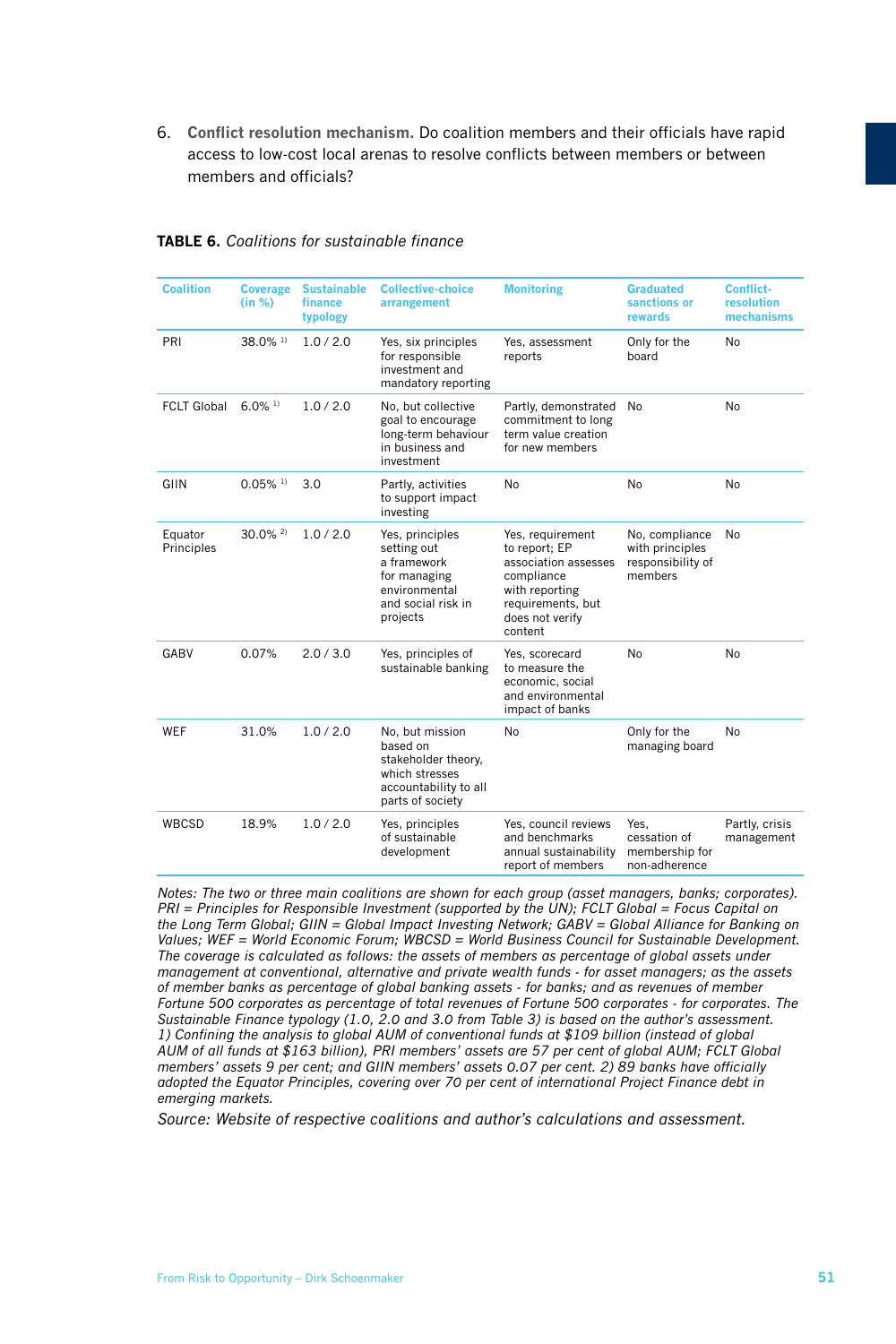As we see, there is clearly an inverse relationship between the quality of the sustainable finance typology and the size of the coalition. Table 6 shows that the larger coalitions – covering 20 to 40 per cent of the relevant reference group – sit somewhere between Sustainable Finance 1.0 and 2.0. These coalitions thus include social and environmental factors in their decision-making, at most alongside the financial factor, but do not give priority to them over profits.

However, it is interesting to note that coalition members tend to progressively tighten the coalition principles in subsequent versions, providing a dynamic component – some sort of virtuous cycle. However, not all coalitions even have clear principles guiding the behaviour of their members. PRI and WBCSD have well-defined sustainability principles, which are monitored and are also closer to Sustainable Finance 2.0 than the other coalitions (FCLT Global, the Equator Principles and WEF). Conversely, coalitions adopting Sustainable Finance 3.0 put social and environmental factors first, with financial factors as a viability constraint. The coverage of these advanced coalitions is very small with less than 1 per cent of the relevant group covered. We classify GABV between Sustainable Finance 2.0 and 3.0, because GABV stresses the triple bottom line (2.0) – people, planet and profit – as well as social and environmental challenges (3.0).

A key question for the effectiveness of these coalitions is the monitoring of the coalition members. Here the picture is very diverse. Some coalitions leave monitoring and reporting explicitly to the members (such as the Equator Principles Association), while the WBCSD explicitly reviews and benchmarks its members' annual sustainability reports. Organisations need to map their whole scope tree and monitor not only their direct impact on society and environment, but also that of their clients and of the full value chain. Reporting is a powerful mechanism that brings incentives for concrete action, often even without the threat of sanctions. However, the latter are even more effective and some coalitions do have a sanction-reward system in place. But this is often to a limited extent (for example, only for the board). The WBCSD instead threatens to expel members that do not meet the 'membership conditions' and is the only coalition with a conflict-resolution mechanism. The lack of a system that ensures enforceability is a clear weak spot of many coalitions.

Finally, because short-termism is one of the main barriers to sustainable finance, we recommend that the coalitions should adopt a long-term focus and allow time for new solutions to develop and flourish without quarterly benchmarking.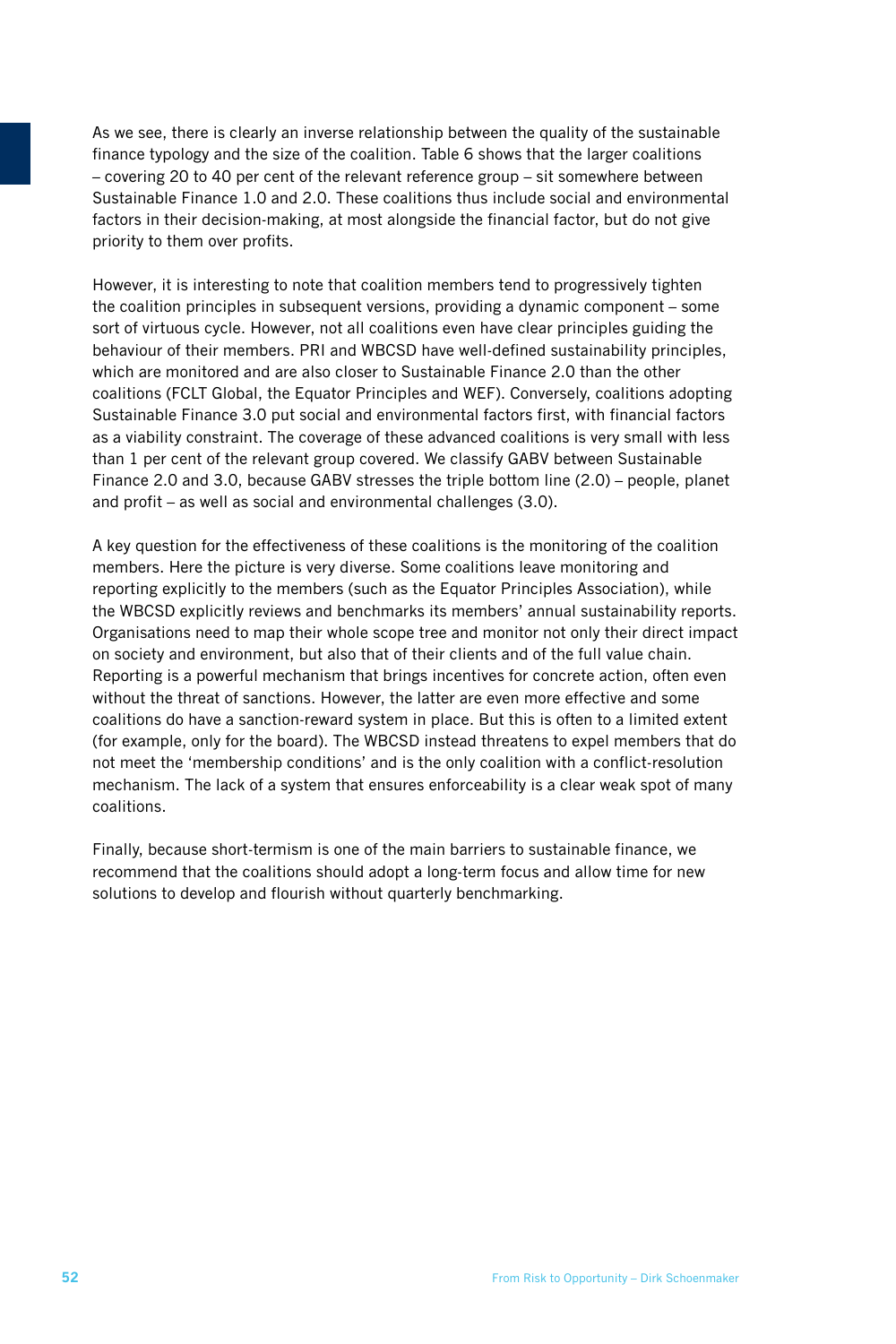## 5 CONCLUSION

Sustainable finance looks at how finance (investing and lending) interacts with economic, social, and environmental issues. This book shows how sustainable finance has the potential to move from finance as a goal (profit maximisation) to finance as a means. In his book *Finance and the Good Society*, Shiller (2012) provides some stimulating examples of how finance can serve society and its citizens by allocating funding to new projects. The same could be done to address the environmental challenges.

This book provides a new framework for sustainable finance. The traditional shareholder model places finance first and has a short-term horizon, while the stakeholder approach seeks to balance the financial, social and environmental aspects and is more focused on the long term. Our assessment of the current system shows that the social and environmental factors are only partly incorporated; the financial factor still dominates. There is also tension between the models. To avoid a fall back to the narrow shareholder model during takeover contests, we recommend application of a societal cost-benefit test when a shareholder-oriented firm tries to take over a stakeholder-oriented firm. The takeover should be approved only if the test indicates a positive total value – based on financial, social and environmental values – for society.

This book also examines obstacles to the adoption of sustainable finance. To address insufficient corporate efforts, governments should adopt appropriate regulation and taxation (e.g. appropriate carbon taxes). Finance is about anticipating such policies and incorporating expectations into today's valuations for the purposes of investment decisions. However, we argue, in line with the United Nations' Sustainable Development Goals, that sustainable development is a joint responsibility of governments, financial and non-financial companies and citizens. We see a strong case for integrating sustainability into strategy and finance.

To counter short-termism, we recommend several incentives to align executive and investor horizons over the longer term. On the executive side, incentive-compatible measures include a more long-term oriented financial reporting structure (moving away from quarterly reporting) and an executive pay structure with deferred rewards and clawback provisions. On the investment side, the investment performance horizon should go beyond the current standard of quarterly benchmarking. Institutional investors can be incentivised to engage with companies by providing loyalty shares if they hold shares in the company for a loyalty period of three, five or ten years.

Finally, we outline how long-term investors can build effective coalitions to engage with, and exert influence on, the companies in which they invest. In this way, long-term investors can steer companies towards sustainable business practices and accelerate the transformation to sustainable development.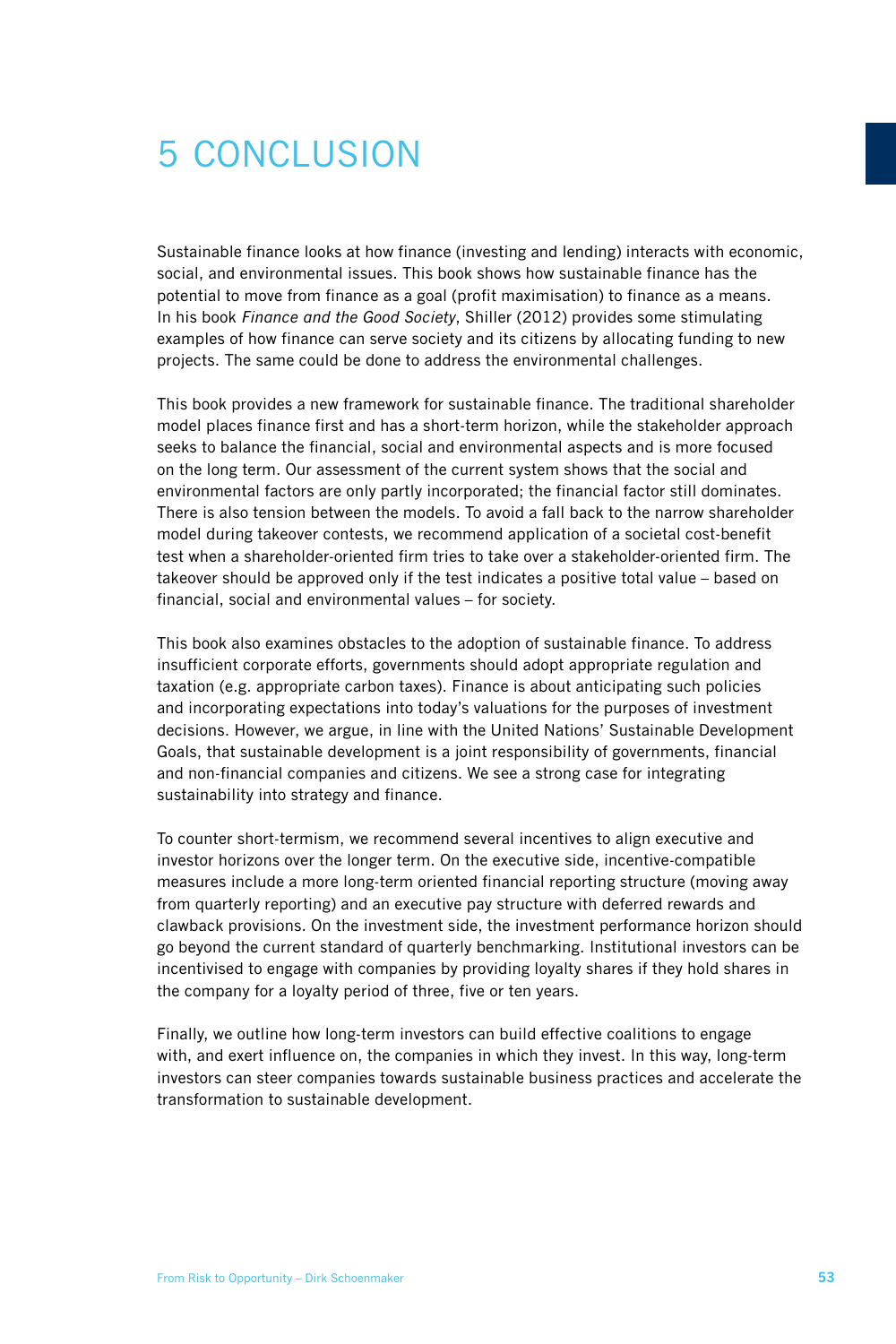# ABOUT THE AUTHOR

Dirk Schoenmaker is a Professor of Banking and Finance and Academic Director of the MSc Finance & Investments Advanced programme at Rotterdam School of Management, Erasmus University (RSM). He integrates sustainability in his teaching and research.

Dirk is also a Senior Fellow at the Brussels-based think tank Bruegel, a member of the Advisory Scientific Committee of the European Systemic Risk Board at the ECB and a Research Fellow at the Centre for European Policy Research (CEPR). He has published in the areas of central banking, financial supervision and stability, European financial integration and sustainable finance.



Dirk is author of *Governance of International Banking: The Financial Trilemma* (Oxford University Press) and co-author of the textbook *Financial Markets and Institutions: A European perspective* (Cambridge University Press). Dirk Schoenmaker studied business economics and law at Erasmus University and earned his PhD in economics at the London School of Economics.

Before joining RSM, Dirk was Dean of the Duisenberg School of Finance from 2009 to 2015. From 1998 to 2008, he served at the Netherlands Ministry of Finance. In the 1990s he served at the Bank of England. He is a regular speaker at academic and professional conferences and consultant for the International Monetary Fund (IMF), the Organisation for Economic Co-operation and Development (OECD) and the European Commission.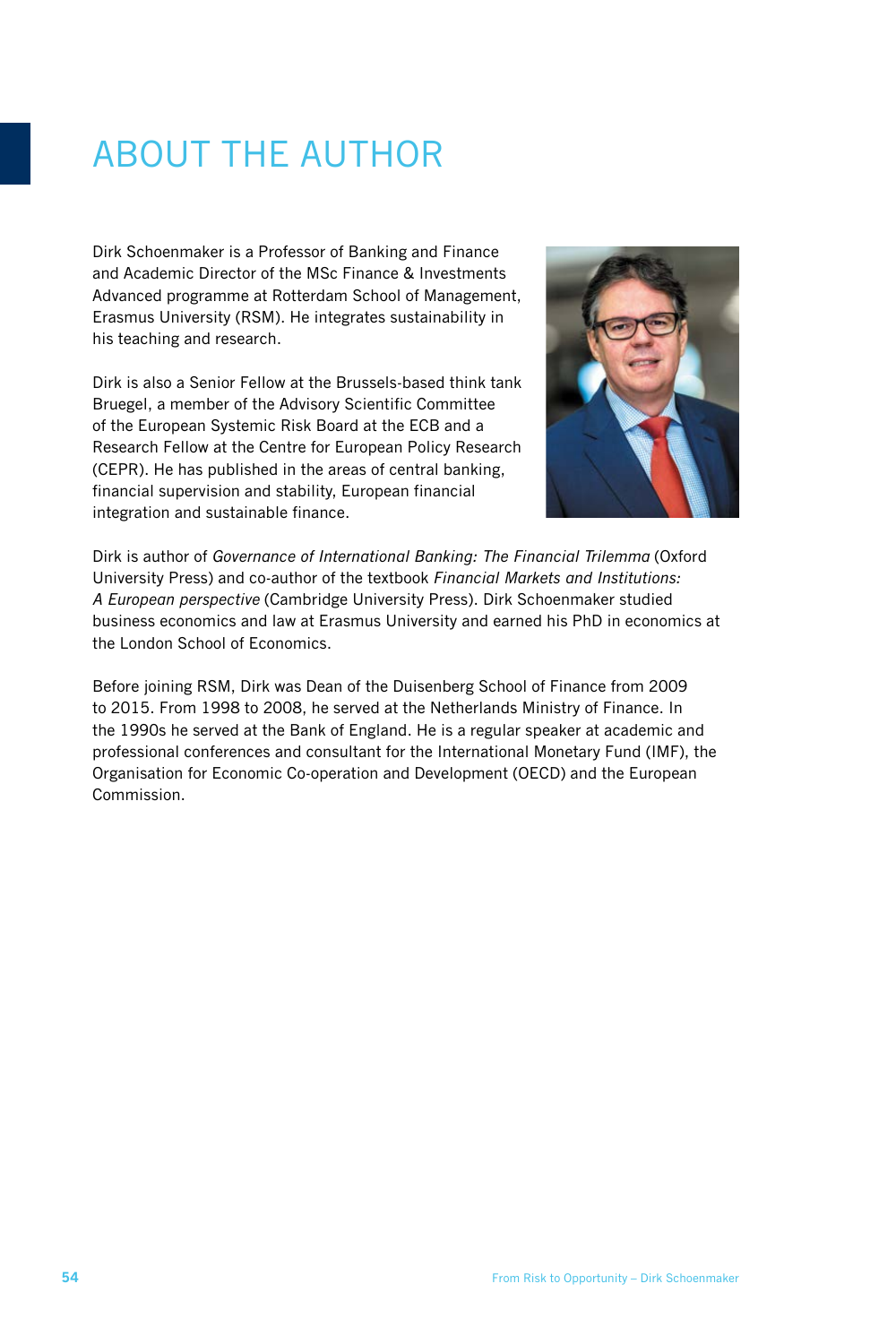## LIST OF ABBREVIATIONS

| ASC                | <b>Advisory Scientific Committee</b>                               |
|--------------------|--------------------------------------------------------------------|
| <b>AUM</b>         | Assets under Management                                            |
| <b>CFCs</b>        | Chlorofluorocarbons                                                |
| <b>COP</b>         | Conference of the Parties of a UN Convention                       |
| <b>ESG</b>         | Environmental, social and governance criteria                      |
| EU                 | European Union                                                     |
| GABV               | Global Alliance for Banking on Values                              |
| GIIN               | <b>Global Impact Investing Network</b>                             |
| <b>FCLT Global</b> | Focus Capital on the Long Term Global                              |
| <b>FV</b>          | <b>Financial Value</b>                                             |
| <b>IAS</b>         | International Accounting Standard                                  |
| <b>IASB</b>        | International Accounting Standards Board                           |
| <b>IOSCO</b>       | International Organisation of Securities Commissions               |
| <b>IIRC</b>        | International Integrated Reporting Council                         |
| <b>NGO</b>         | Non-Governmental Organisation                                      |
| PRI                | Principles for Responsible Investment                              |
| <b>SDGs</b>        | Sustainable Development Goals                                      |
| <b>SEV</b>         | Social-Environmental Value                                         |
| SF                 | Sustainable Finance                                                |
| SRI                | Socially Responsible Investing                                     |
| TV                 | <b>Total or True Value</b>                                         |
| <b>UCISS</b>       | Undertakings for Collective Investments in Sustainable Securities  |
| <b>UCITS</b>       | Undertakings for Collective Investments in Transferable Securities |
| UN                 | <b>United Nations</b>                                              |
| <b>UNFCCC</b>      | United Nations Framework Convention on Climate Change              |
| WBCSD              | World Business Council for Sustainable Development                 |
| WEF                | World Economic Forum                                               |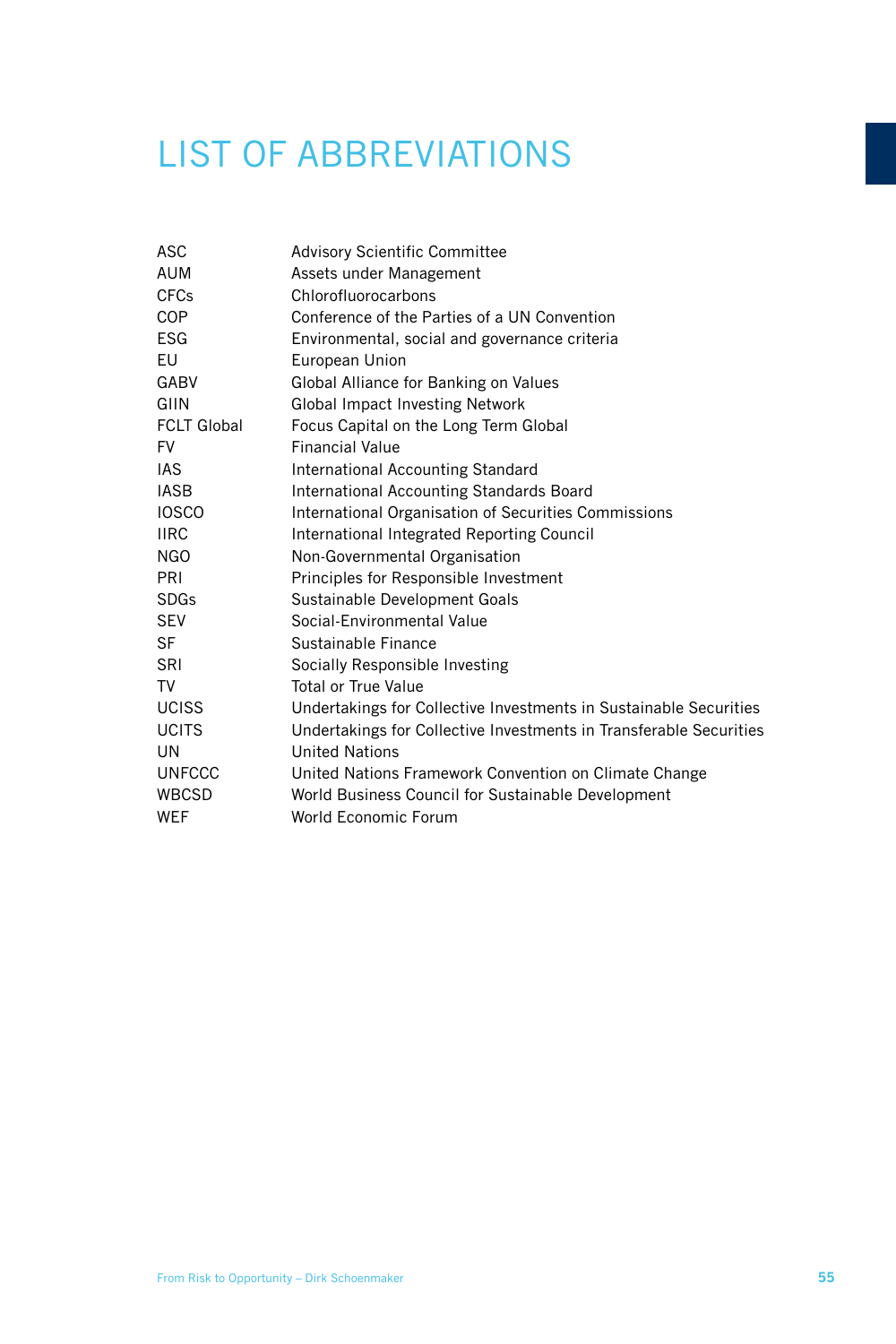## **GLOSSARY**

A general glossary of key concepts applied in the fields of finance and sustainability.

- **Abundant natural resources** refers to the plentiful availability of natural resources like minerals, metal ores, fossil fuels, land and freshwater
- **Adaptive markets hypothesis** implies that the degree of market efficiency depends on an evolutionary model of individuals adapting to a changing environment
- **Agency theory** looks at conflicts of interest between people with different interests in the same assets. An important conflict is that between shareholders and managers of companies
- **Boundary problem** indicates that when regulation for one sector is tightened, business will shift to other sectors with fewer or no requirements
- **Carbon stress tests** employ climate scenarios to identify overexposures to and concentrations in carbon intensive assets
- **Clawback provision** is a provision in executive compensation whereby an employer takes back money that has already been disbursed
- **Common good** refers to what is shared and beneficial for all or most members of a given community
- **Corporate governance** refers to the mechanisms, relations and processes by which a corporation is controlled and is directed. It involves balancing the many interests of the stakeholders of a corporation.
- **Deferred reward principle** states that pay (reward) for exerting effort in the current period is spread over the current and future periods to achieve intertemporal risk-sharing
- **Efficient markets hypothesis** states that stock prices incorporate all relevant information and thus on average reflect the long-term fundamental value of the firm
- **Engagement** refers to investors' dialogue with investee companies on a broad range of environmental, social and governance (ESG) issues
- **Environmental issues** or ecological issues are issues, abiotic or biotic, that influence living organisms; see planetary boundaries for the most critical environmental issues
- **Externalities** refer to consequences of activities, which affect other (or third) parties without this being reflected in market prices
- **Fair financial return** preserves at the minimum the (real) value of capital
- **Fallacy of composition arises** when one concludes that something is true of the whole from the fact that it is true of every part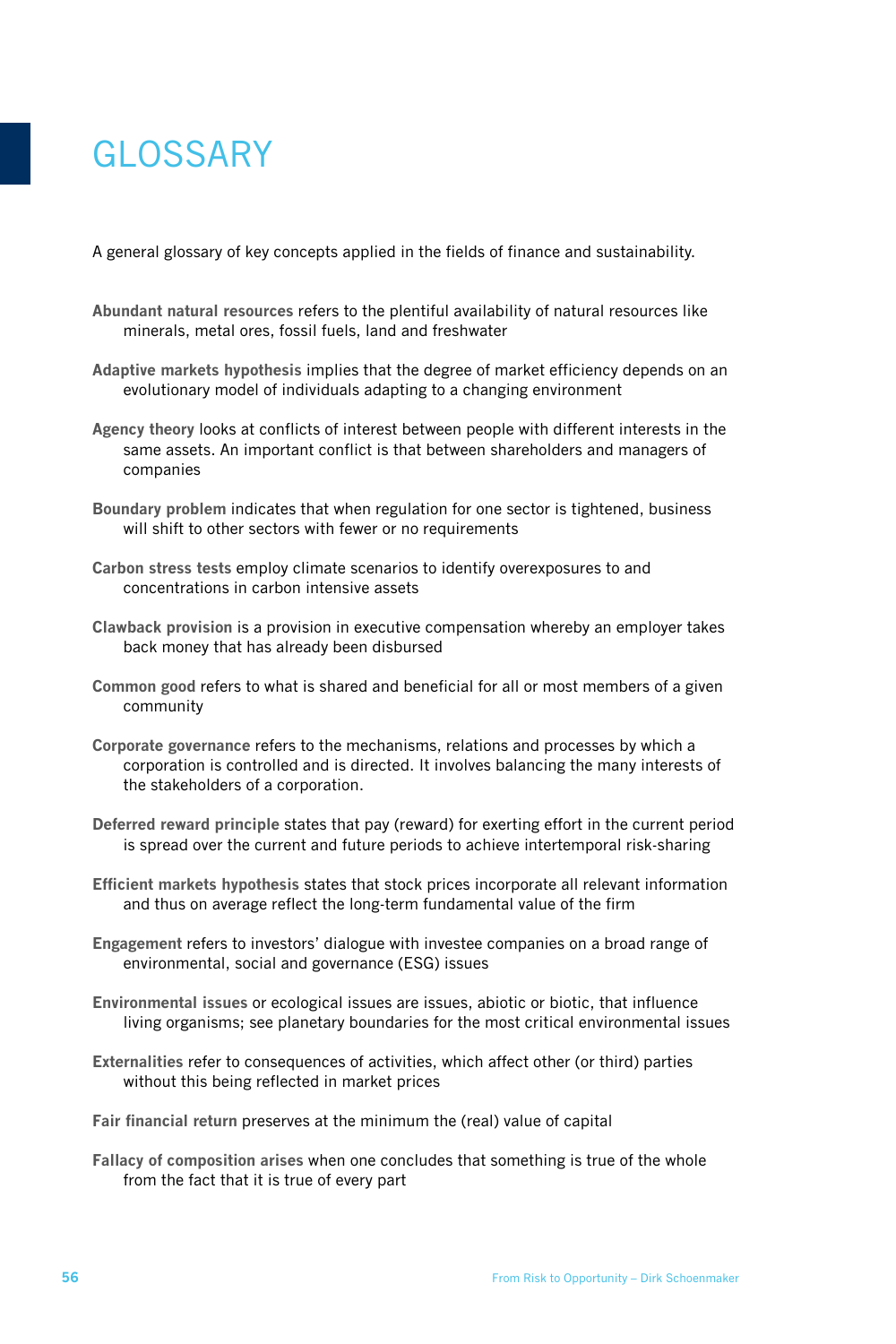- **Fiduciary duty** sets out the responsibilities that financial institutions owe to their beneficiaries and clients. The expectation is to be loyal to beneficiary interests, prudent in handling money with care and transparent in dealing with conflicts
- **Inside-out perspective** asks how business can reduce their social and environmental impact (micro dimension); this perspective contrasts with the outside-in perspective
- **Legitimacy theory** indicates that corporates aim to legitimise their corporate actions to get approval from society and thus to ensure their continuing existence
- **Linear production and consumption system** is based on extraction of raw materials (take), processing into products (make), consumption (use) and disposal (waste)
- **Loyalty shares** provide an additional reward to shareholders if they have retained their shares for a contractually specified period of time, the loyalty period (e.g. three years)
- **Outside-in perspective** asks how business can contribute effectively to solving social and environmental challenges (macro dimension)
- **Planetary boundaries framework** consists of the boundaries of the nine productive ecological capacities of the planet within which humanity can continue to develop and thrive for generations to come; these boundaries include climate change, biosphere integrity, land-system change, freshwater use, biochemical flows, ocean acidification, atmospheric aerosol loading, stratospheric ozone depletion and novel entities
- **Precautionary principle** states that an action should not be taken (or a boundary should not be crossed) if the consequences are uncertain and potentially dangerous
- **Ratchet effect** refers to escalations in price or production that tend to self-perpetuate. Once prices have been raised, it is difficult to reverse these changes, because people tend to be influenced by the previous best or highest level
- **Resilience** of a system (e.g. an ecosystem or organisation) is the adaptive capacity of a system to deal with unpredictable shocks
- **Scenario analysis** is a process of analysing possible future events by considering alternative possible outcomes
- **Shareholder value approach** means that the ultimate measure of a corporate's success is the extent to which it enriches its shareholders
- **Short-termism** refers to myopic behaviour of executives and investors, focusing on the short term
- **Social foundations** consist of the top 11 social priorities, grouped into three clusters, focused on enabling people to be: 1) well: through food security, adequate income, improved water and sanitation and healthcare; 2) productive: through education, decent work, modern energy services and resilience to shocks; and 3) empowered: through gender equality, social equity and having political voice
- **Societal cost-benefit analysis or test** refers to the analysis of the joint financial, social and environmental values in the case of a corporate takeover. This test is based on the total or true value methodology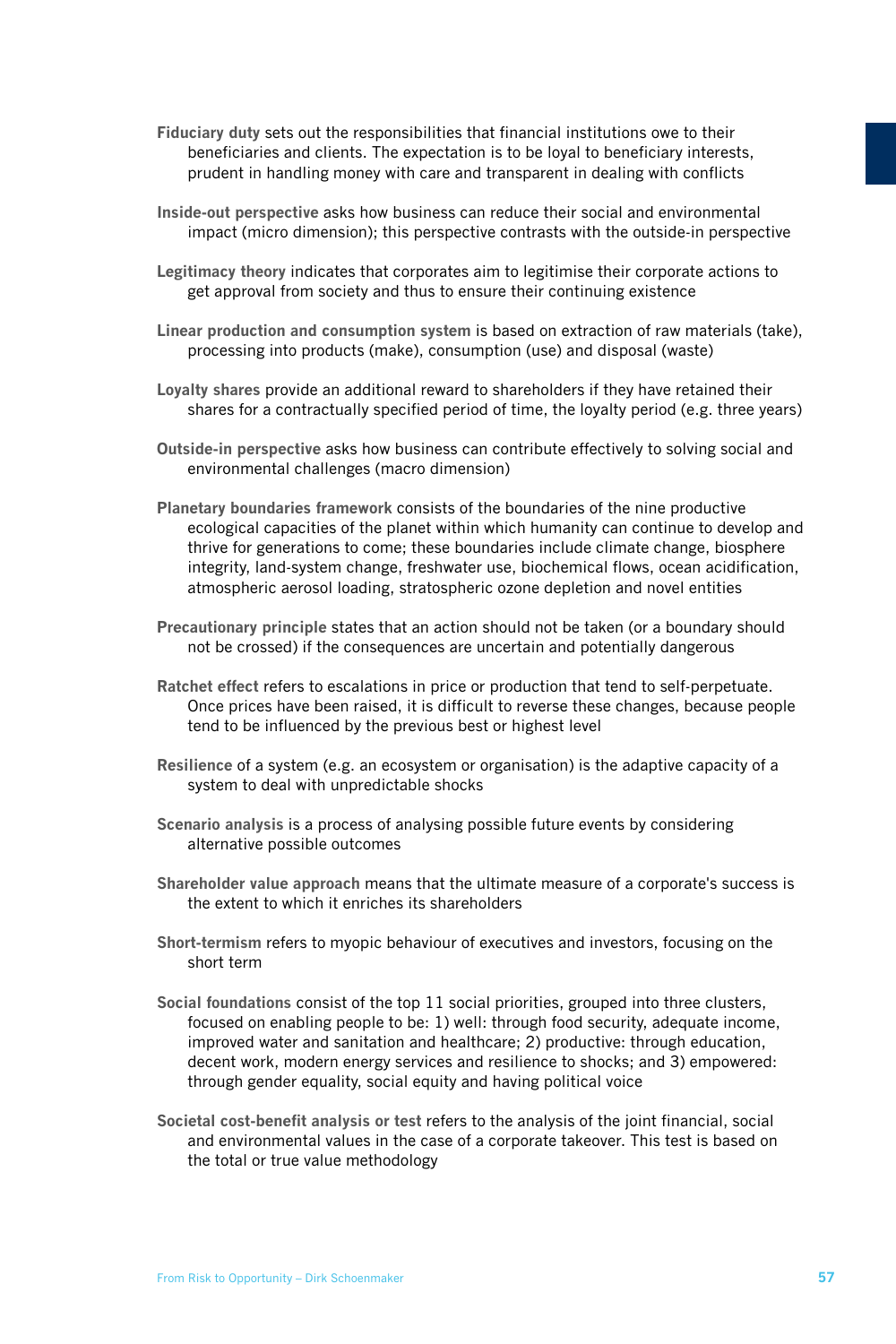- **Stakeholder value approach** means that a corporate should balance or optimise the interests of all its stakeholders: customers, employees, suppliers, shareholders and the community
- **Sustainable development** means that current and future generations have the resources needed, such as food, water, healthcare and energy, without stressing the Earth system processes
- **Sustainable finance** looks at how finance (investing and lending) interacts with economic, social, and environmental issues
- **Sustainable retail funds** are funds for retail investors with investments based on sustainable criteria
- **Total or true value** is obtained by summing the financial, social and environmental values
- **Tragedy of the commons** refers to the situation within a shared-resource system in which individual users acting independently according to their own self-interest behave contrary to the common good of all users by depleting that resource through their collective action
- **Tunnelling** is a practice whereby a controlling shareholder directs company assets to himself for personal gain (e.g. to other parts of his business group) at the expense of the minority shareholders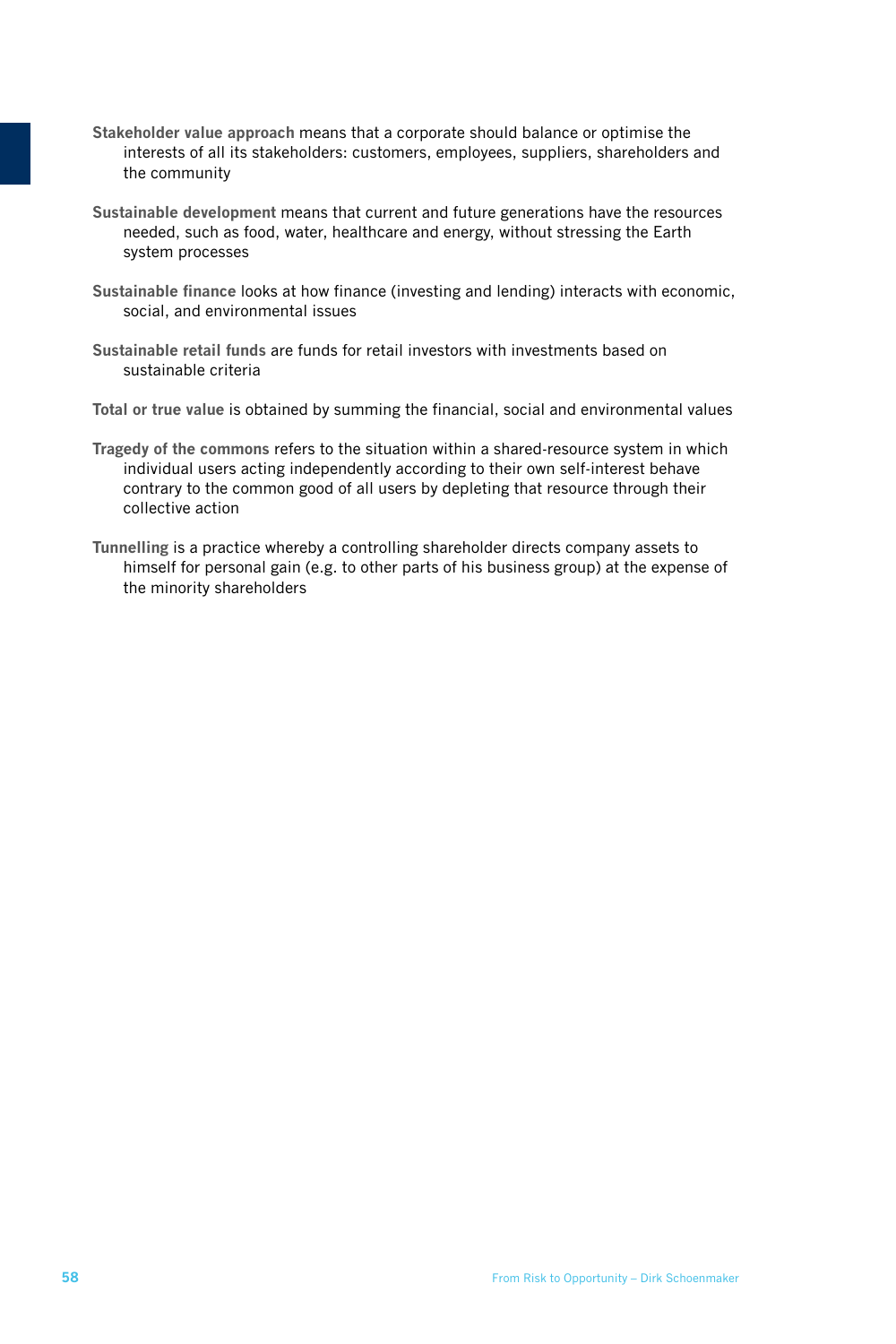## LIST OF FIGURES

- **FIG. 1**. The planetary boundaries
- **FIG. 2.** Sustainable development challenges at different levels
- **FIG. 3** Managing sustainable development
- **FIG. 4** From financial value to total value
- **FIG. 5** Levels of social-environmental value
- **FIG. 6** Time horizon and factors in sustainable finance
- **FIG. 7** Call-warrant for loyal shareholders
- **FIG. 8** Coalitions for sustainable finance
- **TABLE 1** Framework for Sustainable Finance
- **TABLE 2** The Business Sustainability Typology
- **TABLE 3** Framework for Sustainable Finance
- **TABLE 4** Players in sustainability
- **TABLE 5** Corporate ownership around the world
- **TABLE 6** Coalitions for sustainable finance
- **BOX 1** Sustainable finance guidelines
- **BOX 2** The Deepwater Horizon oil spill
- **BOX 3** Rana Plaza factory collapse
- **BOX 4** UN Sustainable Development Goals
- **BOX 5** The true price of roses from Kenya
- **BOX 6** The aborted take-over of Unilever by Kraft Heinz
- **BOX 7** Sustainable retail funds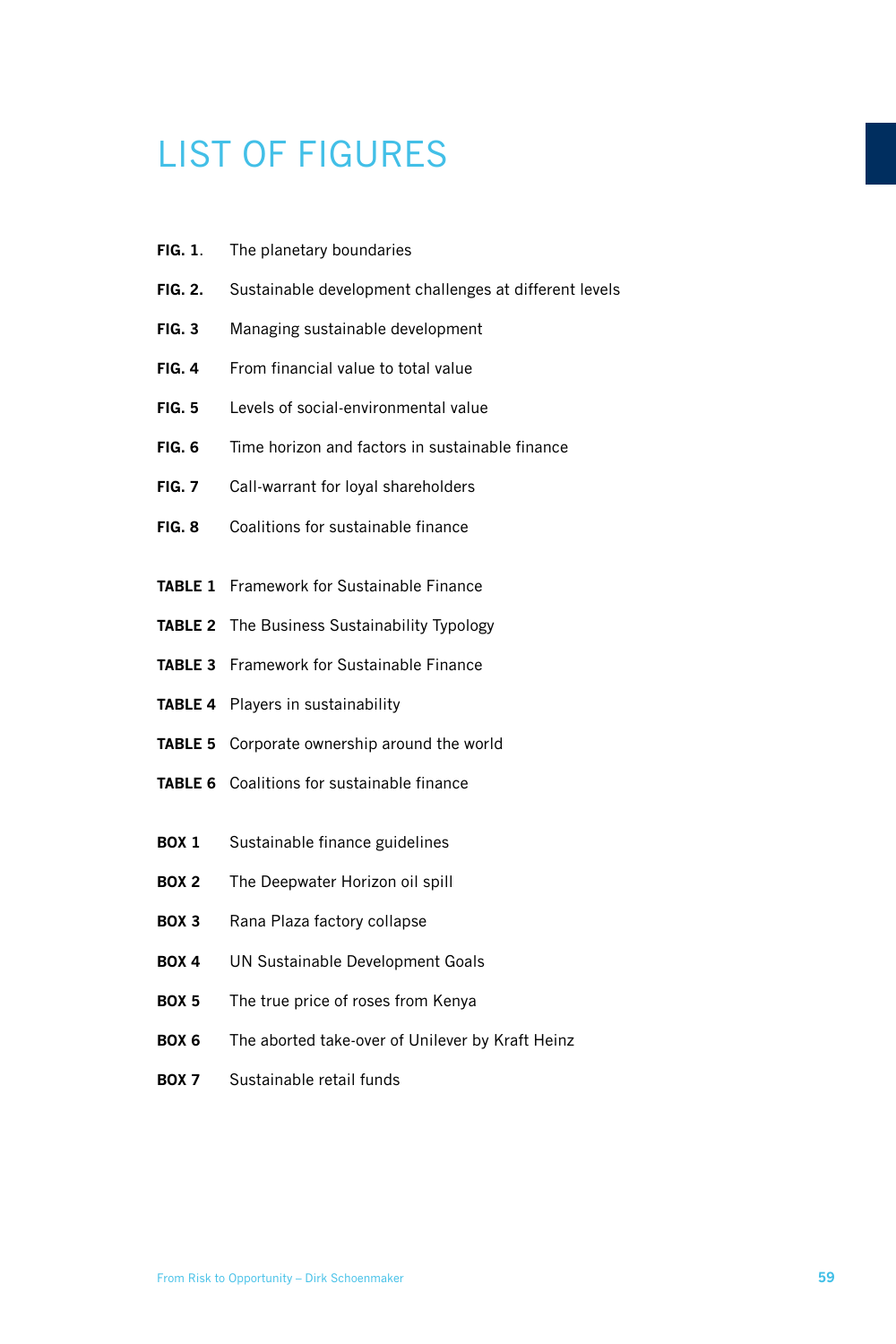# ANNEX

Chapter 2 discusses our three stages of Sustainable Finance. This annex contains the formal objective function for each of these stages. The mathematical expressions show how sustainable finance moves from finance first, to all aspects equal, and finally to social-environmental impact first.

#### **SUSTAINABLE FINANCE 1.0: REFINED PROFIT MAXIMISATION**

In Sustainable Finance 1.0, financial institutions maximise profit, while avoiding so-called 'sin' companies with very negative impacts. Investors optimise the financial value *FV* of their portfolio by increasing profits and decreasing their risk (i.e. the variability of profits), while avoiding excessive negative social and environmental impact by setting a minimum level. The objective function is given by:

max  $FV = F$  (profits, risk) *subject to*  $F'_{\text{nonfirst}} > 0$ ,  $F'_{\text{rel}} < 0$ ,  $SEV \ge SEV^{\text{min}}$  (1)

Where *FV* = financial value = expected current and discounted future profits, *SEV* = social and environmental value.  $F_{\text{confits}}$  is the partial derivative of *F* with respect to the first term, and  $F'_{\text{int}}$  with respect to the second term. This optimisation can be used by investors in a mean-variance framework to optimise their portfolio and by banks and corporates in a net present value formula to decide on financing new projects.

#### **SUSTAINABLE FINANCE 2.0: INTERNALISATION OF EXTERNALITIES**

In Sustainable Finance 2.0, financial institutions internalise externalities to avoid risk. To internalise the social and environmental externalities, investors optimise the total or true value *TV* of their portfolio. The total value is the sum of the financial value, the social value and the environmental value:  $TV = FV + SV^p + EV^p$ . The superscript p stands for the privately discounted value of the social and environmental impacts.

Investors thus optimise the total value *TV* of their portfolio by increasing their total profits, and decreasing their risk (i.e. the variability of total profits), while not worsening their social and environmental impact *SEV<sup>p</sup>*. The objective function is given by:

```
max TV = F (total profits, total risk) subject to F'_{total~profits} > 0, F'_{total~risk} < 0,
SEV _{t+1}^{p} ≥ SEV _{t}^{p} (2)
```
Where  $SEV_{t_{t+1}}^p$  = next period social and environmental impact. In line with the total value methodology, not only profits but also risk are assessed in an integrated way (i.e. integrated across the three values), which includes the covariance between the profits.

#### **SUSTAINABLE FINANCE 3.0: CONTRIBUTING TO SUSTAINABLE DEVELOPMENT**

In Sustainable Finance 3.0, financial institutions contribute to sustainable development, while observing financial viability. To foster sustainable development, investors optimise the social-environmental impact or value *SEV* of their portfolio, which is the sum of the social and environmental value *SEV* = *SV* + *EV*, by increasing their impact, and decreasing their risk (i.e. the variability of impact), subject to a minimum financial value *FV min*. The objective function is given by: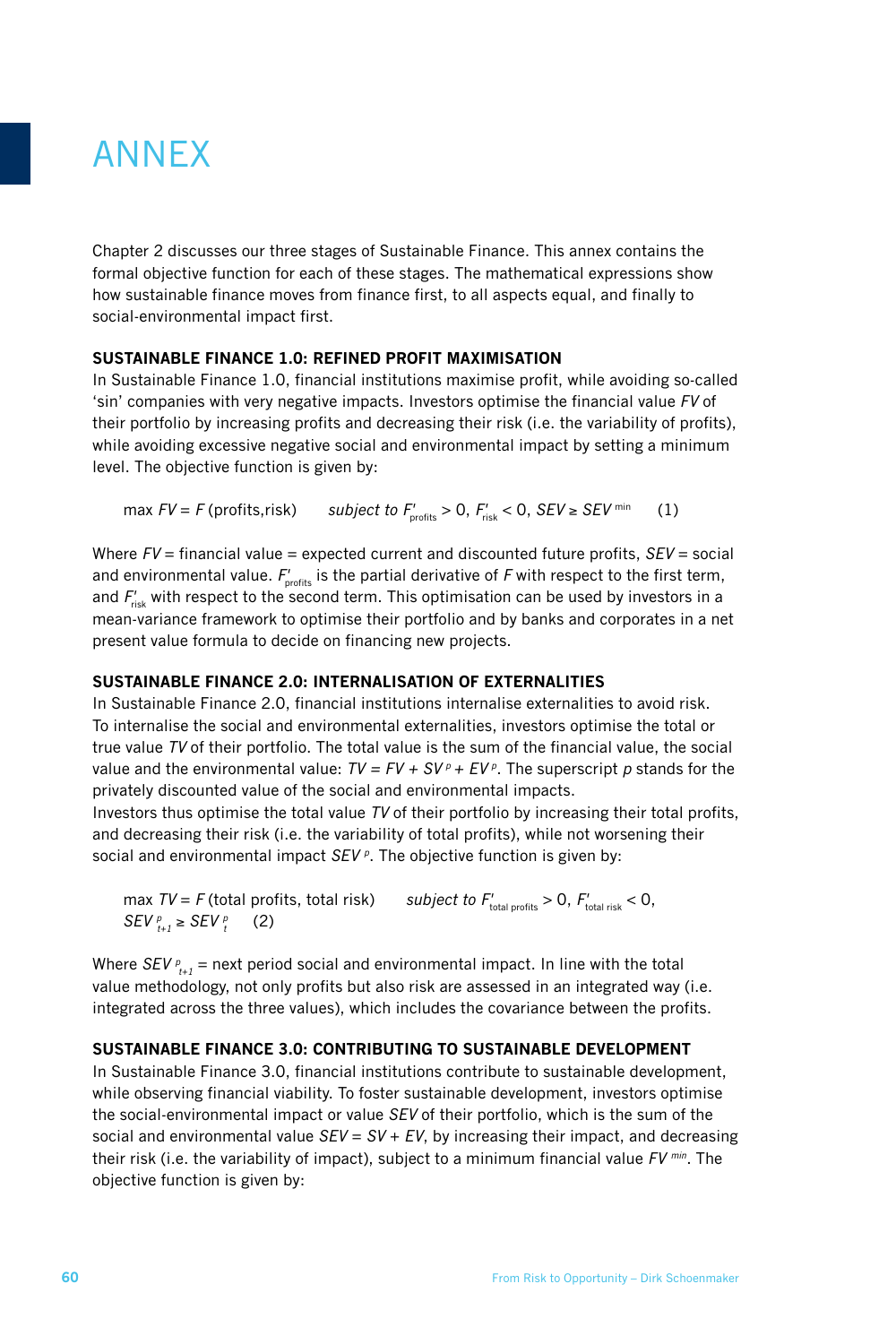| max $SEV = F$ (impact, risk) subject to $F'_{\text{profits}} > 0$ , $F'_{\text{risk}} < 0$ , $FV_{t+1} \ge FV_{t+1}^{\text{min}}$ (3) |  |  |  |  |  |
|---------------------------------------------------------------------------------------------------------------------------------------|--|--|--|--|--|
|---------------------------------------------------------------------------------------------------------------------------------------|--|--|--|--|--|

The financial viability or minimum financial value can be presented as follows:  $FV_{t+1}^{\min}$  = (1 + r<sup>fair</sup>)  $FV_{t}^{\min}$ , where r<sup>fair</sup> ≥ 0 is a fair financial return for one period.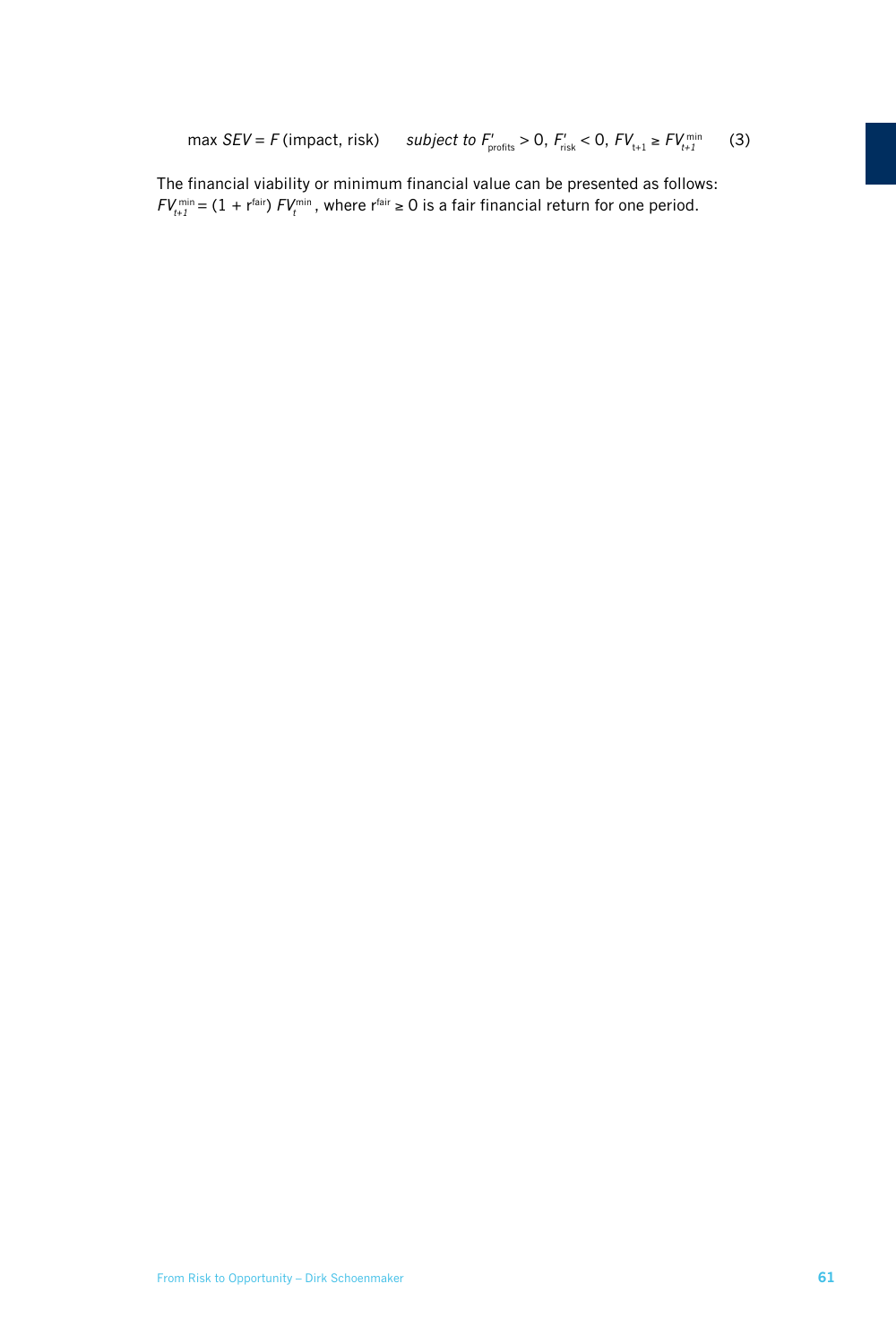## **REFERENCES**

**Acemoglu, D. and J. Robinson** (2012), *Why Nations Fail*, Crown Business, New York.

- **Advisory Scientific Committee (ASC)** (2016), 'Too Late, Too Sudden: Transition to a Low-Carbon Economy and Systemic Risk', Report No. 6 of the Advisory Scientific Committee of the European Systemic Risk Board, Frankfurt.
- **Andersson, M., P. Bolton and F. Samama** (2016), 'Hedging Climate Risk', *Financial Analysts Journal*, 72(3): 13-32.
- **Bae, K., J. Kang and J. Kim** (2002), 'Tunneling or Value Added? Evidence from Mergers by Korean Business Groups', *Journal of Finance*, 57(6): 2695-2740.
- **Baker, M.** (1998), 'Fund managers' attitudes to risk and time horizons: the effect of performance benchmarking', *European Journal of Finance*, 4(3): 257-278.

**Barone, G. and S. Mocetti** (2016), 'Inequality and trust: new evidence from panel data', *Economic Inquiry*, 54(2): 794–806.

- **Barr, S., A. Gilg and G. Shaw** (2011), ''Helping People Make Better Choices': Exploring the behaviour change agenda for environmental sustainability', *Applied Geography*, 31(2): 712-720.
- **Barton, D and Wiseman, M.** (2014), 'Focusing capital on the long term', *Harvard Business Review*, 92(1/2): 44-51.
- **Bauer, R., K. Koedijk, and R. Otten** (2005), 'International Evidence on Ethical Mutual Fund Performance and Investment Style', *Journal of Banking and Finance*, 29(7): 1751-1767.
- **Bedsworth, L. and M. Taylor** (2007), 'Learning from California's Zero-Emission Vehicle Program', *California Economic Policy*, 3(4): 1-20.
- **Bianchini, R. and G. Gianfrate** (2016), 'Climate Risks and the Practice of Corporate Valuation', draft working paper.
- **Bloomberg News** (2014), 'Steel Industry Urges Overhaul of EU Carbon-Trading System', 19 March.
- **Bolton, P. and F. Samama** (2013), 'L-Shares: Rewarding Long-term Investors', *Journal of Applied Corporate Finance*, 25(3): 86-97.
- **Busch, T., R. Bauer and M. Orlitzky** (2016), 'Sustainable Development and Financial Markets', *Business and Society*, 55(3): 303-329.
- **Caldecott, B.L., J. Tilbury and C. Carey** (2014), 'Stranded Assets and Scenarios', Discussion Paper, Smith School of Enterprise and the Environment, University of Oxford, Oxford.
- **Carney, M.** (2015), 'Breaking the Tragedy of the Horizon climate change and financial stability', Speech at Lloyd's of London, 29 September.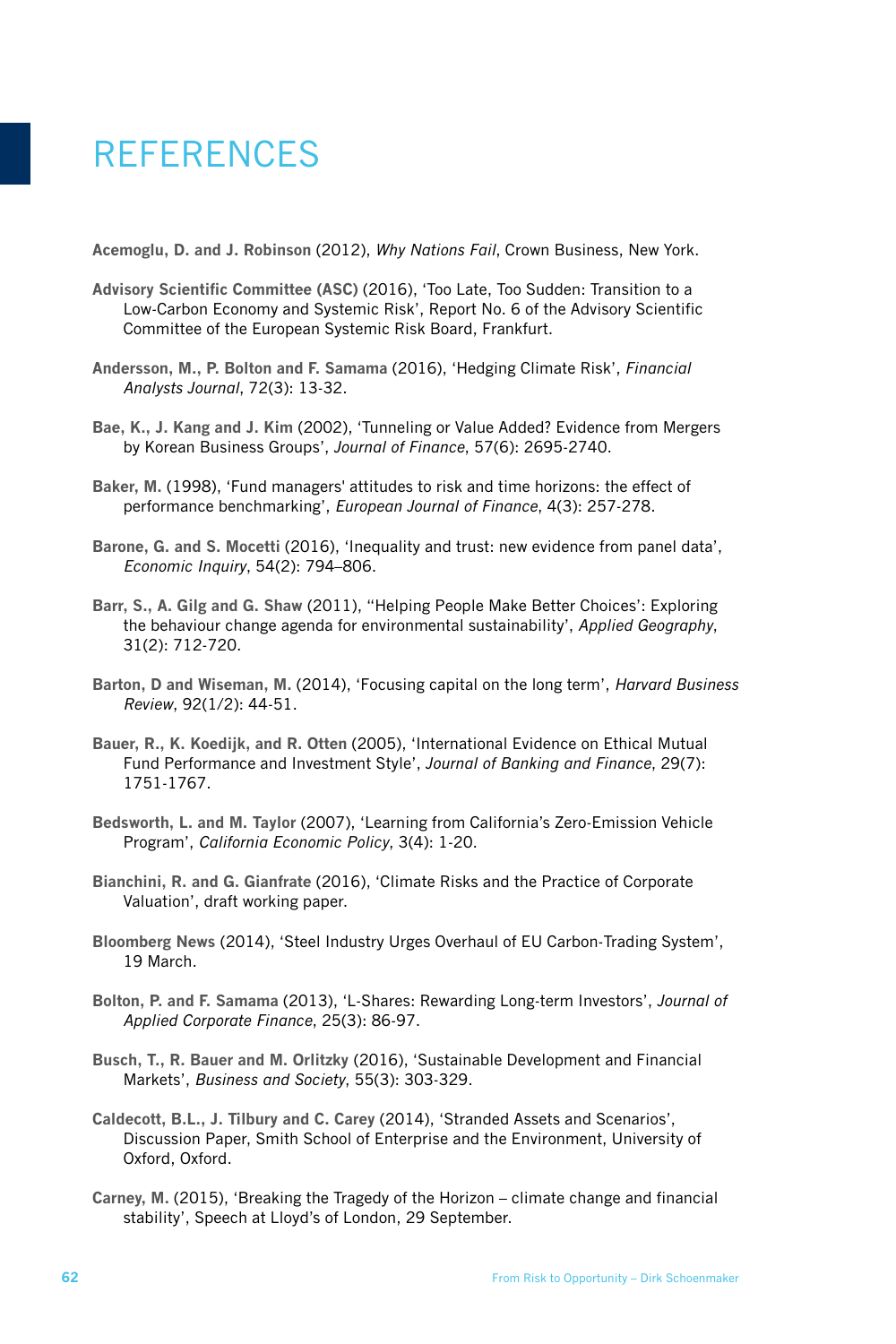- **Clift, R,** *et al* (2017), 'The Challenges of Applying Planetary Boundaries as a Basis for Strategic Decision-Making in Companies with Global Supply Chains', *Sustainability*, 9(2): 279.
- **Coulson, A.** (2016), 'KPMG's True Value methodology: A critique of economic reasoning on the value companies create and reduce for society', *Sustainability Accounting, Management and Policy Journal*, 7(4): 517-530.
- **Daly, H. and J. Farley** (2011), *Ecological Economics: Principles and Applications*, Island Press, Washington DC.
- **Davies, R., A. Haldane, M. Nielsen and S. Pezzini** (2014), 'Measuring the costs of shorttermism', *Journal of Financial Stability*, 12: 16-25.
- **De Adelhart Toorop, R., A. De Groot Ruiz and D. Schoenmaker** (2017), 'Maatschappelijke toetsing overnames is nodig' (Societal test of takeovers is necessary), *ESB*, 102(4752), 360-363.
- **Dimson, E., O. Karakas¸ and X. Li** (2015), 'Active Ownership', *Review of Financial Studies*, 28(12): 3225-3268.
- **Dixon-Fowler, H., D. Slater, J. Johnson, A. Ellstrand and A. Romi** (2013), 'Beyond "does it pay to be green?" A meta-analysis of moderators of the CEP–CFP relationship', *Journal of Business Ethics*, 112(2): 353-366.
- **Dyllick, T. and K. Muff** (2016), 'Clarifying the meaning of sustainable business introducing a typology from business-as-usual to true business sustainability', *Organization and Environment*, 29 (2): 156-74.
- **Edmans, A., X. Gabaix, T. Sadzik and Y. Sannikov** (2012), 'Dynamic CEO compensation', *Journal of Finance,* 67(5): 1603-1648.
- **Edmans, A., V. Fang and K. Lewellen** (2017), 'Equity Vesting and Investment', *Review of Financial Studies*, 30(7): 2229-2271.
- **European Commission** (2015), Action Plan on Building a Capital Markets Union, COM(2015) 468 final, Brussels.
- **Fama, E.** (1970), 'Efficient Capital Markets: A Review of Theory and Empirical Work', *Journal of Finance*, 25(2): 383-417.
- **Ferrell, A., H. Liang and L. Renneboog** (2016), 'Socially responsible firms', *Journal of Financial Economics*, 122(3), 585-606.
- **Ferwerda, W.** (2016), 4 Returns, 3 Zones, *20 Years: A Holistic Framework for Ecological Restoration by People and Business for Next Generations*, Rotterdam School of Management, Erasmus University.

**Financial Times** (2017), 'Kraft Heinz drops \$143bn pursuit of Unilever', 20 February.

- **Friedman, M.** (1970), 'The social responsibility of business is to increase its profits', *The New York Times Magazine*, 13 September.
- **Gigler, F., C. Kanodia, H. Sapra and R. Venugopalan** (2014), 'How Frequent Financial Reporting Can Cause Managerial Short-Termism: An Analysis of the Costs and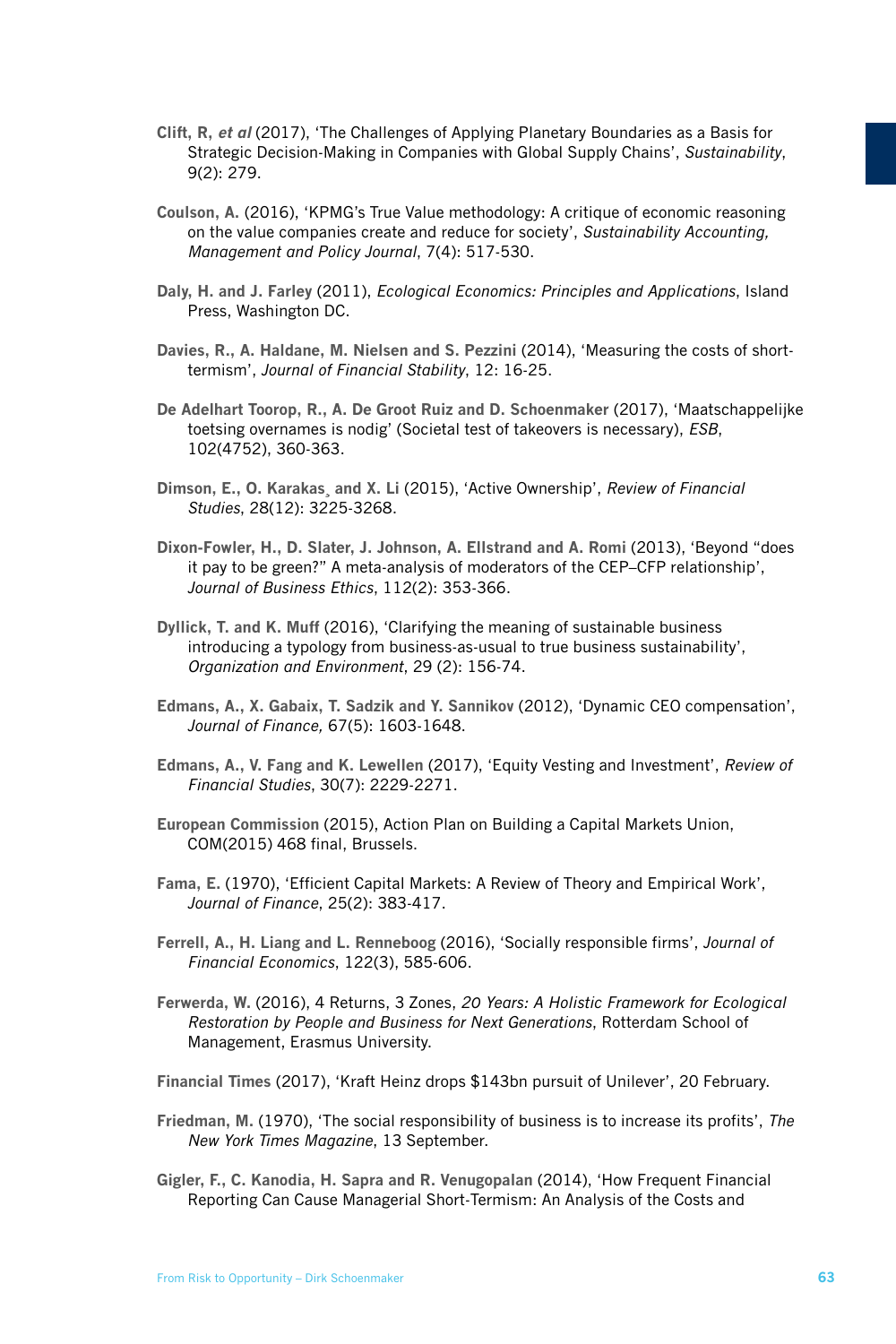Benefits of Increasing Reporting Frequency', *Journal of Accounting Research*, 52(2): 357-387.

- **Global Impact Investing Network (GIIN)** (2016), Annual Impact Investor Survey 2016, Global Impact Investing Network, New York.
- **Gladwin, T., J. Kennelly and T. Krause** (1995), 'Shifting paradigms for sustainable development: Implications for management theory and research', *Academy of Management Review*, 20(4): 874-907.
- **Goodhart, C.** (2008), 'The boundary problem in financial regulation', *National Institute Economic Review,* 206: 48-55.
- **Graham, J., C. Harvey and S. Rajgopal** (2005), 'The economic implications of corporate financial reporting', *Journal of Accounting and Economics*, 40(1): 3-73.
- **Hardin, G.** (1968), 'The Tragedy of the Commons', *Science*, 162(3859): 1243-1248.
- **High Level Expert Group on Sustainable Finance** (2017), 'Financing a Sustainable European Economy', Interim Report, European Union, Brussels.
- **Holling, C. S.** (2001), 'Understanding the Complexity of Economic, Ecological, and Social Systems', *Ecosystems*, 4(5): 390-405.
- **Hong, H, F. Li and J. Xu** (2016), 'Climate Risks and Market Efficiency', NBER WP Nr. 22890.
- **International Integrated Reporting Council (IIRC)** (2013), 'The International <IR> Framework', London, United Kingdom.
- **Jensen, M. and W. Meckling** (1976), 'Theory of the firm: Managerial behavior, agency costs, and ownership structure', *Journal of Financial Economics*, 3(4): 305-360.
- **Knauer, A. and G. Serafeim** (2014), 'Attracting Long-Term Investors Through Integrated Thinking and Reporting: A Clinical Study of a Biopharmaceutical Company', *Journal of Applied Corporate Finance*, 26(2): 57-64.
- **KPMG** (2014), 'A New Vision of Value: Connecting corporate and societal value creation', Amsterdam.
- **La Porta, R., F. Lopez-De-Silanes and A. Shleifer** (1999), 'Corporate Ownership Around the World', *Journal of Finance*, 54(2): 471-517.
- **Laux, C. and C. Leuz** (2010), 'Did fair value accounting contribute to the financial crisis?', *Journal of Economic Perspectives*, 24(1): 93-118.
- **Levine, R.** (2005), 'Finance and Growth: Theory, Mechanisms and Evidence', in: P. Aghion and S. N. Durlauf (eds.), *Handbook of Economic Growth*, Elsevier, Amsterdam, 865-923.
- **Litterman, B.** (2015), *Climate Risk: Tail Risk and the Price of Carbon Emissions*, John Wiley & Sons Inc, New York.
- **Lo, A.** (2004), 'The Adaptive Markets Hypothesis: Market Efficiency from an Evolutionary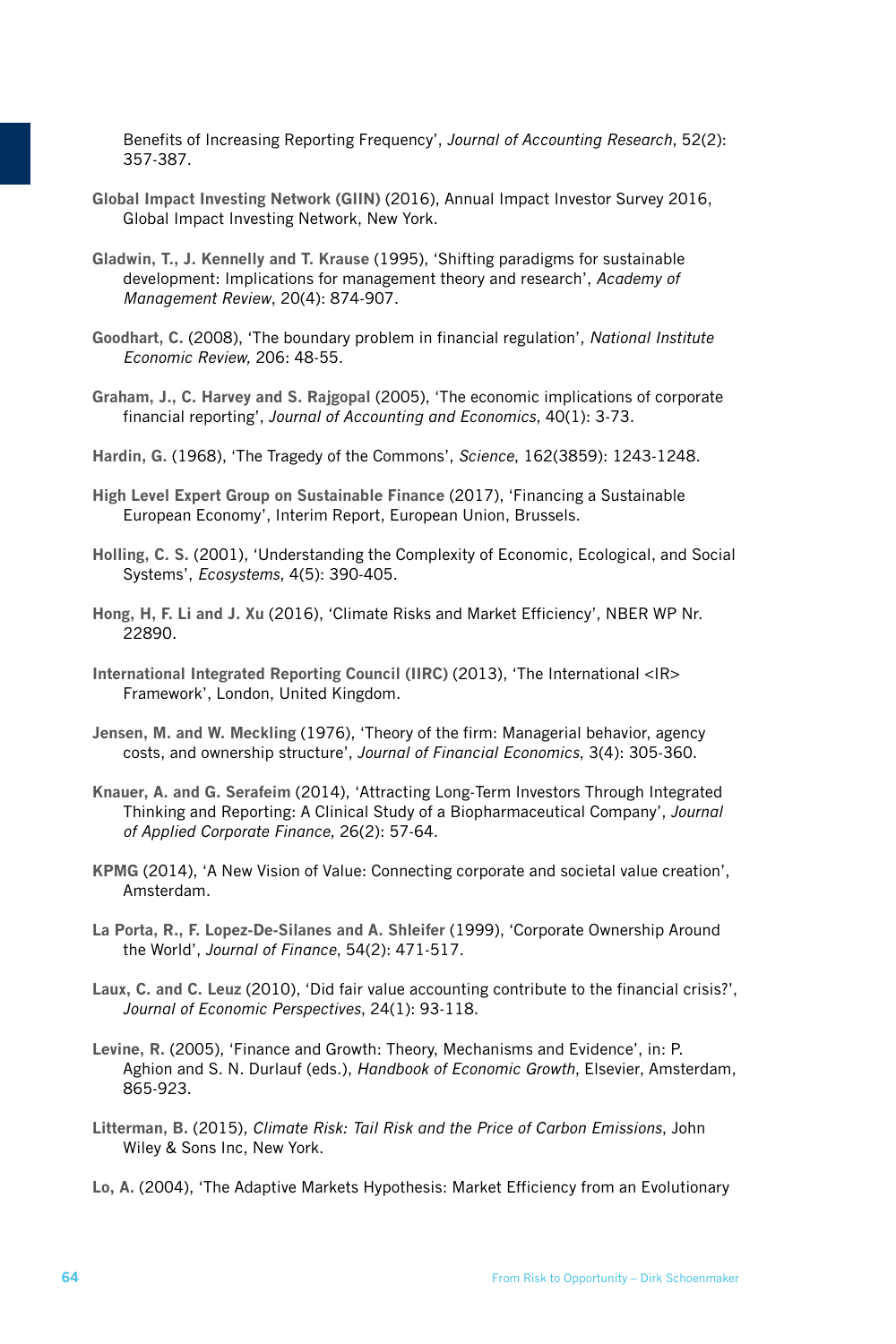Perspective', *Journal of Portfolio Management*, 30(5): 15-29.

- **Lo, A.** (2017), *Adaptive Markets: Financial Evolution at the Speed of Thought*, Princeton University Press, Princeton.
- **McCahery, J., Z. Sautner and L. Starks** (2016), 'Behind the Scenes: The Corporate Governance Preferences of Institutional Investors', *Journal of Finance*, 71(6): 2905-2932.
- **McNulty, T., and D. Nordberg** (2016), 'Ownership, Activism and Engagement: Institutional Investors as Active Owners', *Corporate Governance: An International Review*, 24(3): 346-358.
- **National Commission** (2011), 'Deep Water: The Gulf Oil Disaster and the Future of Offshore Drilling', National Commission on the BP Deepwater Horizon Oil Spill and Offshore Drilling, US Government.
- **Neal, D. and G. Warren** (2015), 'Long-Term Investing as an Agency Problem', CIFR Paper No. 063/2015, Centre for International Finance and Regulation, Sydney.
- **Norström, A. V., A. Dannenberg, G. McCarney, M. Milkoreit, F. Diekert, G. Engström, R. Fishman, J. Gars, E. Kyriakopoolou, V. Manoussi, K. Meng, M. Metian, M. Sanctuary, M. Schlüter, M. Schoon, L. Schultz, and M. Sjöstedt** (2014), 'Three necessary conditions for establishing effective Sustainable Development Goals in the Anthropocene', *Ecology and Society*, 19(3): 8.
- **Omran, M. and D. Ramdhony** (2015), 'Theoretical Perspectives on Corporate Social Responsibility Disclosure: A Critical Review', *International Journal of Accounting and Financial Reporting*, 5(2): 38-55.
- **Ortiz-de-Mandojana, N. and P. Bansal** (2016), 'The long-term benefits of organizational resilience through sustainable business practices', *Strategic Management Journal*, 37(8): 1615-1631.
- **Ostrom, E.** (1990), *Governing the Commons: The Evolution of Institutions for Collective Action*, Cambridge University Press, Cambridge.
- **Plantin, G., H. Sapra and H. Shin** (2008), 'Marking-to-Market: Panacea or Pandora's Box?', *Journal of Accounting Research*, 46(2): 435-460.
- **Raworth, K.** (2012), 'A Safe and Just Space for Humanity: Can we Live within the Doughnut?', Oxfam Discussion Papers, Oxfam International, Oxford.
- **Renneboog, L., J. ter Horst, and C. Zhang** (2008), 'Socially Responsible Investments: Institutional Aspects, Performance, and Investor Behavior', *Journal of Banking and Finance*, 32(9): 1723-1742.
- **Riedl, A. and P. Smeets** (2017), 'Why Do Investors Hold Socially Responsible Mutual Funds?', *Journal of Finance*, forthcoming.
- **Robinson, A., R. Calov and A. Ganopolski** (2012), 'Multistability and critical thresholds of the Greenland ice sheet', *Nature Climate Change*, 2(6): 429-432.
- **Rockström, J. and P. Sukhdev** (2016), 'How food connects all the SDGs', Stockholm Resilience Centre.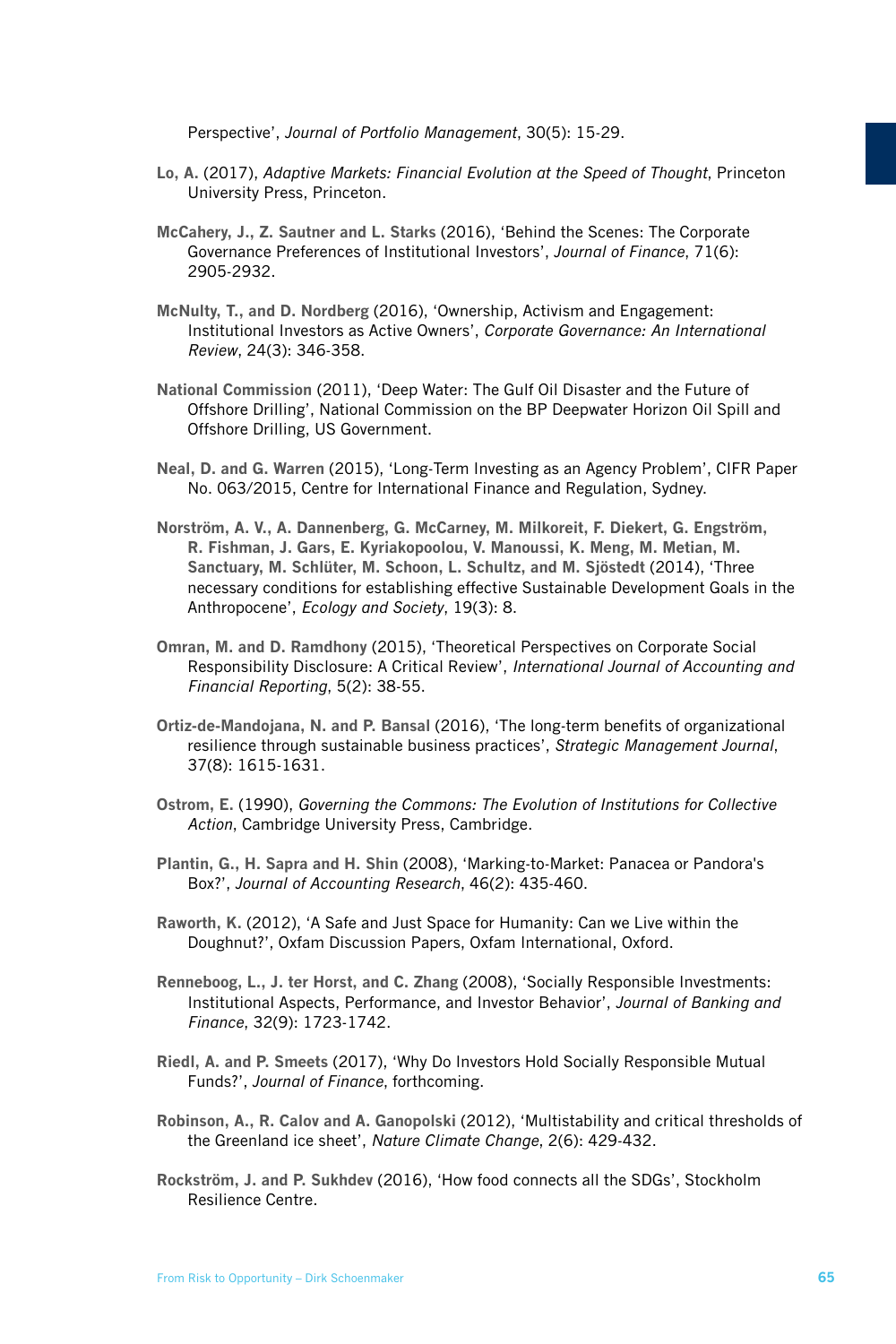- **Schoenmaker, D. and R. van Tilburg** (2016), 'What Role for Financial Supervisors in Addressing Environmental Risks?', *Comparative Economic Studies*, 58(3): 317-334.
- **Schoenmaker, D. and P. Wierts** (2015), 'Regulating the Financial Cycle: An Integrated Approach with a Leverage Ratio', *Economics Letters*, 136: 70-72.
- **Schoenmaker, D. and G. Zachmann** (2015), 'Can a Global Climate Risk Pool Help the Most Vulnerable Countries?', Policy Brief 2015/04, Bruegel.
- **Shleifer, A., and R. Vishny** (2011), 'Fire Sales in Finance and Macroeconomics', *Journal of Economic Perspectives*, 25(1): 29-48.
- **Shiller, R.** (2012), *Finance and the Good Society*, Princeton University Press, Princeton.
- **Sikken, B.J.** (2014), Lecture Series Finance & Sustainability, Duisenberg school of finance, Amsterdam.
- **Skancke, M.** (2016), 'Fossil Fuel Investments: Fossil fuel investment and the broader issue of transitioning to a low-carbon economy', Australian Council of Superannuation Investors, Melbourne.
- **Steffen, W., K. Richardson, J. Rockström, S. Cornell, I. Fetzer, E. Bennett, R. Biggs, S. Carpenter, W. de Vries, C. de Wit, C. Folke, D. Gerten, J. Heinke, G. Mace, L. Persson, V. Ramanathan, B. Reyers and S. Sörlinet** (2015), 'Planetary boundaries: Guiding human development on a changing planet', *Science*, 347(6223): 736-47.
- **Stern, N.** (2008), 'The Economics of Climate Change', *American Economic Review*: *Papers and Proceedings*, 98(2): 1-37.
- **Stern, N.** (2015), *Why Are We Waiting? The Logic, Urgency, and Promise of Tackling Climate Change*, MIT Press, Cambridge (MA).
- **Stiglitz, J. and N. Stern** (2017), 'Report of the High-Level Commission on Carbon Prices', Carbon Pricing Leadership Coalition.
- **Task Force on Climate-related Financial Disclosures** (2017), 'Recommendations of the Task Force on Climate-related Financial Disclosures: Final Report (Bloomberg Report)', Financial Stability Board, Basel.
- **True Price** (2014), 'The Business Case for True Pricing: Why you will benefit from measuring, monetizing and improving your impact', A report drafted by True Price, Deloitte, EY and PwC, Second edition, Amsterdam.
- **United Nations** (2015), 'UN Sustainable Development Goals (UN SDGs) Transforming our world: the 2030 Agenda for Sustainable Development', A/RES/70/1, New York.
- **United Nations Framework Convention on Climate Change** (2015), 'Adoption of the Paris Agreement', Paris.
- **United Nations Framework Convention on Climate Change** (2016), 'Aggregate effect of the intended nationally determined contributions: an update', Marrakech.
- **Velders, G., S. Andersen, J. Daniel, D. Fahey and M. McFarland** (2007), 'The importance of the Montreal Protocol in protecting climate', *PNAS*, 104(12): 4814-4819.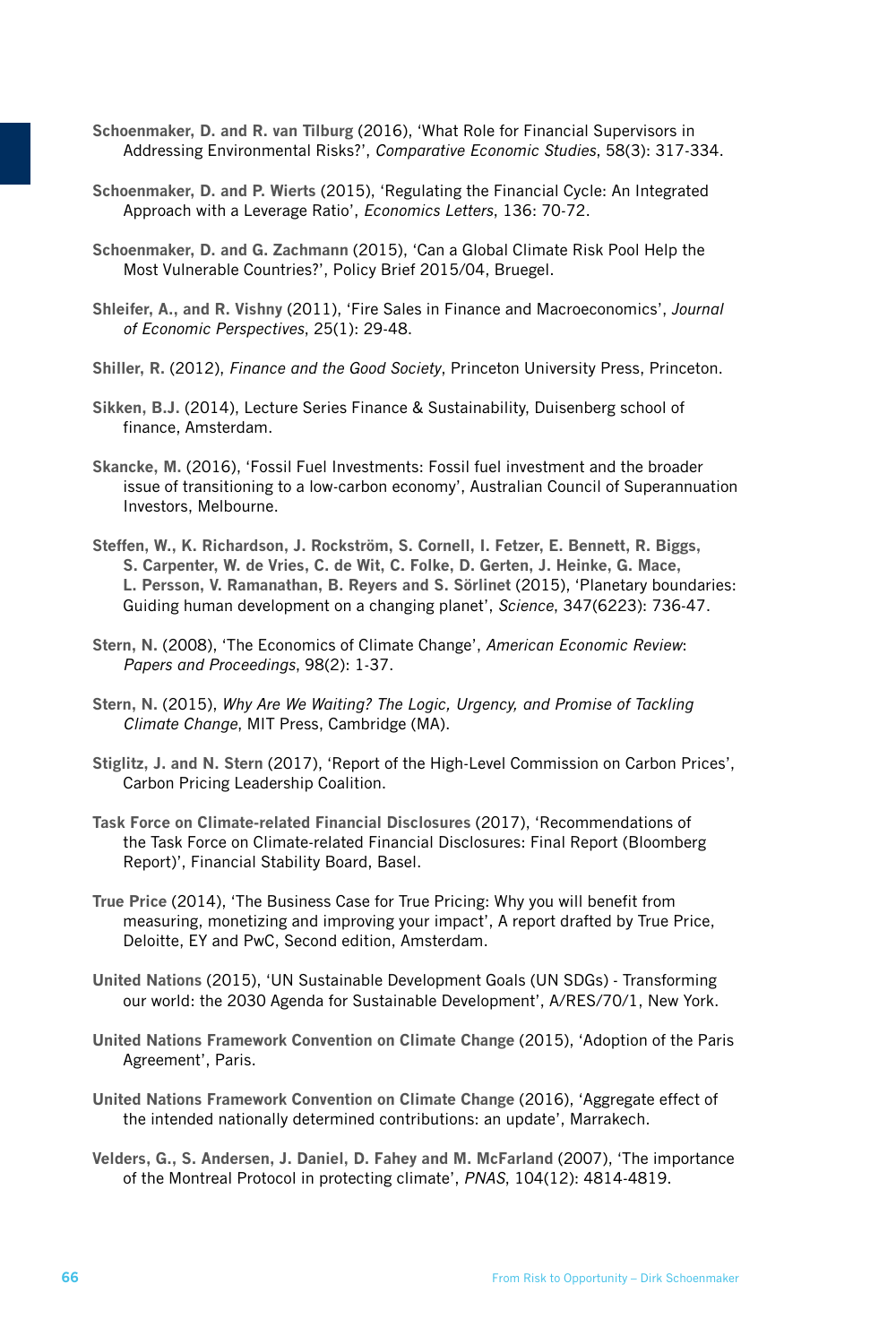- **Wall Street Journal** (2016), 'SEC Probes Exxon Over Accounting for Climate Change', 20 September.
- **Whiteman, G., B. Walker and P. Perego** (2013), 'Planetary Boundaries: Ecological Foundations for Corporate Sustainability', *Journal of Management Studies*, 50(2): 307-336.
- **Zhan, J. and J. Karl** (2016), 'Investment Incentives for Sustainable Development', in: A.T. Tavares-Lehmann, L. Sachs, L. Johnson and P. Toledano (eds), *Rethinking Investment Incentives: Trends and Policy Options*, Columbia University Press, New York.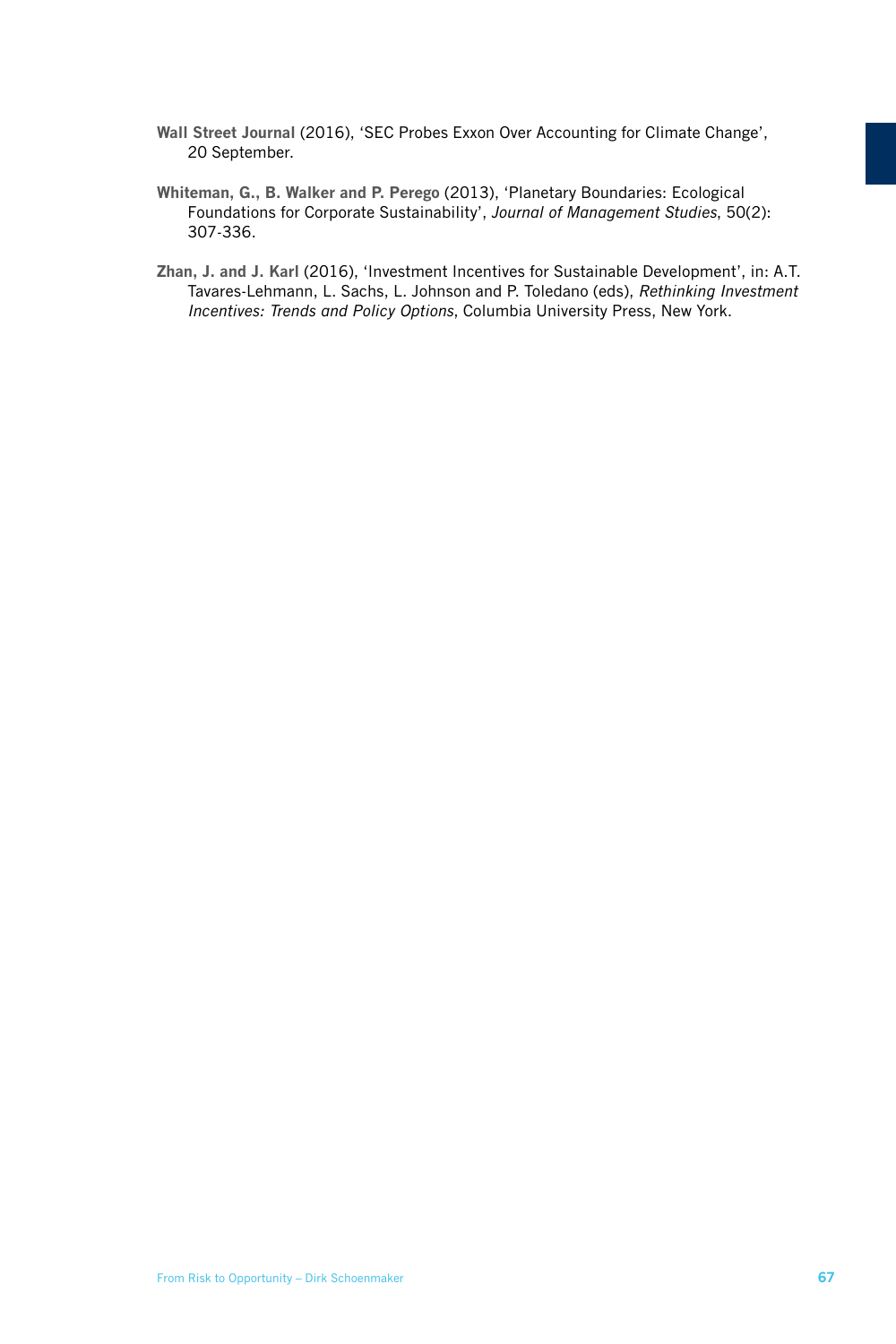From Risk to Opportunity – Dirk Schoenmaker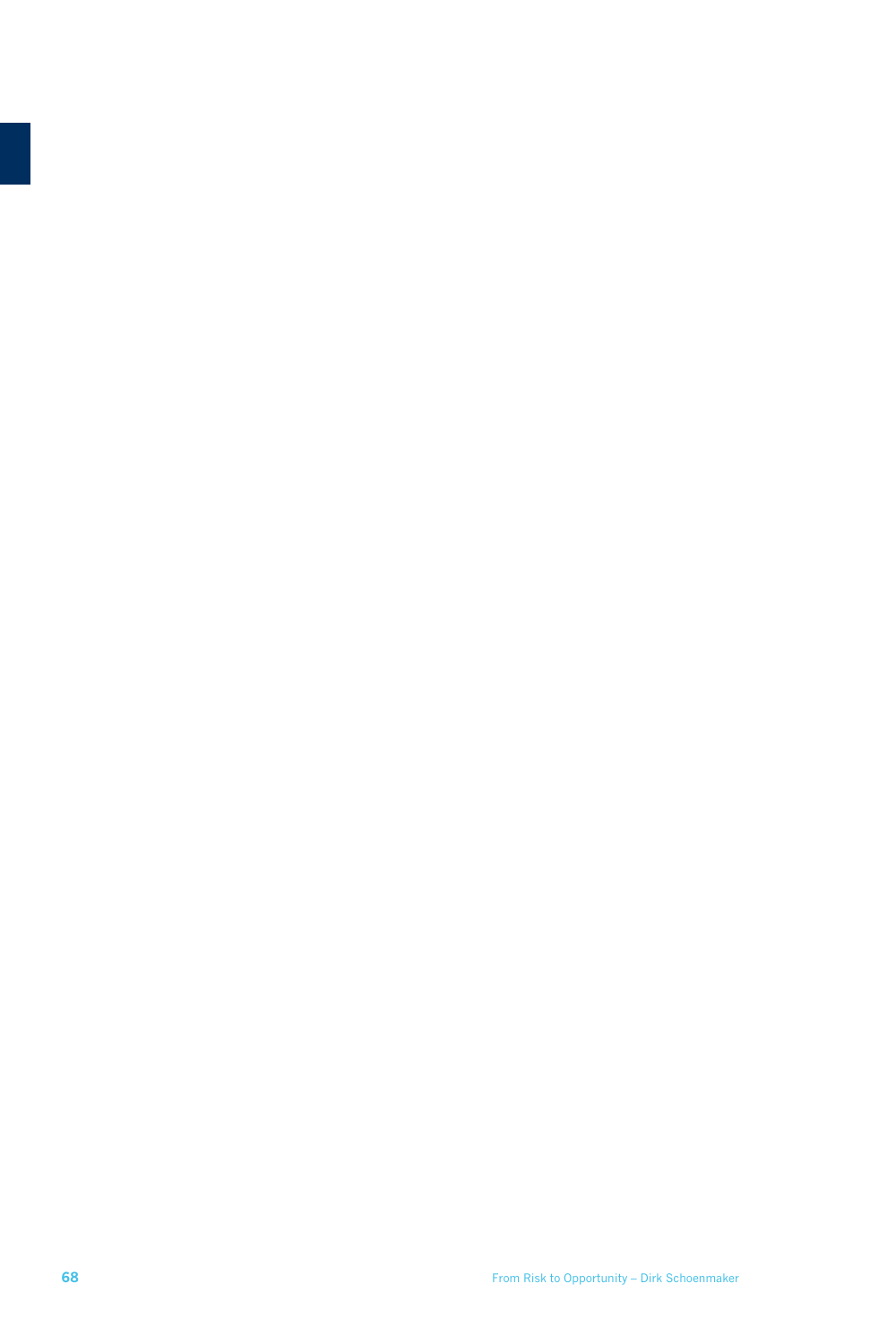From Risk to Opportunity – Dirk Schoenmaker **69**